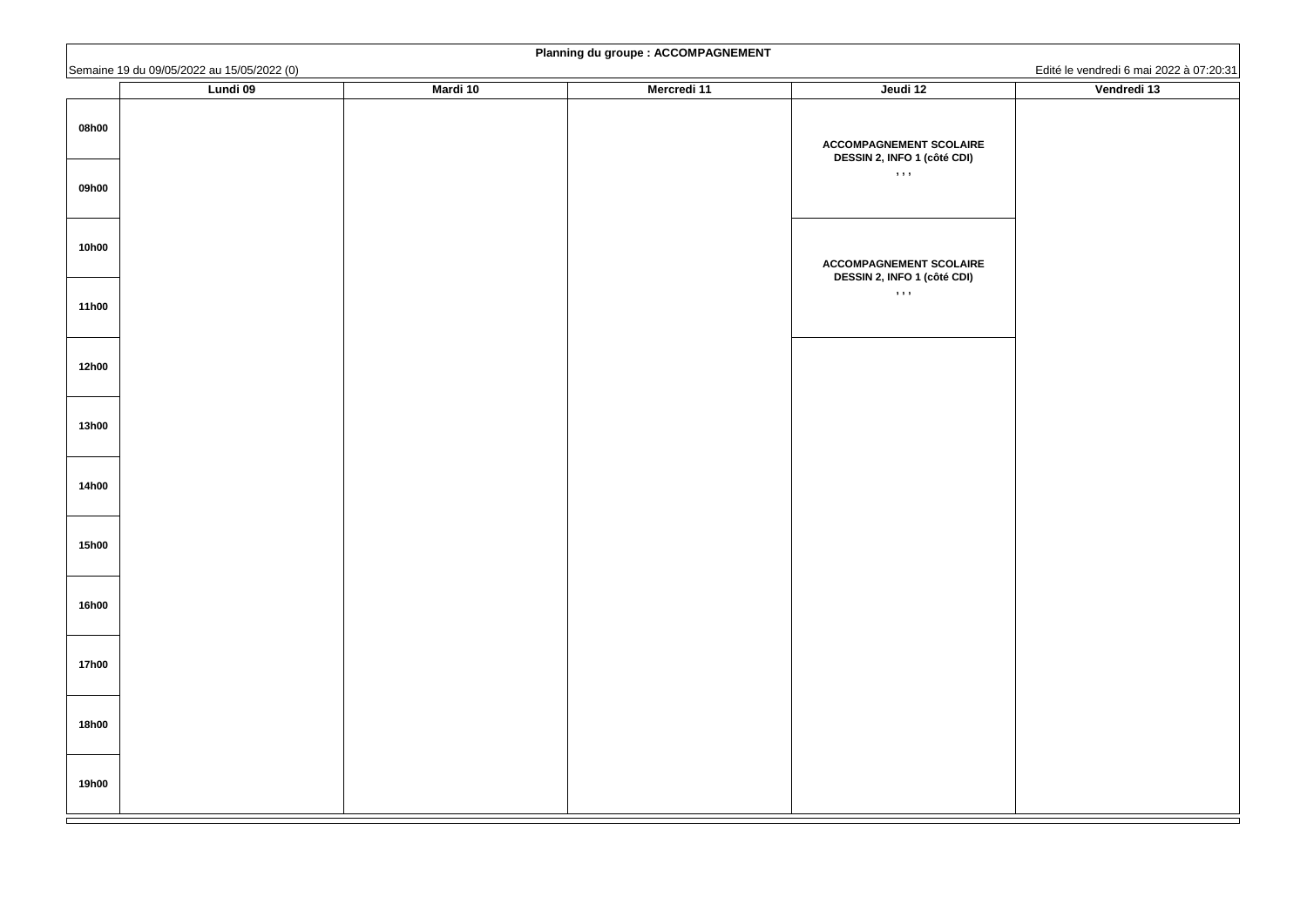Edité le vendredi 6 mai 2022 à 07:20:32 **MATHS 105 M. SENE GESTION 212 M. BEGEL SCIENCES 212 Mme VINCENT CHEF-D'ŒUVRE 211 M. KUHM TECHNO PRO 211 M. KUHM**

|              | Semaine 19 du 09/05/2022 au 15/05/2022 (0)  |                                    |                                         |                                    | Edité le vendredi 6 mai 2                   |
|--------------|---------------------------------------------|------------------------------------|-----------------------------------------|------------------------------------|---------------------------------------------|
|              | <b>Lundi 09</b>                             | <b>Mardi 10</b>                    | <b>Mercredi 11</b>                      | Jeudi 12                           | Vendredi 13                                 |
| 08h00        |                                             |                                    | <b>PSE</b><br>210                       |                                    | <b>MATHS</b><br>105                         |
| 09h00        | <b>SCIENCES</b>                             | <b>PRATIQUE PRO</b>                | <b>Mme MARIN</b>                        | <b>PRATIQUE PRO</b>                | <b>M. SENE</b>                              |
| <b>10h00</b> | 210<br><b>Mme VINCENT</b>                   | <b>BOUCHERIE</b><br><b>M. KUHM</b> | <b>TECHNO PRO</b><br>210                | <b>BOUCHERIE</b><br><b>M. KUHM</b> | <b>GESTION</b><br>212<br><b>M. BEGEL</b>    |
| <b>11h00</b> | <b>PHYSIQUE</b><br>205<br><b>M. SEDDIKI</b> |                                    | <b>M. KUHM</b>                          |                                    | <b>SCIENCES</b><br>212<br><b>Mme VINCEN</b> |
| <b>12h00</b> |                                             |                                    |                                         |                                    |                                             |
| <b>13h00</b> | <b>PHYSIQUE</b><br>205<br><b>M. SEDDIKI</b> | <b>EPS</b><br><b>VESTIAIRE 1</b>   |                                         | <b>FRANCAIS</b><br>203             | <b>CHEF-D'ŒUVR</b><br>211<br><b>M. KUHM</b> |
| <b>14h00</b> | <b>FRANCAIS</b>                             | <b>M. BLANCHOT</b>                 | <b>PRATIQUE PRO</b><br><b>BOUCHERIE</b> | <b>M. PARIS</b>                    |                                             |
| <b>15h00</b> | 203<br><b>M. PARIS</b>                      | <b>HIST-GEO</b><br>102             | <b>M. KUHM</b>                          | <b>GESTION</b><br>204              | <b>TECHNO PRO</b><br>211<br><b>M. KUHM</b>  |
| <b>16h00</b> | <b>MATHS</b>                                | <b>M.PONCEBLANC</b>                |                                         | <b>M. BEGEL</b>                    |                                             |
| <b>17h00</b> | 205<br><b>M. SENE</b>                       |                                    |                                         |                                    |                                             |
| <b>18h00</b> |                                             |                                    |                                         |                                    |                                             |
| <b>19h00</b> |                                             |                                    |                                         |                                    |                                             |

# **Planning du groupe : BOUC C2E**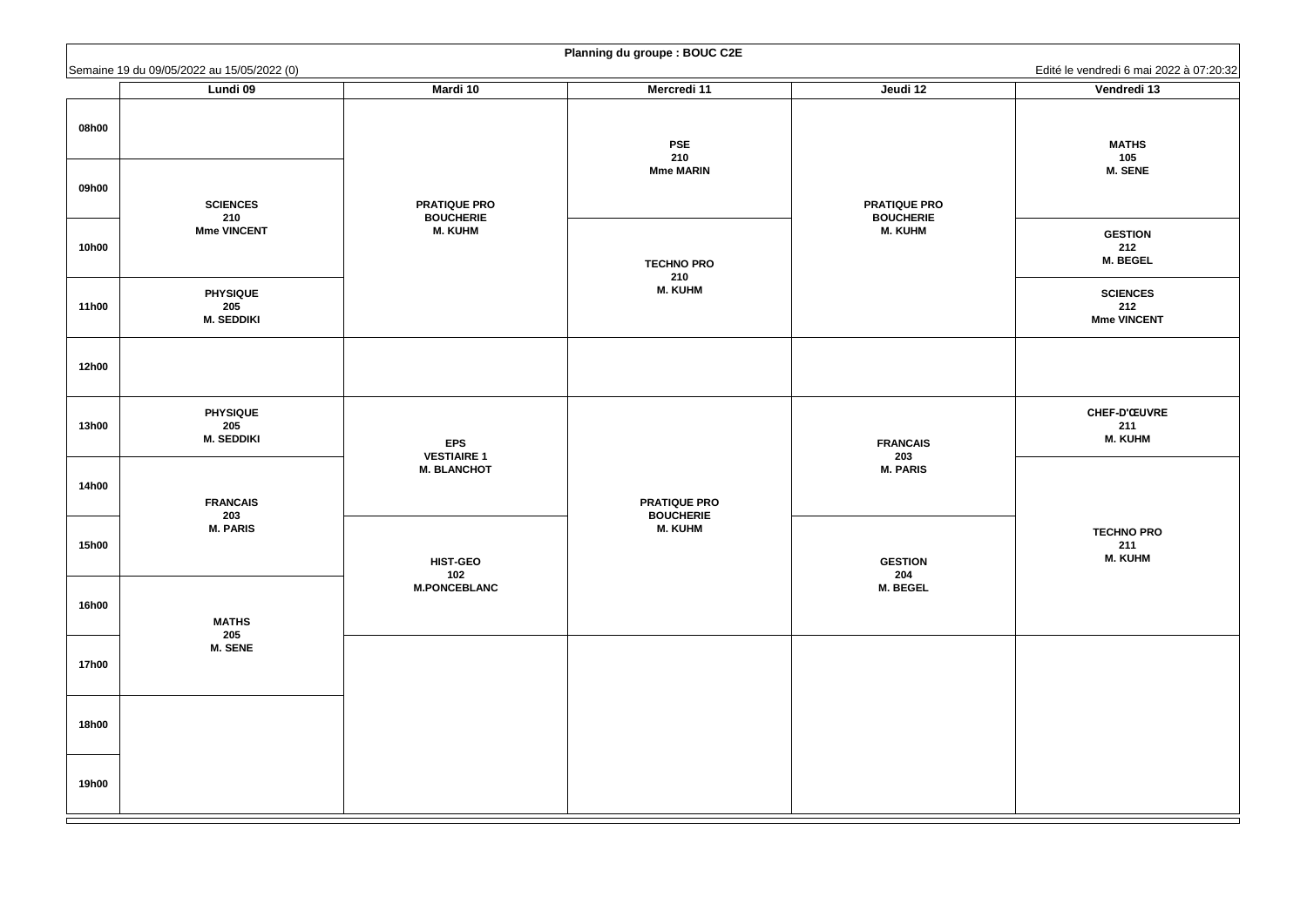**FRANCAIS 208 Mme GOUDEY**

**ANGLAIS 103 Mme POLLIART**

**EPS VESTIAIRE 2 Mme OYSEL**

|              | Semaine 19 du 09/05/2022 au 15/05/2022 (0)           |                                         |                                                                      |                                           | Edité le vendredi 6 mai 2                   |
|--------------|------------------------------------------------------|-----------------------------------------|----------------------------------------------------------------------|-------------------------------------------|---------------------------------------------|
|              | <b>Lundi 09</b>                                      | Mardi 10                                | <b>Mercredi 11</b>                                                   | Jeudi 12                                  | Vendredi 13                                 |
| 08h00        |                                                      | <b>MATHS</b><br>104<br><b>M. BAHLER</b> |                                                                      |                                           | <b>FRANCAIS</b><br>208<br><b>Mme GOUDE'</b> |
| 09h00        | <b>PSE</b><br>211                                    |                                         | <b>PRATIQUE PRO</b><br><b>BOULANGERIE</b><br><b>M. ANFRAY</b>        | <b>PRATIQUE PRO</b><br><b>BOULANGERIE</b> |                                             |
| <b>10h00</b> | <b>Mme MARIN</b>                                     | <b>HIST-GEO</b>                         | Info : visite d'un groupe des Mercredis de<br><b>l'Apprentissage</b> | <b>M. ANFRAY</b>                          | <b>ANGLAIS</b>                              |
| <b>11h00</b> | <b>CHEF-D'ŒUVRE</b><br>108<br><b>M. LEMPORTE</b>     | 207<br><b>M.PONCEBLANC</b>              |                                                                      |                                           | 103<br><b>Mme POLLIAR</b>                   |
| <b>12h00</b> |                                                      |                                         |                                                                      |                                           |                                             |
| <b>13h00</b> | <b>GESTION</b><br>109<br><b>M. LACHAT</b>            | <b>FRANCAIS</b>                         |                                                                      |                                           | <b>SCIENCES</b>                             |
| <b>14h00</b> | <b>SCIENCES</b><br>210<br><b>Mme MARIN</b>           | 208<br><b>Mme GOUDEY</b>                | <b>PRATIQUE PRO</b><br><b>BOULANGERIE</b>                            | <b>TECHNO PRO</b><br><b>BOULANGERIE</b>   | 210<br><b>Mme MARIN</b>                     |
| <b>15h00</b> | <b>MATHS</b><br>105<br><b>M. BAHLER</b>              | <b>GESTION</b><br>107                   | <b>M. ANFRAY</b>                                                     | <b>M. ANFRAY</b>                          | <b>EPS</b><br><b>VESTIAIRE 2</b>            |
| <b>16h00</b> | <b>PHYSIQUE</b>                                      | <b>M. LACHAT</b>                        |                                                                      |                                           | <b>Mme OYSEL</b>                            |
| <b>17h00</b> | <b>LABO PHYSIQUE ELECTRICITE</b><br><b>Mme GOMES</b> |                                         |                                                                      |                                           |                                             |
| <b>18h00</b> |                                                      |                                         |                                                                      |                                           |                                             |
| <b>19h00</b> |                                                      |                                         |                                                                      |                                           |                                             |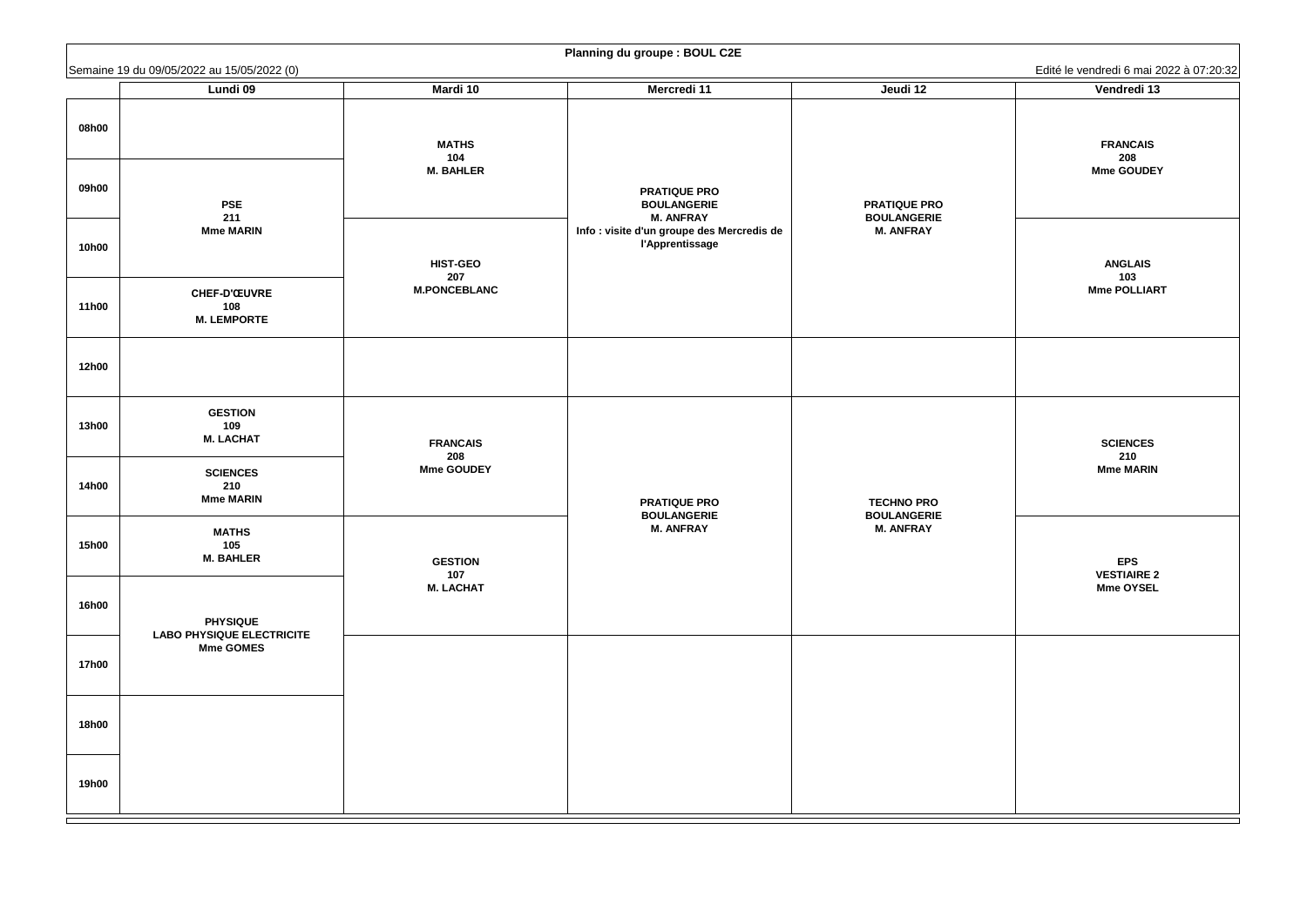|              | Semaine 19 du 09/05/2022 au 15/05/2022 (0)                    |                                                             | Training ad groupe . Doop . 2A                          |               | Edité le vendredi 6 mai 2022 à 07:20:32 |
|--------------|---------------------------------------------------------------|-------------------------------------------------------------|---------------------------------------------------------|---------------|-----------------------------------------|
|              | <b>Lundi 09</b>                                               | <b>Mardi 10</b>                                             | <b>Mercredi 11</b>                                      | Jeudi 12      | Vendredi 13                             |
| 08h00        |                                                               |                                                             | <b>GESTION</b><br>204<br><b>Mme GOEDGEBU</b>            |               |                                         |
| 09h00        |                                                               | <b>PRATIQUE PRO</b><br><b>BOULANGERIE</b>                   |                                                         |               |                                         |
| <b>10h00</b> | <b>PRATIQUE PRO</b><br><b>BOULANGERIE</b><br><b>M. ANFRAY</b> | <b>M. ANFRAY</b>                                            | <b>PSYCHO_VENTE</b><br>212<br><b>Mme BORDY</b>          |               |                                         |
| <b>11h00</b> |                                                               |                                                             |                                                         |               |                                         |
| <b>12h00</b> |                                                               |                                                             |                                                         | <b>EXAMEN</b> |                                         |
| <b>13h00</b> |                                                               |                                                             | <b>DOSSIER</b><br><b>INFO 1 (côté CDI)<br/>M. PARIS</b> |               |                                         |
| <b>14h00</b> |                                                               | <b>TECHNO PRO</b><br><b>BOULANGERIE</b><br><b>M. ANFRAY</b> |                                                         |               |                                         |
| <b>15h00</b> | <b>PRATIQUE PRO</b><br><b>BOULANGERIE</b><br><b>M. ANFRAY</b> |                                                             |                                                         |               |                                         |
| <b>16h00</b> |                                                               |                                                             |                                                         |               |                                         |
| <b>17h00</b> |                                                               |                                                             |                                                         |               |                                         |
| <b>18h00</b> |                                                               |                                                             |                                                         |               |                                         |
| <b>19h00</b> |                                                               |                                                             |                                                         |               |                                         |

### **Planning du groupe : BOUL P2A**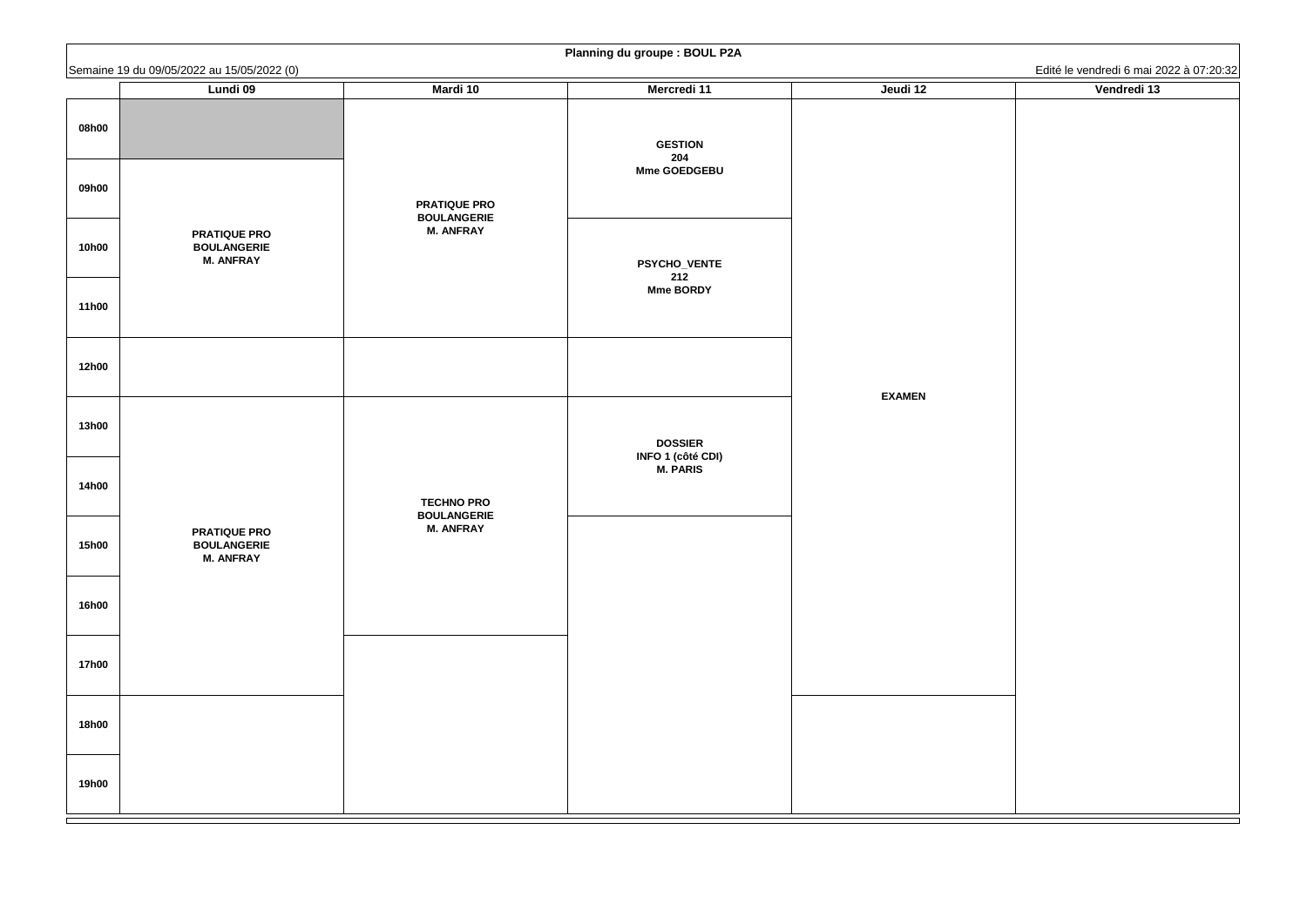**PRAT\_CARR CARROSSERIE M. RACINE**

|                | Semaine 19 du 09/05/2022 au 15/05/2022 (0)    |                                         |                                          |                                                         | Edité le vendredi 6 mai 2                                 |
|----------------|-----------------------------------------------|-----------------------------------------|------------------------------------------|---------------------------------------------------------|-----------------------------------------------------------|
|                | <b>Lundi 09</b>                               | <b>Mardi 10</b>                         | <b>Mercredi 11</b>                       | Jeudi 12                                                | Vendredi 13                                               |
| 08h00<br>09h00 |                                               | <b>PSE</b><br>210<br><b>Mme VINCENT</b> | <b>PHYSIQUE</b><br>109<br><b>M. SENE</b> | <b>TECH_CARR</b><br><b>TECHNO 2</b><br><b>M. RACINE</b> |                                                           |
| <b>10h00</b>   | <b>HIST-GEO</b><br>103<br><b>M.PONCEBLANC</b> | <b>MATHS</b><br>105                     | <b>AFS</b><br><b>DESSIN 2</b>            | <b>TECH_CARR</b><br><b>TECHNO 2</b>                     | <b>PRAT_CARR</b><br><b>CARROSSERI</b><br><b>M. RACINE</b> |
| <b>11h00</b>   | <b>PHYSIQUE</b><br>206<br><b>M. SENE</b>      | <b>M. BONNOTTE</b>                      | <b>M. ANGUENOT</b>                       | <b>M. RACINE</b>                                        |                                                           |
| <b>12h00</b>   |                                               |                                         |                                          |                                                         |                                                           |
| <b>13h00</b>   | <b>PHYSIQUE</b><br>206<br><b>M. SENE</b>      | <b>AFS</b><br><b>DESSIN 2</b>           | <b>EPS</b><br><b>VESTIAIRE 1</b>         |                                                         |                                                           |
| <b>14h00</b>   | <b>MATHS</b><br>107                           | <b>M. ANGUENOT</b>                      | <b>M. BLANCHOT</b>                       | <b>PRAT_CARR</b><br><b>CARROSSERIE</b>                  |                                                           |
| <b>15h00</b>   | <b>M. BONNOTTE</b>                            | <b>FRANCAIS</b><br>203                  | PRAT_MECA<br><b>DESSIN1</b>              | <b>M. RACINE</b>                                        |                                                           |
| <b>16h00</b>   |                                               | <b>Mme VEROLLET</b>                     | <b>M. BEGEOT</b>                         |                                                         |                                                           |
| <b>17h00</b>   |                                               |                                         |                                          |                                                         |                                                           |
| <b>18h00</b>   |                                               |                                         |                                          |                                                         |                                                           |
| <b>19h00</b>   |                                               |                                         |                                          |                                                         |                                                           |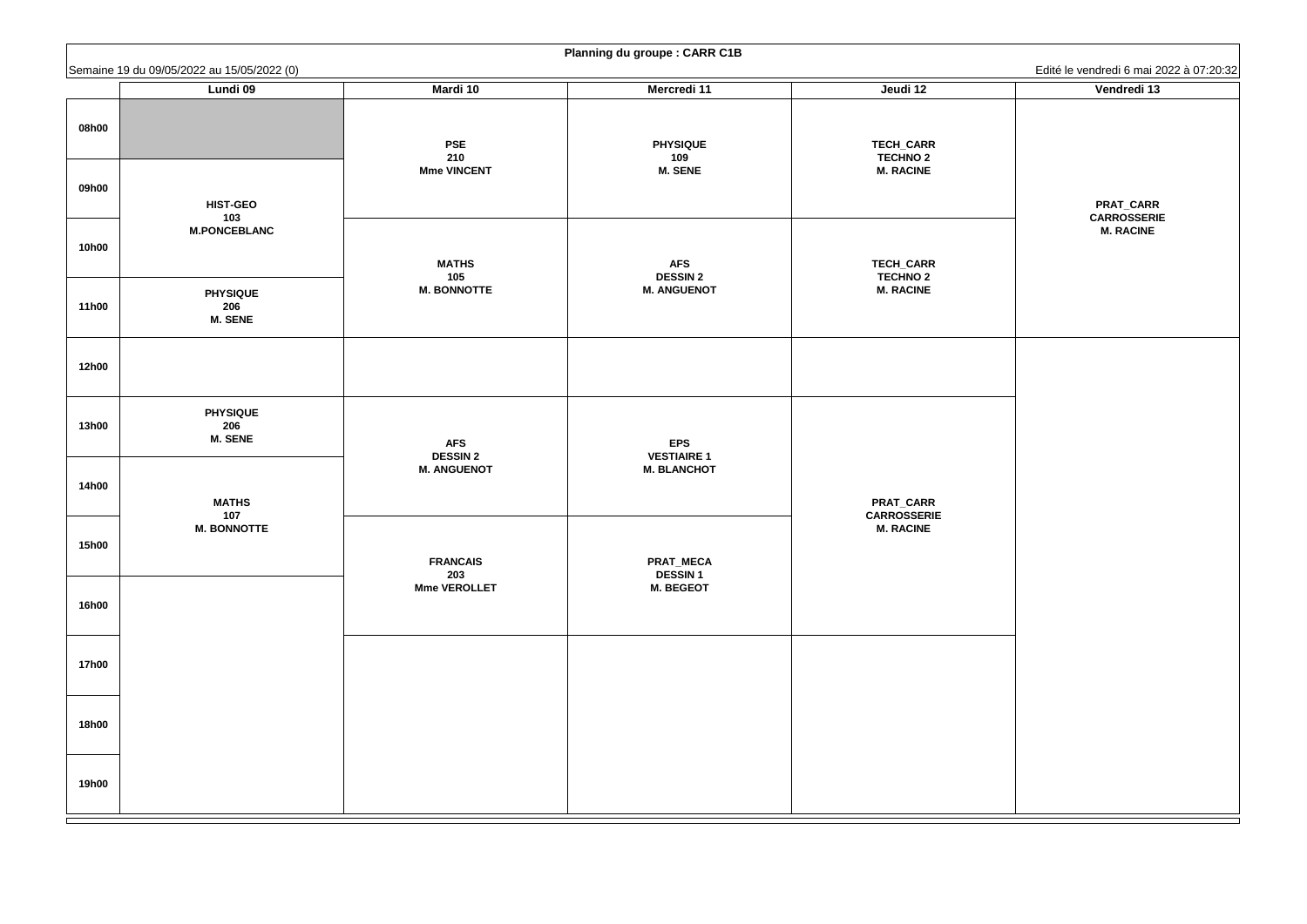| Edité le vendredi 6 mai 2022 à 07:20:32 |                                                 |  |  |  |
|-----------------------------------------|-------------------------------------------------|--|--|--|
|                                         | Vendredi 13                                     |  |  |  |
|                                         | <b>PHYSIQUE</b><br>107<br><b>M. BAHLER</b>      |  |  |  |
|                                         | PRAT_MECA<br><b>DESSIN1</b><br><b>M. BEGEOT</b> |  |  |  |
|                                         |                                                 |  |  |  |
|                                         | <b>HIST-GEO</b><br>104<br><b>M. LEMPORTE</b>    |  |  |  |
|                                         |                                                 |  |  |  |
|                                         |                                                 |  |  |  |
|                                         |                                                 |  |  |  |

|              | Semaine 19 du 09/05/2022 au 15/05/2022 (0) |                                     |                              |                                        | Edité le vendredi 6 mai 2022 à 07:20:32 |
|--------------|--------------------------------------------|-------------------------------------|------------------------------|----------------------------------------|-----------------------------------------|
|              | <b>Lundi 09</b>                            | <b>Mardi 10</b>                     | <b>Mercredi 11</b>           | Jeudi 12                               | Vendredi 13                             |
| 08h00        |                                            | C.C.F.<br>105                       |                              |                                        | <b>PHYSIQUE</b><br>107                  |
| 09h00        | <b>PSE</b><br>209                          | <b>M. BONNOTTE</b><br><b>MATHS</b>  | C.C.F.<br><b>CARROSSERIE</b> | C.C.F.<br><b>DESSIN1</b>               | <b>M. BAHLER</b>                        |
| <b>10h00</b> | <b>Mme PHEULPIN</b>                        | <b>TECH_CARR</b><br><b>TECHNO 2</b> | <b>M. CUENOT, M. RACINE</b>  | <b>M. ANGUENOT</b>                     | <b>PRAT_MECA</b><br><b>DESSIN1</b>      |
| <b>11h00</b> | <b>MATHS</b><br>107<br><b>M. BONNOTTE</b>  | <b>M. RACINE</b>                    |                              |                                        | <b>M. BEGEOT</b>                        |
| <b>12h00</b> |                                            |                                     |                              |                                        |                                         |
| <b>13h00</b> | <b>MATHS</b><br>107<br><b>M. BONNOTTE</b>  |                                     |                              | <b>CHEF-D'ŒUVRE</b><br><b>PEINTURE</b> | <b>HIST-GEO</b><br>104                  |
| <b>14h00</b> | <b>EPS</b><br><b>VESTIAIRE 1</b>           | C.C.F.<br><b>CARROSSERIE</b>        | <b>HIST-GEO</b><br>210       | <b>M. CUENOT, M.PONCEBLANC</b>         | <b>M. LEMPORTE</b>                      |
| <b>15h00</b> | <b>M. BLANCHOT</b>                         | <b>M. CUENOT, M. RACINE</b>         | <b>M. LEMPORTE</b>           |                                        |                                         |
| <b>16h00</b> | <b>C.C.F.</b><br>103                       |                                     |                              |                                        |                                         |
| <b>17h00</b> | <b>M.PONCEBLANC</b>                        |                                     |                              |                                        |                                         |
| <b>18h00</b> |                                            |                                     |                              |                                        |                                         |
| <b>19h00</b> |                                            |                                     |                              |                                        |                                         |

# **Planning du groupe : CARR C2E**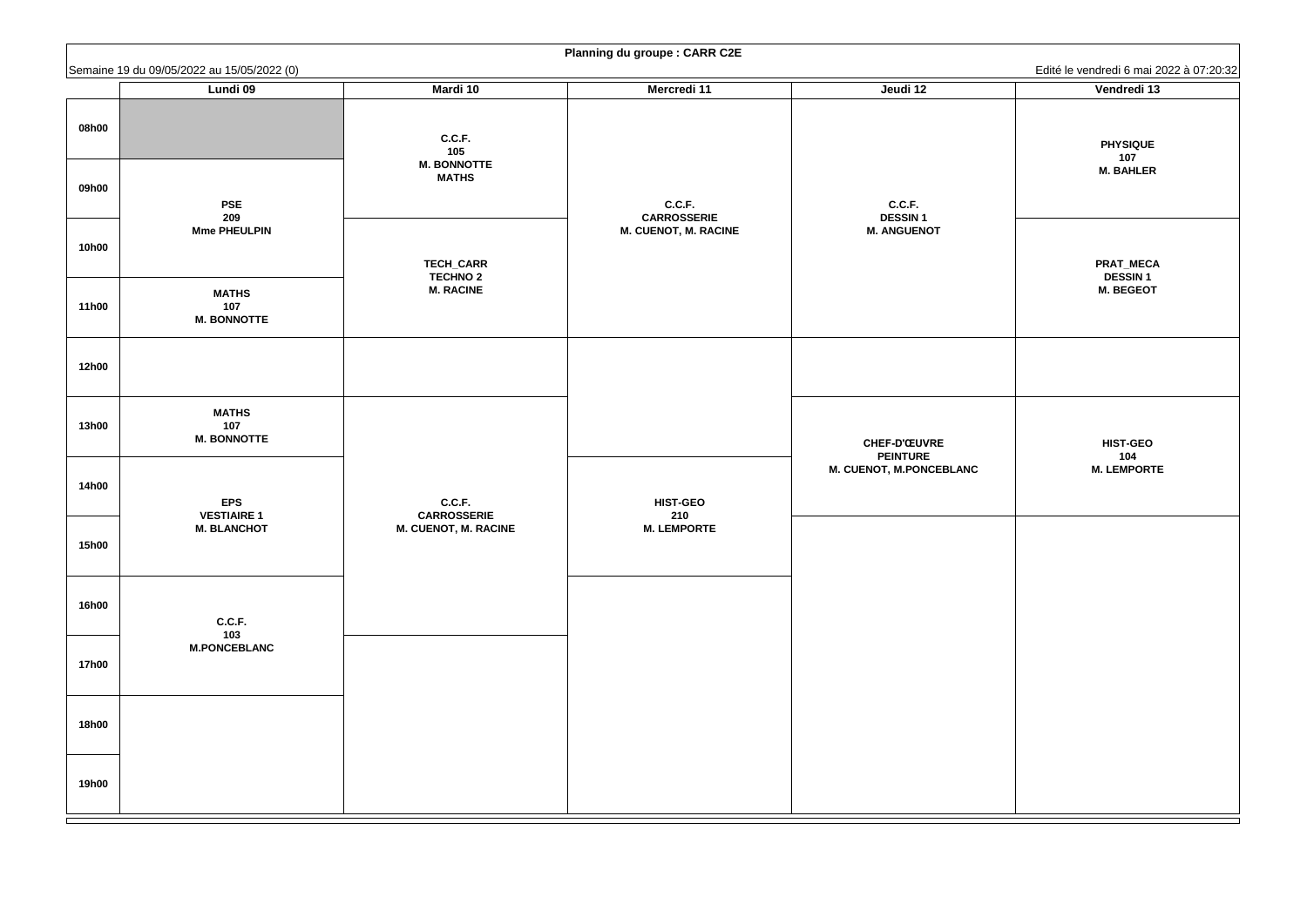**PRATPRO PATISSERIE M. ZAEPFFEL**

|                | Semaine 19 du 09/05/2022 au 15/05/2022 (0)                   |                                                   |                                            |                                                           | Edité le vendredi 6 mai 2                                 |
|----------------|--------------------------------------------------------------|---------------------------------------------------|--------------------------------------------|-----------------------------------------------------------|-----------------------------------------------------------|
|                | <b>Lundi 09</b>                                              | <b>Mardi 10</b>                                   | Mercredi 11                                | Jeudi 12                                                  | Vendredi 13                                               |
| 08h00<br>09h00 |                                                              | <b>GESTION</b><br>204<br><b>Mme GOEDGEBU</b>      | <b>SCIENCES</b><br>211<br><b>Mme DURON</b> |                                                           |                                                           |
| <b>10h00</b>   | <b>TECHNO PRO</b><br><b>PATISSERIE</b><br><b>M. ZAEPFFEL</b> | <b>CHEF-D'ŒUVRE</b><br>209<br><b>M. LEMPORTE</b>  | <b>DESSIN D'ART</b>                        | <b>PRATPRO</b><br><b>PATISSERIE</b><br><b>M. ZAEPFFEL</b> | <b>PRATPRO</b><br><b>PATISSERIE</b><br><b>M. ZAEPFFEL</b> |
| <b>11h00</b>   | <b>PRATPRO</b><br><b>PATISSERIE</b><br><b>M. ZAEPFFEL</b>    | <b>COMMUNICATION</b><br>209<br><b>M. LEMPORTE</b> | 108<br><b>M. ROUMEAS</b>                   |                                                           |                                                           |
| <b>12h00</b>   |                                                              |                                                   |                                            |                                                           |                                                           |
| <b>13h00</b>   |                                                              | <b>SCIENCES</b><br>211                            | <b>GESTION</b><br>204                      |                                                           |                                                           |
| <b>14h00</b>   |                                                              | <b>Mme DURON</b>                                  | <b>Mme GOEDGEBU</b>                        | <b>TECHNO PRO</b><br><b>PATISSERIE</b>                    | <b>PRATPRO</b><br><b>PATISSERIE</b>                       |
| <b>15h00</b>   | <b>PRATPRO</b><br><b>PATISSERIE</b><br><b>M. ZAEPFFEL</b>    |                                                   |                                            | <b>M. ZAEPFFEL</b>                                        | <b>M. ZAEPFFEL</b>                                        |
| <b>16h00</b>   |                                                              |                                                   |                                            |                                                           |                                                           |
| <b>17h00</b>   |                                                              |                                                   |                                            |                                                           |                                                           |
| <b>18h00</b>   |                                                              |                                                   |                                            |                                                           |                                                           |
| <b>19h00</b>   |                                                              |                                                   |                                            |                                                           |                                                           |

# **Planning du groupe : CHOCO C2E**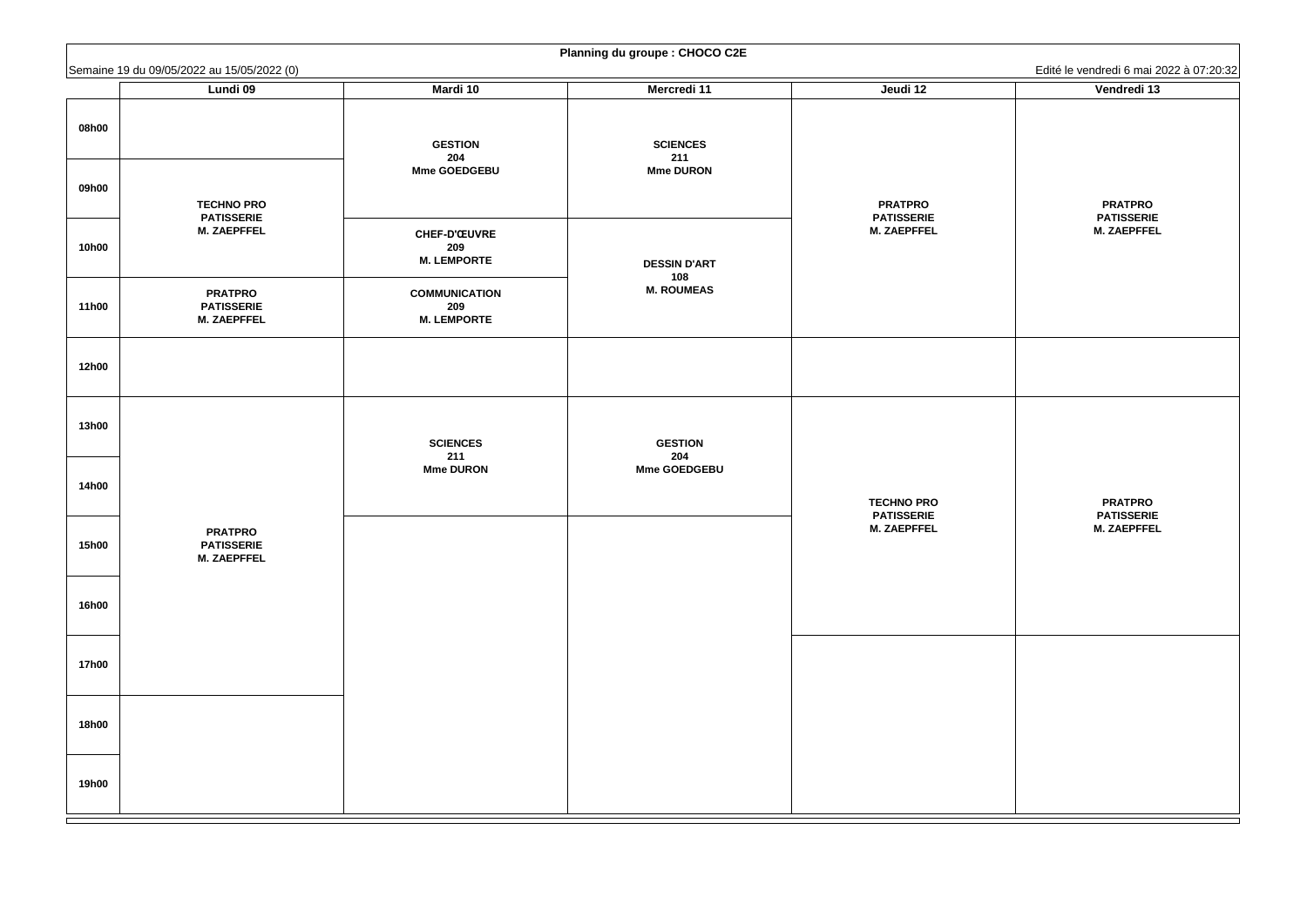**PRATIQUE PRO SALON COIF 1 Mme HAMNAR**

#### **SCIENCES AT VENTE1 Mme HAMNAR**

**MATHS 105 Mme RIVIERE**

|                | Semaine 19 du 09/05/2022 au 15/05/2022 (0)                                                                                  |                                          |                                                                                                                   |                                       | Edité le vendredi 6 mai 2              |
|----------------|-----------------------------------------------------------------------------------------------------------------------------|------------------------------------------|-------------------------------------------------------------------------------------------------------------------|---------------------------------------|----------------------------------------|
|                | <b>Lundi 09</b>                                                                                                             | <b>Mardi 10</b>                          | <b>Mercredi 11</b>                                                                                                | Jeudi 12                              | Vendredi 13                            |
| 08h00<br>09h00 | <b>CHEF-D'ŒUVRE</b><br>106<br><b>M. DUMONT</b>                                                                              | <b>PRATIQUE PRO</b>                      | <b>DESSIN D'ART</b><br>106<br><b>M. DUMONT</b>                                                                    | <b>PSE</b><br>210<br><b>Mme MARIN</b> | <b>PRATIQUE PR</b>                     |
| <b>10h00</b>   | <b>DESSIN D'ART</b><br>106<br><b>M. DUMONT</b>                                                                              | <b>SALON COIF 1</b><br><b>Mme HAMNAR</b> | <b>PHYSIQUE</b>                                                                                                   | <b>MATHS</b>                          | <b>SALON COIF</b><br><b>Mme HAMNAI</b> |
| <b>11h00</b>   | <b>FRANCAIS</b><br>102<br><b>Mme BERNET</b>                                                                                 |                                          | 109<br><b>M. SENE</b>                                                                                             | 105<br><b>Mme RIVIERE</b>             |                                        |
| <b>12h00</b>   |                                                                                                                             |                                          |                                                                                                                   |                                       |                                        |
| <b>13h00</b>   | <b>FRANCAIS</b><br>102<br><b>Mme BERNET</b>                                                                                 | <b>HIST-GEO</b><br>102                   | <b>CHEF-D'ŒUVRE</b><br>106<br><b>M. DUMONT</b><br><b>PRATIQUE PRO</b><br><b>SALON COIF 1</b><br><b>Mme HAMNAR</b> |                                       | <b>SCIENCES</b><br><b>AT VENTE1</b>    |
| <b>14h00</b>   | <b>M.PONCEBLANC</b><br><b>ANGLAIS</b><br>206<br><b>Mme GEHANT</b><br><b>EPS</b><br><b>VESTIAIRE 1</b><br><b>M. BLANCHOT</b> |                                          |                                                                                                                   |                                       | <b>Mme HAMNAI</b>                      |
| <b>15h00</b>   |                                                                                                                             |                                          |                                                                                                                   |                                       | <b>MATHS</b><br>105                    |
| <b>16h00</b>   |                                                                                                                             |                                          |                                                                                                                   |                                       | <b>Mme RIVIERE</b>                     |
| <b>17h00</b>   |                                                                                                                             |                                          |                                                                                                                   |                                       |                                        |
| <b>18h00</b>   |                                                                                                                             |                                          |                                                                                                                   |                                       |                                        |
| <b>19h00</b>   |                                                                                                                             |                                          |                                                                                                                   |                                       |                                        |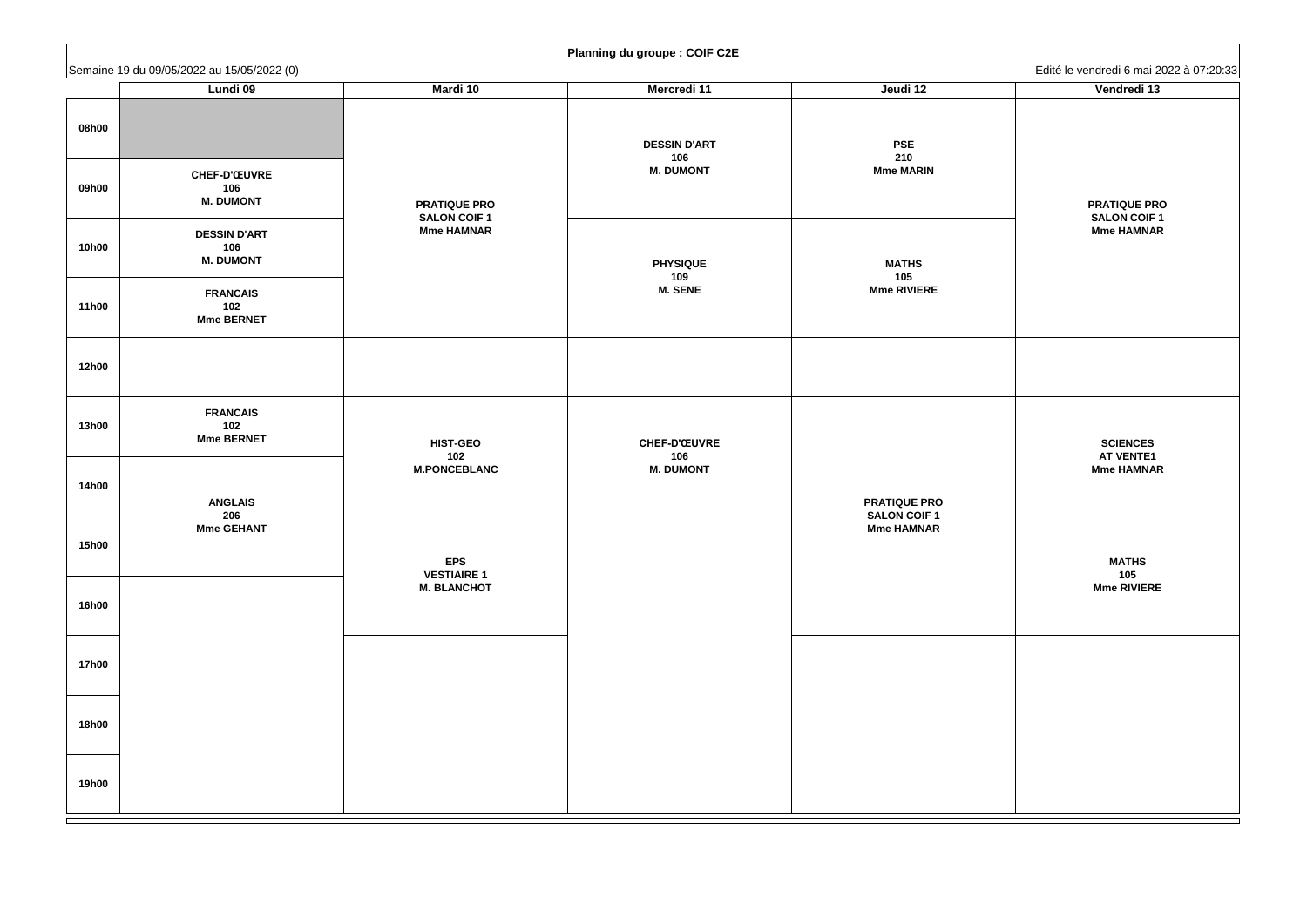|              | Semaine 19 du 09/05/2022 au 15/05/2022 (0) |                                   | <b>Training ad groupe: OOII</b> TEA                                  |               | Edité le vendredi 6 mai 2022 à 07:20:33 |
|--------------|--------------------------------------------|-----------------------------------|----------------------------------------------------------------------|---------------|-----------------------------------------|
|              | <b>Lundi 09</b>                            | <b>Mardi 10</b>                   | <b>Mercredi 11</b>                                                   | Jeudi 12      | Vendredi 13                             |
| 08h00        |                                            | <b>GESTION</b><br>106             |                                                                      |               |                                         |
| 09h00        |                                            | <b>M. BEGEL</b>                   | <b>PRATIQUE PRO</b><br><b>SALON COIF 1</b><br><b>Mme HAMNAR</b>      |               |                                         |
| <b>10h00</b> |                                            | <b>DESSIN D'ART</b><br>106        | Info : visite d'un groupe des Mercredis de<br><b>l'Apprentissage</b> |               |                                         |
| <b>11h00</b> |                                            | <b>M. DUMONT</b>                  |                                                                      |               |                                         |
| <b>12h00</b> |                                            |                                   |                                                                      | <b>EXAMEN</b> |                                         |
| <b>13h00</b> |                                            | <b>SCIENCES</b><br><b>DESSIN1</b> | <b>OUV/MOND</b><br>203                                               |               |                                         |
| <b>14h00</b> |                                            | <b>Mme HAMNAR</b>                 | <b>Mme VEROLLET</b>                                                  |               |                                         |
| <b>15h00</b> |                                            | <b>CHIMIE</b><br>105              | <b>PSYCHO_VENTE</b><br>212                                           |               |                                         |
| <b>16h00</b> |                                            | <b>Mme RIVIERE</b>                | <b>Mme BORDY</b>                                                     |               |                                         |
| <b>17h00</b> |                                            |                                   |                                                                      |               |                                         |
| <b>18h00</b> |                                            |                                   |                                                                      |               |                                         |
| <b>19h00</b> |                                            |                                   |                                                                      |               |                                         |

| Vendredi 13                             |  |
|-----------------------------------------|--|
| Edité le vendredi 6 mai 2022 à 07:20:33 |  |
|                                         |  |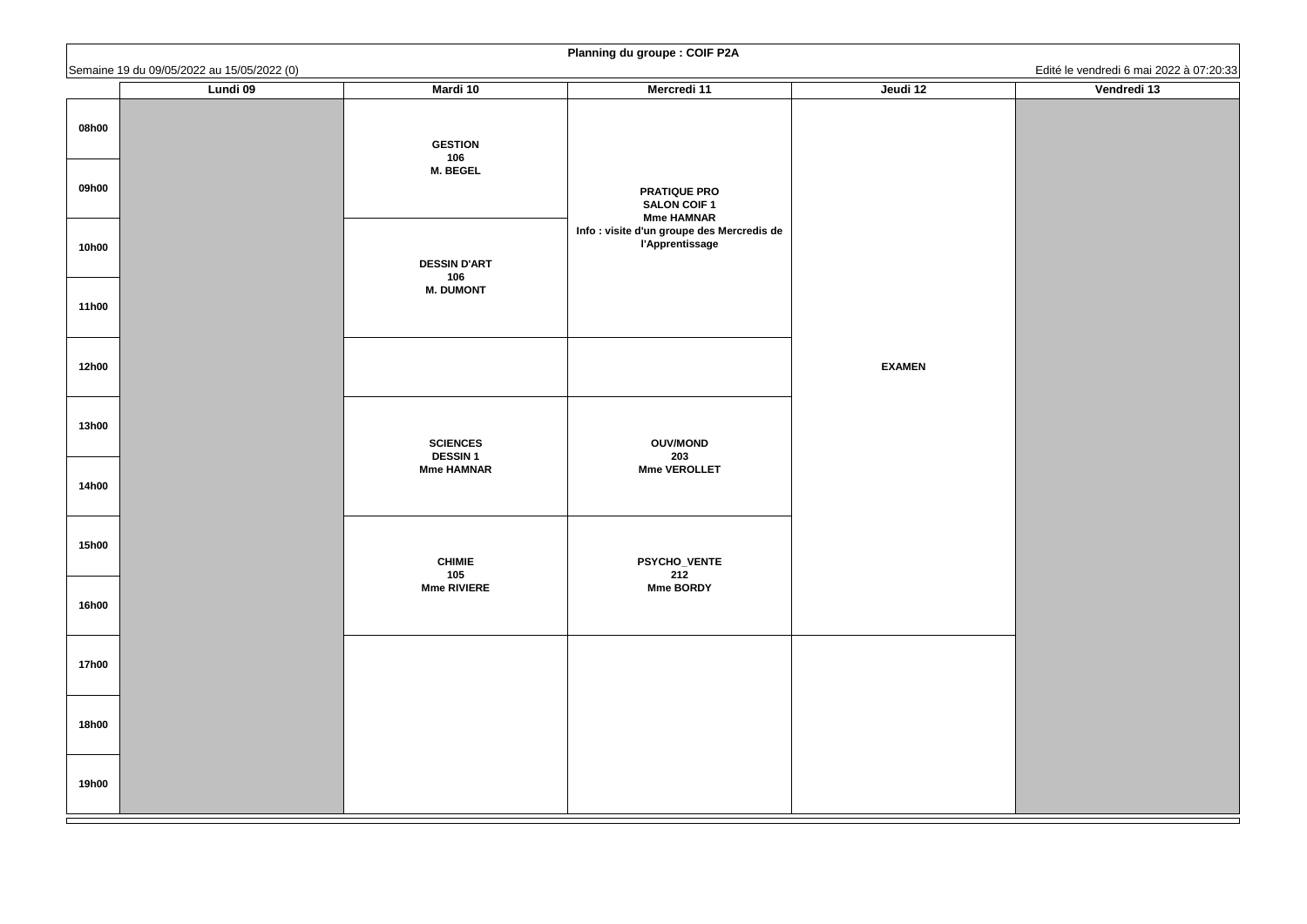**RELATION CLIENT AT VENTE2 MmeTHOMASSON**

**FRANCAIS 109 Mme LOMBARD**

|              | Semaine 19 du 09/05/2022 au 15/05/2022 (0)     |                                                |                                          |                                            | Edité le vendredi 6 mai 2                                     |
|--------------|------------------------------------------------|------------------------------------------------|------------------------------------------|--------------------------------------------|---------------------------------------------------------------|
|              | <b>Lundi 09</b>                                | Mardi 10                                       | <b>Mercredi 11</b>                       | Jeudi 12                                   | Vendredi 13                                                   |
| 08h00        |                                                | <b>ESPAGNOL</b><br>203<br><b>Mme MOREL</b>     | <b>GESTION</b><br>207<br><b>M. BEGEL</b> | <b>ANGLAIS</b><br>204<br><b>M. CHOPARD</b> | <b>RELATION CLIE</b><br><b>AT VENTE2</b><br><b>MmeTHOMASS</b> |
| 09h00        | <b>FRANCAIS</b><br>207                         |                                                |                                          |                                            |                                                               |
| <b>10h00</b> | <b>Mme LOMBARD</b>                             | <b>CONSEILLER-VENDRE</b><br><b>AT VENTE2</b>   | <b>EPS</b><br><b>VESTIAIRE 1</b>         | <b>PSE</b><br>210                          | <b>MATHS</b><br>106                                           |
| <b>11h00</b> | <b>CHEF-D'ŒUVRE</b><br>106<br><b>M. DUMONT</b> | <b>MmeTHOMASSON</b>                            | <b>M. BLANCHOT</b>                       | <b>Mme VINCENT</b>                         | <b>M. BAHLER</b>                                              |
| <b>12h00</b> |                                                |                                                |                                          |                                            |                                                               |
| <b>13h00</b> | <b>DESSIN D'ART</b><br>106<br><b>M. DUMONT</b> | <b>GESTION COMMERCIALE</b><br><b>AT VENTE1</b> | <b>MATHS</b><br>104                      |                                            | <b>FRANCAIS</b><br>109                                        |
| <b>14h00</b> | <b>CONSEILLER-VENDRE</b>                       | <b>Mme CONTINI</b>                             | <b>M. BAHLER</b>                         | <b>ANIMER DEVELOPPER</b>                   | <b>Mme LOMBAR</b>                                             |
| <b>15h00</b> | <b>AT VENTE2</b><br><b>MmeTHOMASSON</b>        | <b>COMMUNICATION</b><br>207                    | <b>ANGLAIS</b><br>206                    | <b>AT VENTE1</b><br><b>Mme CONTINI</b>     |                                                               |
| <b>16h00</b> | <b>HIST-GEO</b><br>203                         | <b>Mme LOMBARD</b>                             | <b>M. CHOPARD</b>                        |                                            |                                                               |
| <b>17h00</b> | <b>Mme BERNET</b>                              |                                                |                                          |                                            |                                                               |
| <b>18h00</b> |                                                |                                                |                                          |                                            |                                                               |
| <b>19h00</b> |                                                |                                                |                                          |                                            |                                                               |

|  |  | <b>Planning du groupe : COMM A2A</b> |  |  |
|--|--|--------------------------------------|--|--|
|--|--|--------------------------------------|--|--|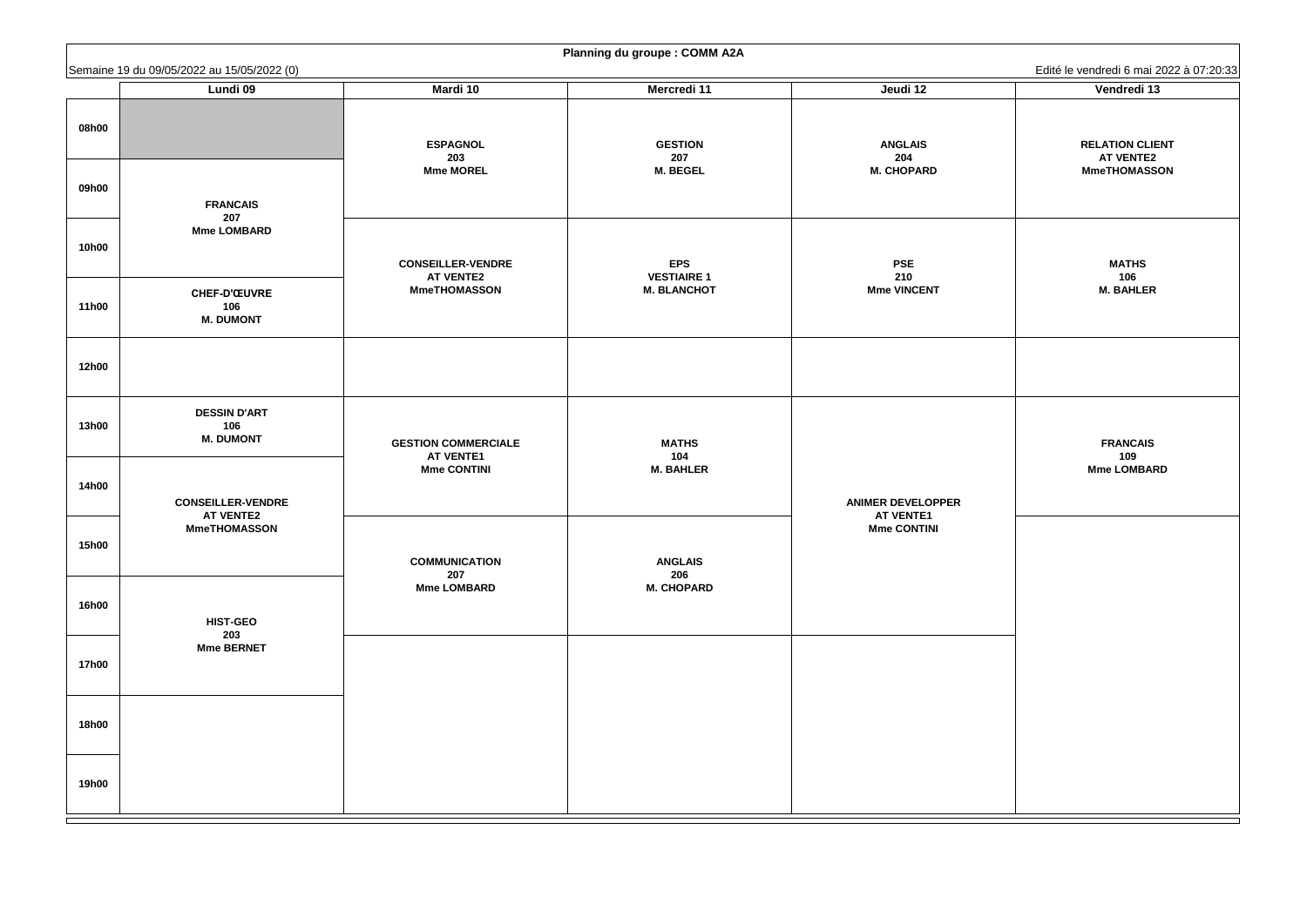**RELATION CLIENT AT VENTE2 MmeTHOMASSON**

**FRANCAIS 109 Mme LOMBARD**

|              | Semaine 19 du 09/05/2022 au 15/05/2022 (0)     |                                                |                                          |                                            | Edité le vendredi 6 mai 2                                     |
|--------------|------------------------------------------------|------------------------------------------------|------------------------------------------|--------------------------------------------|---------------------------------------------------------------|
|              | <b>Lundi 09</b>                                | Mardi 10                                       | <b>Mercredi 11</b>                       | Jeudi 12                                   | Vendredi 13                                                   |
| 08h00        |                                                | <b>ESPAGNOL</b><br>203<br><b>Mme MOREL</b>     | <b>GESTION</b><br>207<br><b>M. BEGEL</b> | <b>ANGLAIS</b><br>204<br><b>M. CHOPARD</b> | <b>RELATION CLIE</b><br><b>AT VENTE2</b><br><b>MmeTHOMASS</b> |
| 09h00        | <b>FRANCAIS</b><br>207                         |                                                |                                          |                                            |                                                               |
| <b>10h00</b> | <b>Mme LOMBARD</b>                             | <b>CONSEILLER-VENDRE</b><br><b>AT VENTE2</b>   | <b>EPS</b><br><b>VESTIAIRE 1</b>         | <b>PSE</b><br>210                          | <b>MATHS</b><br>106                                           |
| <b>11h00</b> | <b>CHEF-D'ŒUVRE</b><br>106<br><b>M. DUMONT</b> | <b>MmeTHOMASSON</b>                            | <b>M. BLANCHOT</b>                       | <b>Mme VINCENT</b>                         | <b>M. BAHLER</b>                                              |
| <b>12h00</b> |                                                |                                                |                                          |                                            |                                                               |
| <b>13h00</b> | <b>DESSIN D'ART</b><br>106<br><b>M. DUMONT</b> | <b>GESTION COMMERCIALE</b><br><b>AT VENTE1</b> | <b>MATHS</b><br>104                      |                                            | <b>FRANCAIS</b><br>109                                        |
| <b>14h00</b> | <b>CONSEILLER-VENDRE</b>                       | <b>Mme CONTINI</b>                             | <b>M. BAHLER</b>                         | <b>PROSPECTION-NEGOCIATION</b>             | <b>Mme LOMBAR</b>                                             |
| <b>15h00</b> | <b>AT VENTE2</b><br><b>MmeTHOMASSON</b>        | <b>COMMUNICATION</b><br>207                    | <b>ANGLAIS</b><br>206                    | <b>AT VENTE2</b><br><b>MmeTHOMASSON</b>    |                                                               |
| <b>16h00</b> | <b>HIST-GEO</b>                                | <b>Mme LOMBARD</b>                             | <b>M. CHOPARD</b>                        |                                            |                                                               |
| <b>17h00</b> | 203<br><b>Mme BERNET</b>                       |                                                |                                          |                                            |                                                               |
| <b>18h00</b> |                                                |                                                |                                          |                                            |                                                               |
| <b>19h00</b> |                                                |                                                |                                          |                                            |                                                               |

| <b>Planning du groupe : COMM A2B</b> |  |  |  |  |
|--------------------------------------|--|--|--|--|
|--------------------------------------|--|--|--|--|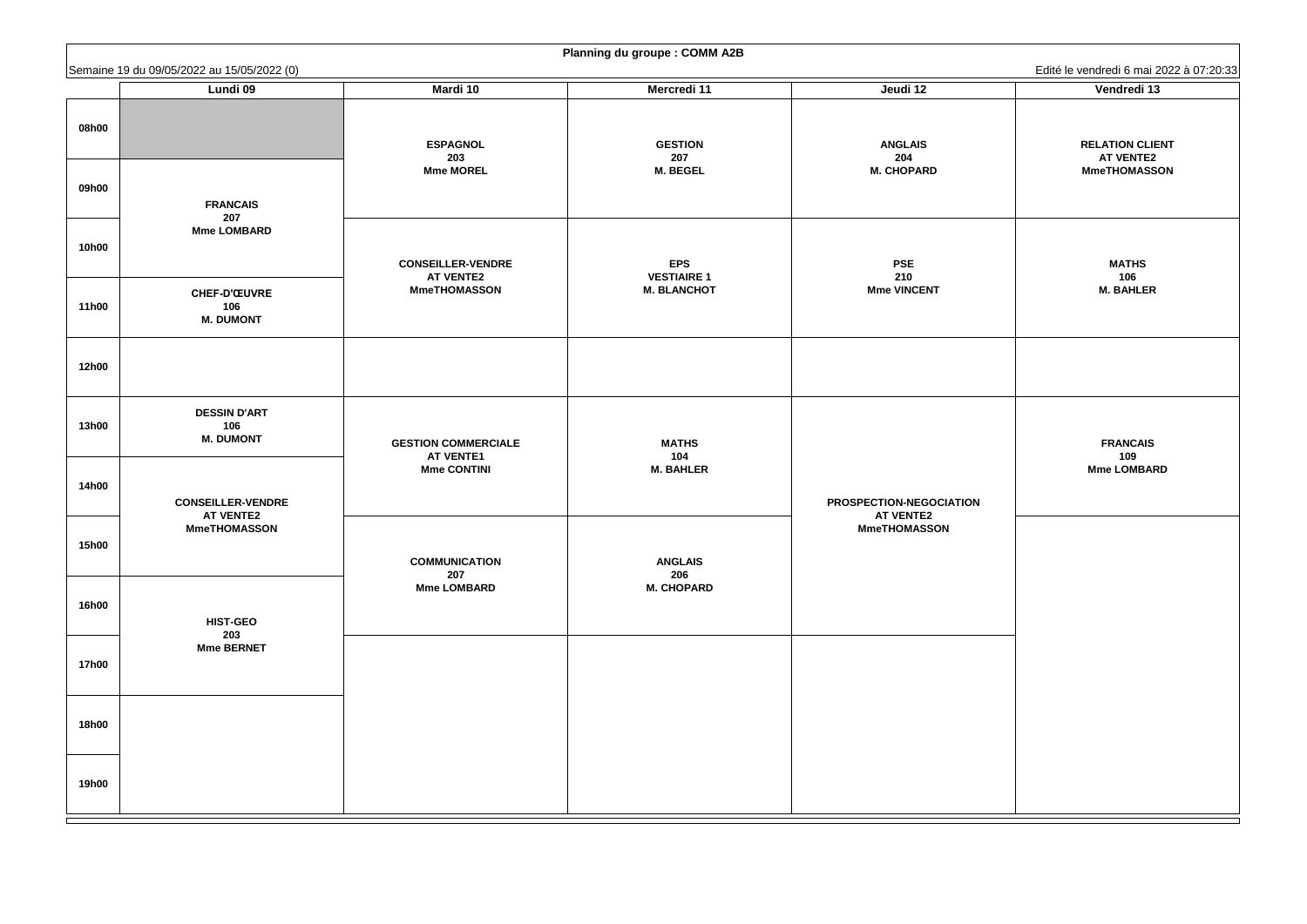**FRANCAIS 109 Mme LOMBARD**

**HIST-GEO 208 Mme GOUDEY**

|                | Semaine 19 du 09/05/2022 au 15/05/2022 (0)                        |                                              |                                                                                                                                               |                                                                     | Edité le vendredi 6 mai 2                   |
|----------------|-------------------------------------------------------------------|----------------------------------------------|-----------------------------------------------------------------------------------------------------------------------------------------------|---------------------------------------------------------------------|---------------------------------------------|
|                | <b>Lundi 09</b>                                                   | <b>Mardi 10</b>                              | <b>Mercredi 11</b>                                                                                                                            | Jeudi 12                                                            | Vendredi 13                                 |
| 08h00<br>09h00 |                                                                   | <b>FRANCAIS</b><br>207<br><b>Mme LOMBARD</b> | <b>GESTION COMMERCIALE</b><br><b>AT VENTE2</b><br><b>MmeTHOMASSON</b><br>Info : visite d'un groupe des Mercredis de<br><b>l'Apprentissage</b> |                                                                     | <b>FRANCAIS</b><br>109<br><b>Mme LOMBAR</b> |
|                | <b>RELATION CLIENT</b><br><b>AT VENTE2</b><br><b>MmeTHOMASSON</b> |                                              |                                                                                                                                               | <b>CONSEILLER-VENDRE</b><br><b>AT VENTE2</b><br><b>MmeTHOMASSON</b> |                                             |
| <b>10h00</b>   |                                                                   | <b>ESPAGNOL</b><br>203                       | <b>GESTION</b><br>207                                                                                                                         |                                                                     | <b>HIST-GEO</b><br>208                      |
| <b>11h00</b>   | <b>COMMUNICATION</b><br>207<br><b>Mme LOMBARD</b>                 | <b>Mme MOREL</b>                             | <b>M. BEGEL</b>                                                                                                                               |                                                                     | <b>Mme GOUDE'</b>                           |
| <b>12h00</b>   |                                                                   |                                              |                                                                                                                                               |                                                                     |                                             |
| <b>13h00</b>   | <b>COMMUNICATION</b><br>207<br><b>Mme LOMBARD</b>                 | <b>MATHS</b><br>107                          | <b>EPS</b><br><b>VESTIAIRE 2</b>                                                                                                              | <b>ANGLAIS</b><br>206                                               |                                             |
| <b>14h00</b>   | <b>ANIMER DEVELOPPER</b><br><b>AT VENTE1</b>                      | <b>M. BONNOTTE</b>                           | <b>Mme OYSEL</b>                                                                                                                              | <b>Mme GEHANT</b>                                                   |                                             |
| <b>15h00</b>   | <b>Mme CONTINI</b>                                                | <b>ANIMER DEVELOPPER</b><br><b>AT VENTE1</b> | <b>PSE</b><br>209                                                                                                                             | <b>MATHS</b><br>104                                                 |                                             |
| <b>16h00</b>   | <b>ANGLAIS</b><br>206                                             | <b>Mme CONTINI</b>                           | <b>Mme PHEULPIN</b>                                                                                                                           | <b>M. BONNOTTE</b>                                                  |                                             |
| <b>17h00</b>   | <b>Mme GEHANT</b>                                                 |                                              |                                                                                                                                               |                                                                     |                                             |
| <b>18h00</b>   |                                                                   |                                              |                                                                                                                                               |                                                                     |                                             |
| <b>19h00</b>   |                                                                   |                                              |                                                                                                                                               |                                                                     |                                             |

| <b>Planning du groupe : COMM A2C</b> |  |
|--------------------------------------|--|
|--------------------------------------|--|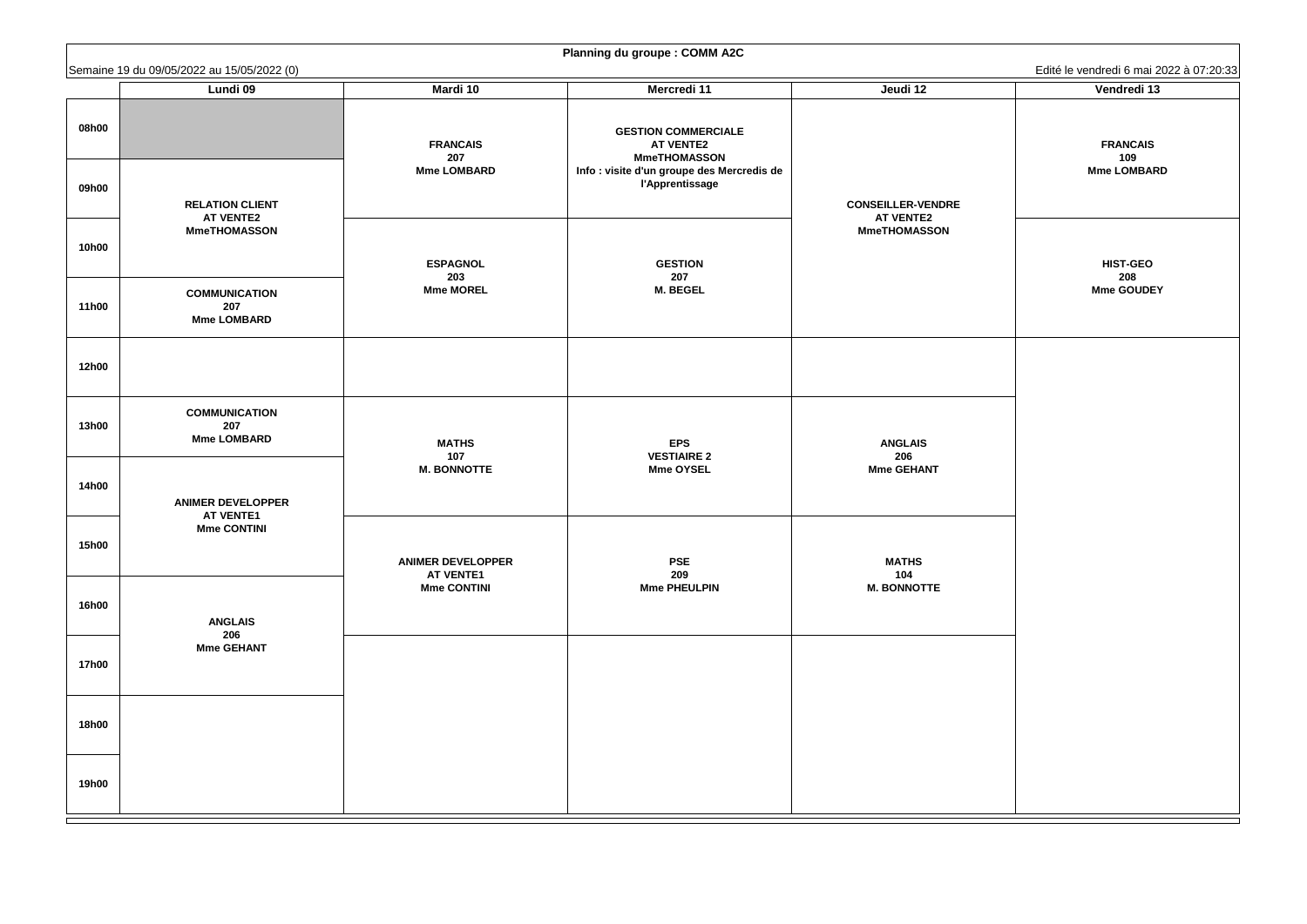|              |                                                               |                                                                        | <b>Promining ad groups: Own TEAVA</b>                       |                                                                        |                                                        |
|--------------|---------------------------------------------------------------|------------------------------------------------------------------------|-------------------------------------------------------------|------------------------------------------------------------------------|--------------------------------------------------------|
|              | Semaine 19 du 09/05/2022 au 15/05/2022 (0)<br><b>Lundi 09</b> | <b>Mardi 10</b>                                                        | <b>Mercredi 11</b>                                          | Jeudi 12                                                               | Edité le vendredi 6 mai 2022 à 07:20:34<br>Vendredi 13 |
| 08h00        |                                                               |                                                                        |                                                             |                                                                        |                                                        |
| 09h00        |                                                               | <b>PRAT_MECA</b><br><b>TECHNICITE 1</b>                                | <b>PRAT_MECA</b><br><b>TECHNICITE 1</b>                     | <b>PRAT_MECA</b><br><b>TECHNICITE 1</b>                                |                                                        |
| <b>10h00</b> | <b>PRAT_MECA</b><br><b>TECHNICITE 1</b><br><b>M. PERNET</b>   | <b>M. PERNET</b>                                                       | <b>M. PERNET</b>                                            | <b>M. PERNET</b>                                                       |                                                        |
| <b>11h00</b> |                                                               |                                                                        |                                                             |                                                                        |                                                        |
| <b>12h00</b> |                                                               |                                                                        |                                                             |                                                                        |                                                        |
| <b>13h00</b> |                                                               | <b>PRAT_MECA</b><br><b>TECHNICITE 1</b><br><b>M. PERNET</b>            |                                                             | <b>PRAT_MECA</b><br><b>TECHNICITE 1</b><br><b>M. PERNET</b>            |                                                        |
| <b>14h00</b> | <b>PRAT_MECA</b><br><b>TECHNICITE 1</b>                       |                                                                        | <b>PRAT_MECA</b><br><b>TECHNICITE 1</b><br><b>M. PERNET</b> |                                                                        |                                                        |
| <b>15h00</b> | <b>M. PERNET</b>                                              | <b>CONNAISSANCES ASSOCIEES CQP</b><br><b>LABO PHYSIQUE ELECTRICITE</b> | <b>RAPPEL : LES MERCREDIS DE</b><br><b>L'APPRENTISSAGE</b>  | <b>CONNAISSANCES ASSOCIEES CQP</b><br><b>LABO PHYSIQUE ELECTRICITE</b> |                                                        |
| <b>16h00</b> |                                                               | <b>Mme GOMES</b>                                                       |                                                             | <b>Mme GOMES</b>                                                       |                                                        |
| <b>17h00</b> |                                                               |                                                                        |                                                             |                                                                        |                                                        |
| <b>18h00</b> |                                                               |                                                                        |                                                             |                                                                        |                                                        |
| <b>19h00</b> |                                                               |                                                                        |                                                             |                                                                        |                                                        |

| Vendredi 13                             |  |  |  |  |  |  |
|-----------------------------------------|--|--|--|--|--|--|
| Edité le vendredi 6 mai 2022 à 07:20:34 |  |  |  |  |  |  |
|                                         |  |  |  |  |  |  |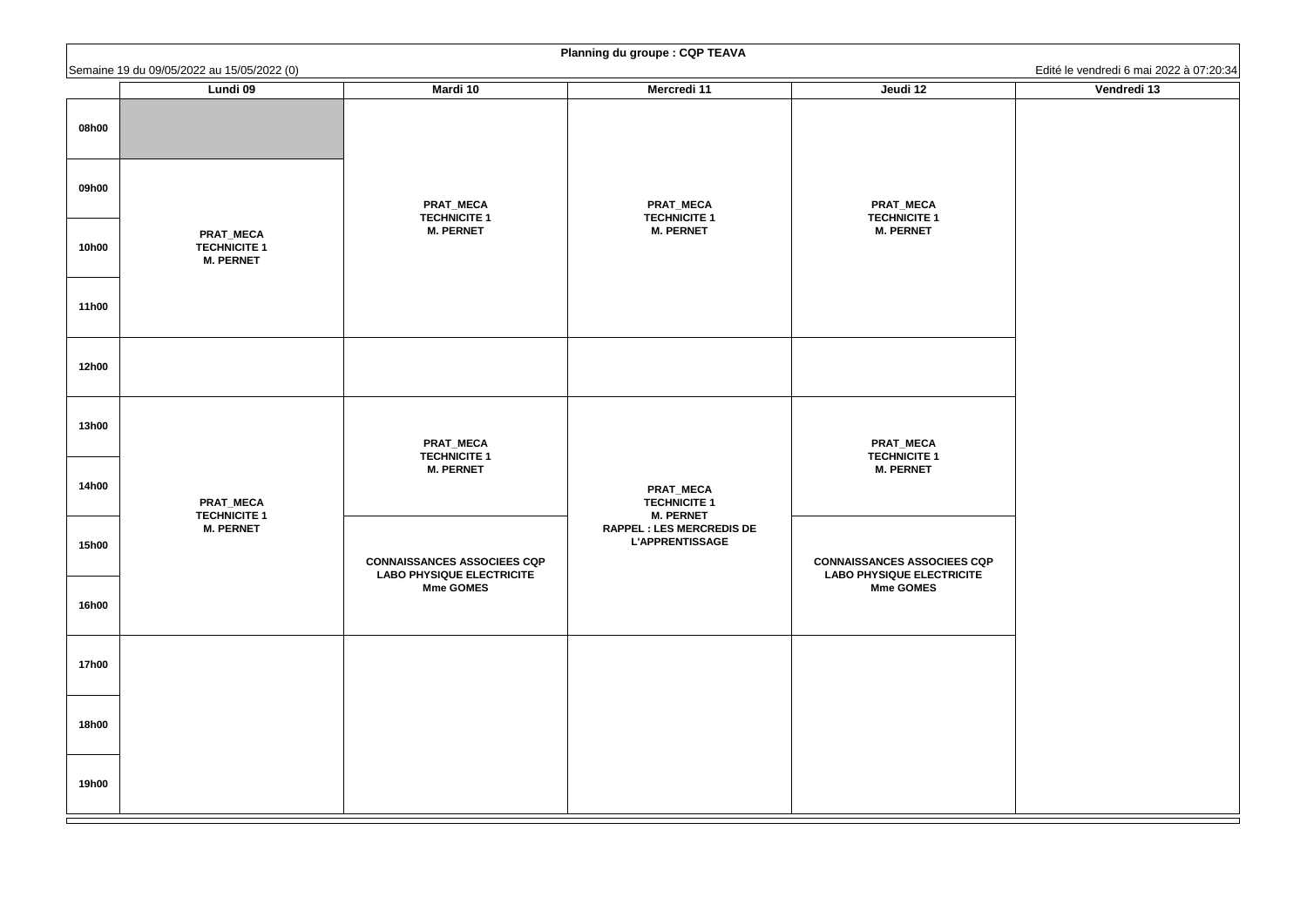**EPS VESTIAIRE 1 M. BLANCHOT**

**C.C.F. LABO CHIMIE M. SENE Physique**

**FRANCAIS 104 M. LEMPORTE**

|              | Semaine 19 du 09/05/2022 au 15/05/2022 (0)      |                                                                                                                                                        |                                                                                                     |                          | Edité le vendredi 6 mai 2                    |
|--------------|-------------------------------------------------|--------------------------------------------------------------------------------------------------------------------------------------------------------|-----------------------------------------------------------------------------------------------------|--------------------------|----------------------------------------------|
|              | <b>Lundi 09</b>                                 | <b>Mardi 10</b>                                                                                                                                        | <b>Mercredi 11</b>                                                                                  | Jeudi 12                 | Vendredi 13                                  |
| 08h00        |                                                 | <b>FRANCAIS</b><br>209                                                                                                                                 |                                                                                                     |                          | <b>EPS</b><br><b>VESTIAIRE 1</b>             |
| 09h00        |                                                 |                                                                                                                                                        | <b>M. LEMPORTE</b><br><b>PRATIQUE PRO</b><br>C.C.F.<br><b>CUISINE</b><br>206<br><b>M.MASSACRIER</b> | <b>M. BLANCHO</b>        |                                              |
| <b>10h00</b> | <b>TECHNO PRO</b><br>109<br><b>M.MASSACRIER</b> | <b>Mme BERNET, M.MASSACRIER</b><br>Info : visite d'un groupe des Mercredis de<br><b>CHEF D'OEUVRE</b><br><b>l'Apprentissage</b><br><b>MATHS</b><br>104 | C.C.F.<br><b>LABO CHIMIE</b>                                                                        |                          |                                              |
| <b>11h00</b> |                                                 | <b>M. BAHLER</b>                                                                                                                                       |                                                                                                     |                          | <b>M. SENE</b><br><b>Physique</b>            |
| <b>12h00</b> |                                                 |                                                                                                                                                        |                                                                                                     |                          |                                              |
| <b>13h00</b> | <b>GESTION</b><br>104<br><b>Mme FAIVRE</b>      | <b>GESTION</b><br>104                                                                                                                                  | <b>PRATIQUE PRO</b><br><b>CUISINE</b>                                                               | <b>SCIENCES</b>          |                                              |
| <b>14h00</b> | <b>MATHS</b><br>105<br><b>M. BAHLER</b>         | <b>Mme FAIVRE</b>                                                                                                                                      | <b>M.MASSACRIER</b>                                                                                 | 211<br><b>Mme DURON</b>  | <b>HIST-GEO</b><br>102                       |
| <b>15h00</b> |                                                 | <b>PSE</b><br>210                                                                                                                                      | <b>PHYSIQUE</b><br>108                                                                              | <b>ANGLAIS</b>           | Mme BERNET                                   |
| <b>16h00</b> | <b>SCIENCES</b><br>211<br><b>Mme DURON</b>      | <b>Mme MARIN</b>                                                                                                                                       | <b>M. SENE</b>                                                                                      | 206<br><b>Mme GEHANT</b> | <b>FRANCAIS</b><br>104<br><b>M. LEMPORTI</b> |
| <b>17h00</b> |                                                 |                                                                                                                                                        |                                                                                                     |                          |                                              |
| <b>18h00</b> |                                                 |                                                                                                                                                        |                                                                                                     |                          |                                              |
| <b>19h00</b> |                                                 |                                                                                                                                                        |                                                                                                     |                          |                                              |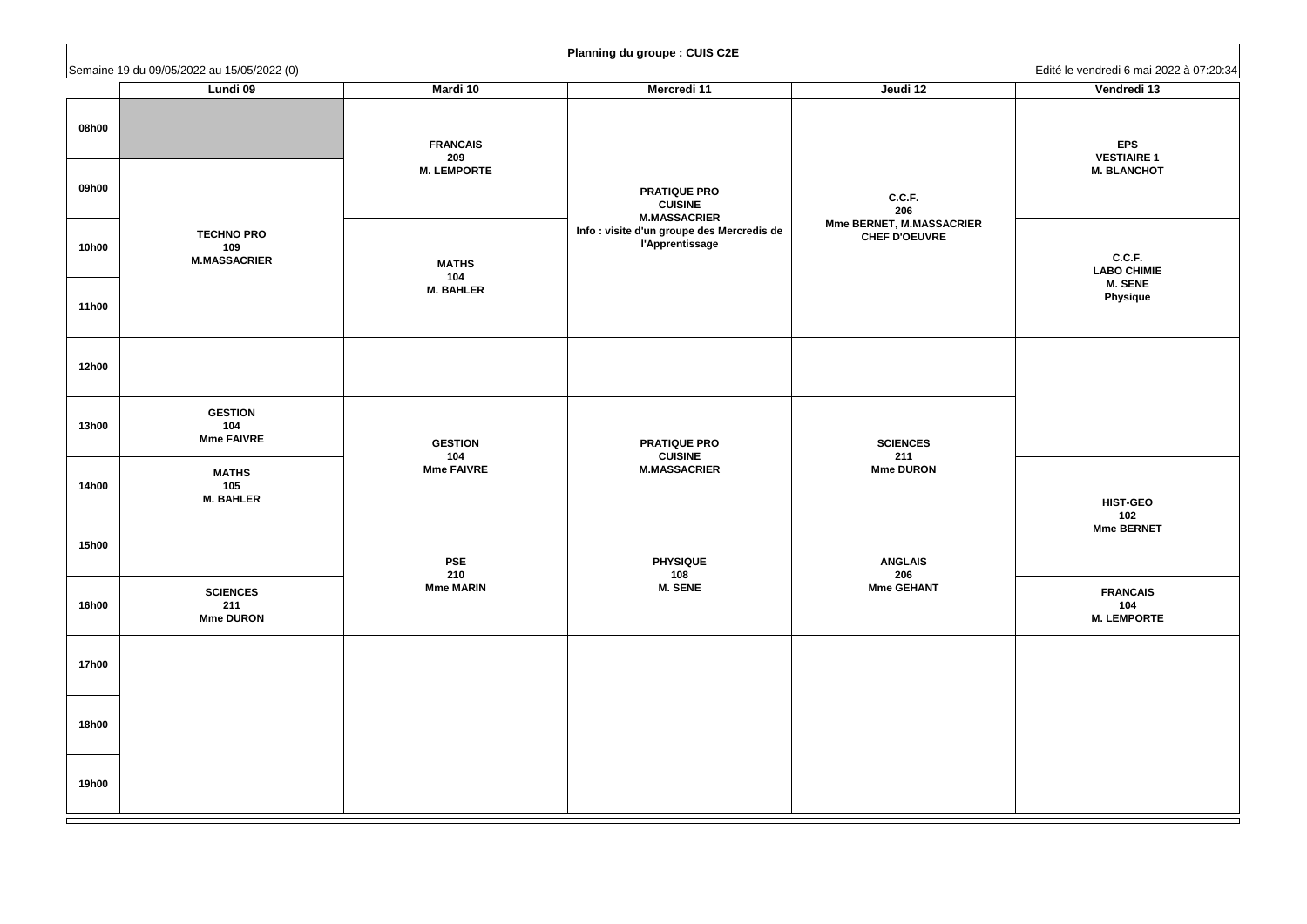#### **C.C.F. CUISINE M.MASSACRIER**

|              | Semaine 19 du 09/05/2022 au 15/05/2022 (0)      |                                                |                                  |                                                                          | Edité le vendredi 6 mai 2 |
|--------------|-------------------------------------------------|------------------------------------------------|----------------------------------|--------------------------------------------------------------------------|---------------------------|
|              | <b>Lundi 09</b>                                 | <b>Mardi 10</b>                                | <b>Mercredi 11</b>               | Jeudi 12                                                                 | Vendredi 13               |
| 08h00        |                                                 | C.C.F.<br><b>LABO CHIMIE</b><br><b>M. SENE</b> |                                  | <b>PSE</b><br>209                                                        |                           |
| 09h00        | <b>MATHS</b><br>205                             | <b>Physique</b>                                |                                  | <b>Mme PHEULPIN</b>                                                      |                           |
| <b>10h00</b> | <b>M. SEDDIKI</b>                               | <b>CCF GESTION</b><br>204                      | <b>MATHS</b><br>205              | <b>CCF ANGLAIS</b><br>204                                                |                           |
| <b>11h00</b> | <b>FRANCAIS</b><br>208<br><b>Mme GOUDEY</b>     | <b>Mme GOEDGEBU</b>                            | <b>M. SEDDIKI</b>                | <b>M. CHOPARD</b>                                                        |                           |
| <b>12h00</b> |                                                 |                                                |                                  |                                                                          | C.C.F.<br><b>CUISINE</b>  |
| <b>13h00</b> | <b>FRANCAIS</b><br>208<br><b>Mme GOUDEY</b>     | <b>SCIENCES</b><br>210                         | <b>HIST-GEO</b><br>205           |                                                                          | <b>M.MASSACRIE</b>        |
| <b>14h00</b> |                                                 | <b>Mme MARIN</b>                               | <b>Mme BERNET</b>                | C.C.F.<br>205<br><b>M.MASSACRIER, M. SEDDIKI</b><br><b>CHEF D'OEUVRE</b> |                           |
| <b>15h00</b> | <b>TECHNO PRO</b><br>109<br><b>M.MASSACRIER</b> | <b>FRANCAIS</b><br>208                         | <b>EPS</b><br><b>VESTIAIRE 2</b> |                                                                          |                           |
| <b>16h00</b> |                                                 | <b>Mme GOUDEY</b>                              | <b>Mme OYSEL</b>                 | <b>MATHS</b><br>205<br><b>M. SEDDIKI</b>                                 |                           |
| <b>17h00</b> |                                                 |                                                |                                  |                                                                          |                           |
| <b>18h00</b> |                                                 |                                                |                                  |                                                                          |                           |
| <b>19h00</b> |                                                 |                                                |                                  |                                                                          |                           |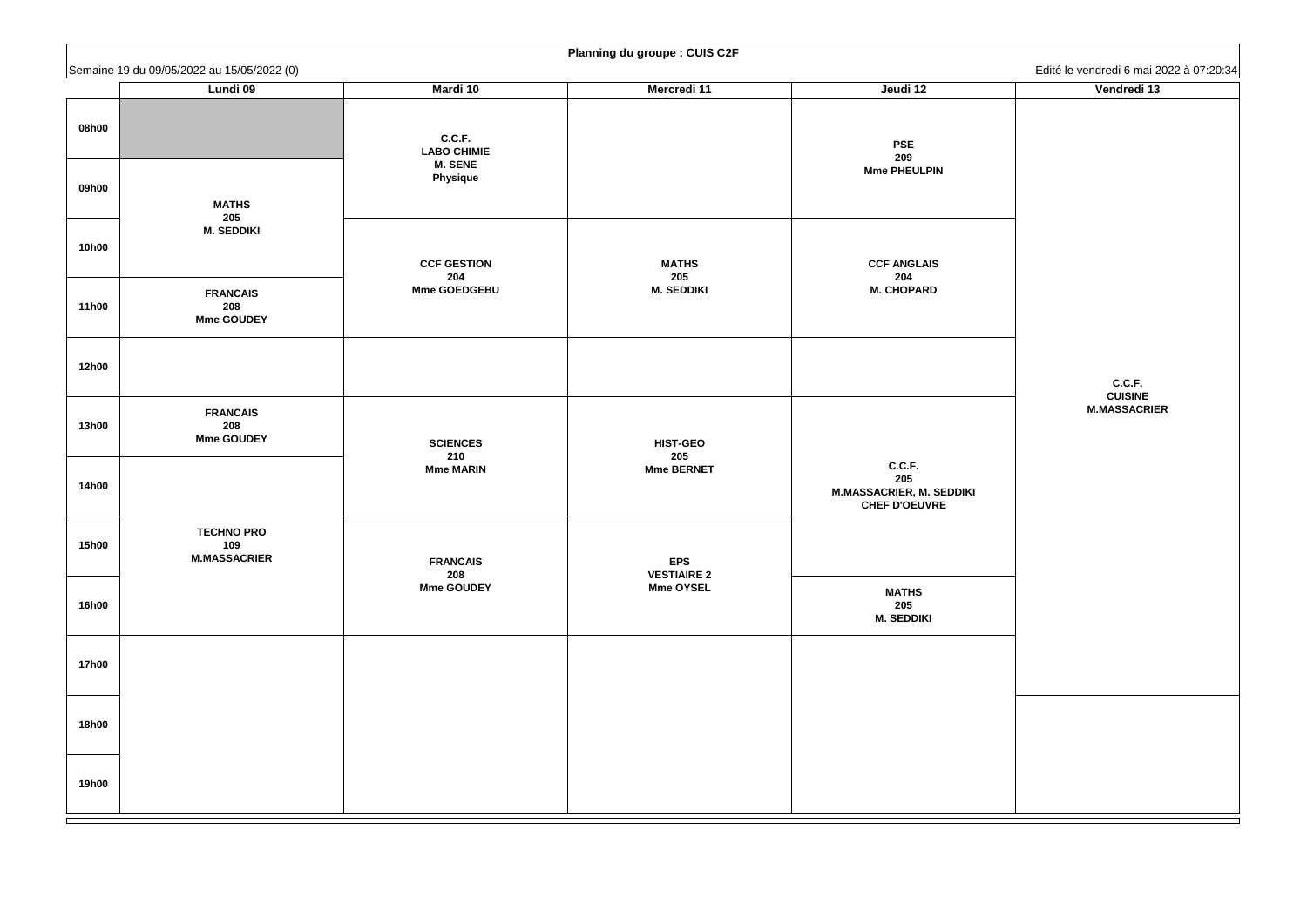**SCIENCES 211 Mme DURON**

**TECHNO PRO 109 M. PETITJEAN**

|              | Semaine 19 du 09/05/2022 au 15/05/2022 (0) |                                                                      |                          |               | Edité le vendredi 6 mai 2  |
|--------------|--------------------------------------------|----------------------------------------------------------------------|--------------------------|---------------|----------------------------|
|              | <b>Lundi 09</b>                            | <b>Mardi 10</b>                                                      | <b>Mercredi 11</b>       | Jeudi 12      | Vendredi 13                |
| 08h00        |                                            |                                                                      | <b>GESTION</b><br>104    |               | <b>SCIENCES</b><br>211     |
| 09h00        | <b>OUV/MOND</b><br>108                     | <b>PRATIQUE PRO</b><br><b>CUISINE</b>                                | <b>Mme FAIVRE</b>        |               | <b>Mme DURON</b>           |
| <b>10h00</b> | <b>M. LEMPORTE</b>                         | <b>M. PETITJEAN</b>                                                  | <b>INFORMATIQUE</b>      |               | <b>TECHNO PRO</b>          |
| <b>11h00</b> | <b>SCIENCES</b><br>211<br><b>Mme DURON</b> |                                                                      | 104<br><b>Mme FAIVRE</b> |               | 109<br><b>M. PETITJEAI</b> |
| <b>12h00</b> |                                            |                                                                      |                          |               |                            |
| <b>13h00</b> | <b>SCIENCES</b><br>211<br><b>Mme DURON</b> | <b>PRATIQUE PRO</b><br><b>CUISINE</b><br><b>M. PETITJEAN</b>         | <b>ANGLAIS</b><br>206    | <b>EXAMEN</b> |                            |
| <b>14h00</b> | <b>GESTION</b><br>104                      |                                                                      | <b>M. CHOPARD</b>        |               |                            |
| <b>15h00</b> | <b>Mme FAIVRE</b>                          | <b>ATELIER EXPERIMENTAL</b><br><b>CUISINE</b><br><b>M. PETITJEAN</b> |                          |               |                            |
| <b>16h00</b> | <b>ANGLAIS</b><br>208                      |                                                                      |                          |               |                            |
| <b>17h00</b> | <b>M. CHOPARD</b>                          |                                                                      |                          |               |                            |
| <b>18h00</b> |                                            |                                                                      |                          |               |                            |
| <b>19h00</b> |                                            |                                                                      |                          |               |                            |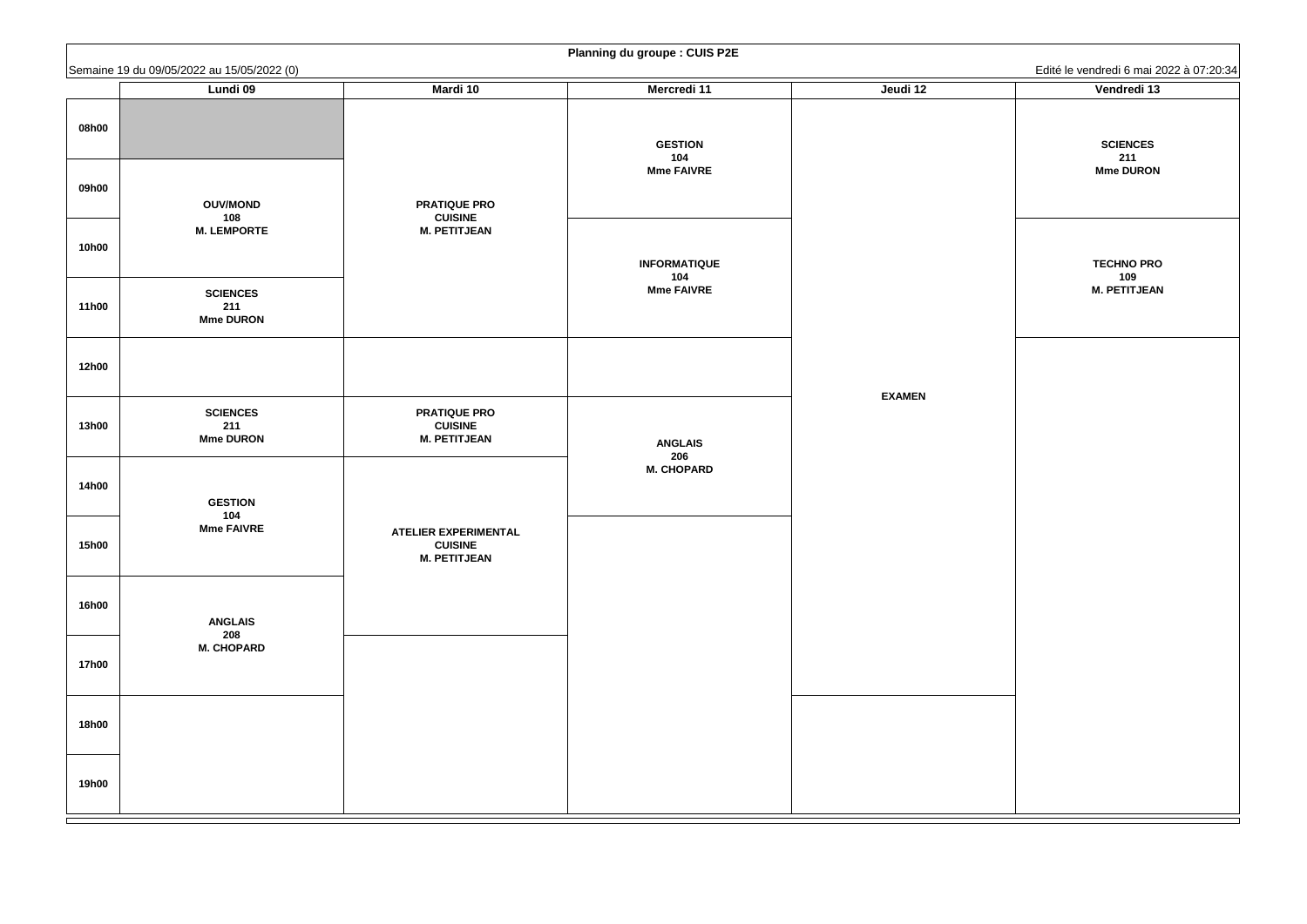| Edité le vendredi 6 mai 2022 à 07:20:3         |
|------------------------------------------------|
| Vendredi 13                                    |
| <b>MATHS</b><br>209                            |
| <b>M. SEDDIKI</b>                              |
|                                                |
|                                                |
|                                                |
|                                                |
| <b>ANGLAIS</b><br>209                          |
| <b>Mme GEHANT</b>                              |
|                                                |
|                                                |
|                                                |
|                                                |
|                                                |
| <b>GESTION COMMERCIALE</b><br><b>AT VENTE2</b> |
| <b>MmeTHOMASSON</b>                            |
|                                                |
|                                                |
|                                                |
|                                                |
|                                                |
|                                                |
|                                                |
|                                                |
|                                                |
|                                                |
|                                                |
|                                                |
|                                                |
|                                                |

|              | Semaine 19 du 09/05/2022 au 15/05/2022 (0)       |                                                      |                                                                       |                                              | Edité le vendredi 6 mai 2022 à 07:20:34                               |
|--------------|--------------------------------------------------|------------------------------------------------------|-----------------------------------------------------------------------|----------------------------------------------|-----------------------------------------------------------------------|
|              | <b>Lundi 09</b>                                  | <b>Mardi 10</b>                                      | <b>Mercredi 11</b>                                                    | Jeudi 12                                     | Vendredi 13                                                           |
| 08h00        |                                                  |                                                      | <b>MATHS</b><br>205                                                   | <b>FRANCAIS</b><br>207                       | <b>MATHS</b><br>209<br><b>M. SEDDIKI</b>                              |
| 09h00        | <b>COMMERCIALISATION</b><br><b>AT VENTE1</b>     | <b>ACCOMPAGNER LA VENTE</b><br>212                   | <b>M. SEDDIKI</b>                                                     | <b>Mme LOMBARD</b>                           |                                                                       |
| <b>10h00</b> | <b>Mme CONTINI</b>                               | <b>Mme BORDY</b>                                     | <b>GESTION COMMERCIALE</b><br><b>AT VENTE2</b><br><b>MmeTHOMASSON</b> | <b>COMMERCIALISATION</b><br><b>AT VENTE1</b> | <b>ANGLAIS</b><br>209                                                 |
| <b>11h00</b> | <b>GESTION</b><br>204<br><b>M. BEGEL</b>         |                                                      | Info : visite d'un groupe des Mercredis de<br><b>l'Apprentissage</b>  | <b>Mme CONTINI</b>                           | <b>Mme GEHANT</b>                                                     |
| <b>12h00</b> |                                                  |                                                      |                                                                       |                                              |                                                                       |
| <b>13h00</b> | <b>CHEF-D'ŒUVRE</b><br>108<br><b>M. LEMPORTE</b> | <b>EPS</b><br><b>VESTIAIRE 2</b><br><b>Mme OYSEL</b> | <b>HYGIENE</b><br>211<br><b>Mme DURON</b>                             | <b>PSE</b><br>210<br><b>Mme VINCENT</b>      | <b>GESTION COMMERCIALE</b><br><b>AT VENTE2</b><br><b>MmeTHOMASSON</b> |
| <b>14h00</b> | <b>FRANCAIS</b><br>207                           |                                                      |                                                                       |                                              |                                                                       |
| <b>15h00</b> | <b>Mme LOMBARD</b>                               | <b>HIST-GEO</b><br>206                               | <b>GESTION</b><br>207                                                 | <b>DOSSIER</b><br>212                        |                                                                       |
| <b>16h00</b> | <b>PHYSIQUE</b><br>107                           | <b>Mme BERNET</b>                                    | <b>M. BEGEL</b>                                                       | <b>Mme BORDY</b>                             |                                                                       |
| <b>17h00</b> | <b>M. BONNOTTE</b>                               |                                                      |                                                                       |                                              |                                                                       |
| <b>18h00</b> |                                                  |                                                      |                                                                       |                                              |                                                                       |
| <b>19h00</b> |                                                  |                                                      |                                                                       |                                              |                                                                       |

| <b>Planning du groupe : EPC C1A</b> |  |  |  |  |  |
|-------------------------------------|--|--|--|--|--|
|-------------------------------------|--|--|--|--|--|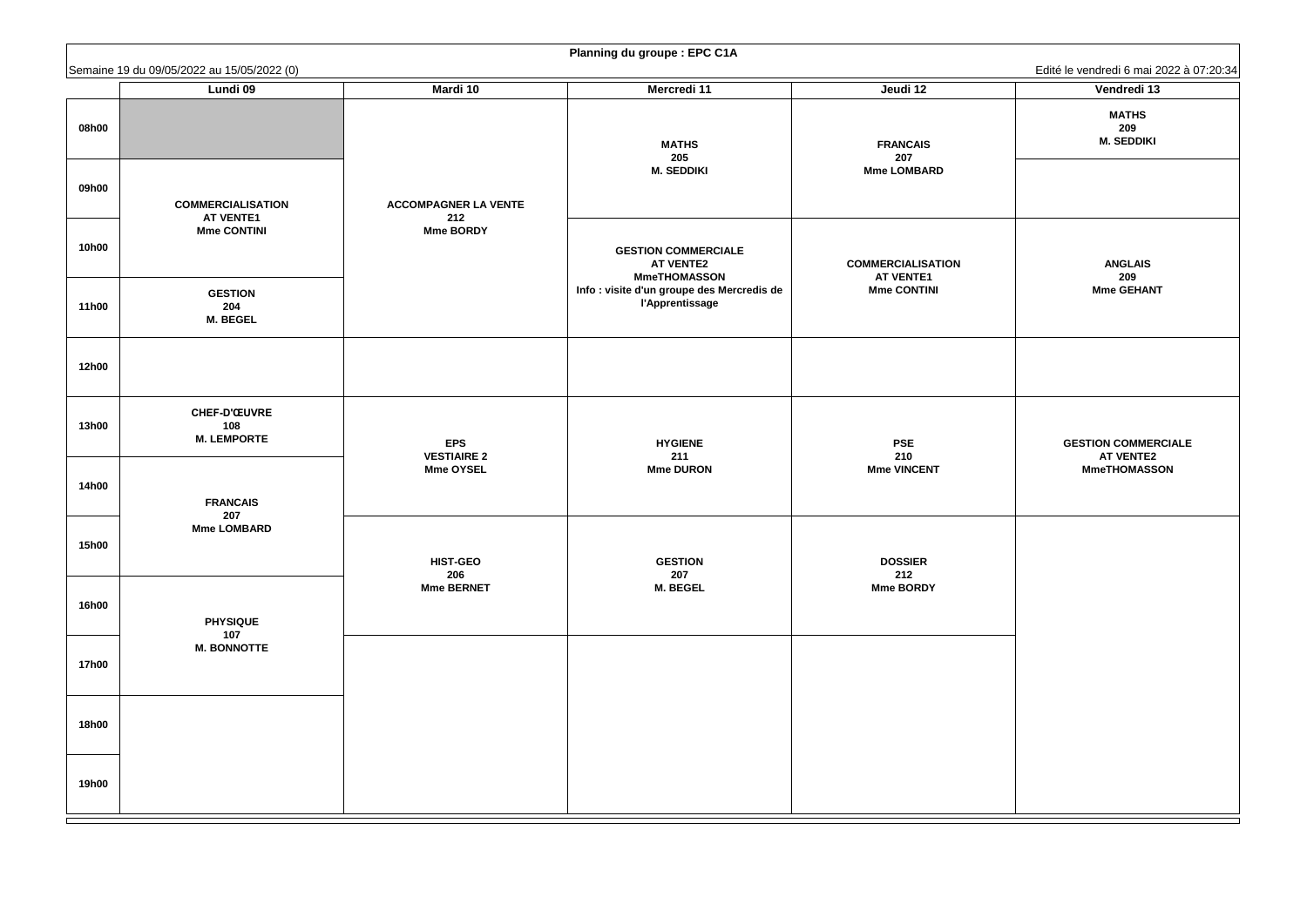| Edité le vendredi 6 mai 2022 à 07:20:35                |  |  |  |  |  |
|--------------------------------------------------------|--|--|--|--|--|
| Vendredi 13                                            |  |  |  |  |  |
| <b>PSE</b><br>210<br><b>Mme MARIN</b>                  |  |  |  |  |  |
| <b>HIST-GEO</b><br><b>AT VENTE1</b><br><b>M. PARIS</b> |  |  |  |  |  |
|                                                        |  |  |  |  |  |
| <b>MATHS</b><br>107<br><b>M. BONNOTTE</b>              |  |  |  |  |  |
|                                                        |  |  |  |  |  |
|                                                        |  |  |  |  |  |
|                                                        |  |  |  |  |  |

|              | Semaine 19 du 09/05/2022 au 15/05/2022 (0)                            |                                                | $\frac{1}{2}$ . Idminig ad groupe . Li $\circ$ $\circ$ is |                                  | Edité le vendredi 6 mai 2022 à 07:20:35 |
|--------------|-----------------------------------------------------------------------|------------------------------------------------|-----------------------------------------------------------|----------------------------------|-----------------------------------------|
|              | <b>Lundi 09</b>                                                       | <b>Mardi 10</b>                                | <b>Mercredi 11</b>                                        | Jeudi 12                         | Vendredi 13                             |
| 08h00        |                                                                       |                                                | <b>ACCOMPAGNER LA VENTE</b><br><b>AT VENTE1</b>           |                                  | <b>PSE</b><br>210                       |
| 09h00        | <b>PHYSIQUE</b><br><b>LABO PHYSIQUE ELECTRICITE</b>                   | <b>GESTION COMMERCIALE</b><br><b>AT VENTE1</b> | <b>Mme CONTINI</b>                                        | <b>COMMERCIALISATION</b><br>212  | <b>Mme MARIN</b>                        |
| <b>10h00</b> | <b>Mme GOMES</b>                                                      | <b>Mme CONTINI</b>                             | <b>ANGLAIS</b>                                            | <b>Mme BORDY</b>                 | <b>HIST-GEO</b>                         |
| <b>11h00</b> | <b>ACCOMPAGNER LA VENTE</b><br><b>AT VENTE1</b><br><b>Mme CONTINI</b> |                                                | 206<br><b>M. CHOPARD</b>                                  |                                  | <b>AT VENTE1</b><br><b>M. PARIS</b>     |
| <b>12h00</b> |                                                                       |                                                |                                                           |                                  |                                         |
| <b>13h00</b> | <b>ACCOMPAGNER LA VENTE</b><br><b>AT VENTE1</b><br><b>Mme CONTINI</b> | <b>FRANCAIS</b><br>203                         | <b>GESTION</b><br>207                                     | <b>MATHS</b><br>105              | <b>MATHS</b><br>107                     |
| <b>14h00</b> | <b>HYGIENE</b><br>211                                                 | <b>Mme VEROLLET</b>                            | <b>M. BEGEL</b>                                           | <b>M. BONNOTTE</b>               | <b>M. BONNOTTE</b>                      |
| <b>15h00</b> | <b>Mme DURON</b>                                                      | <b>DOSSIER</b><br>212                          | <b>FRANCAIS</b><br>203                                    | <b>EPS</b><br><b>VESTIAIRE 2</b> |                                         |
| <b>16h00</b> | <b>GESTION</b><br>204<br><b>M. BEGEL</b>                              | <b>Mme BORDY</b>                               | <b>Mme VEROLLET</b>                                       | <b>Mme OYSEL</b>                 |                                         |
| <b>17h00</b> | <b>CHEF-D'ŒUVRE</b><br>106<br><b>M. LEMPORTE</b>                      |                                                |                                                           |                                  |                                         |
| <b>18h00</b> |                                                                       |                                                |                                                           |                                  |                                         |
| <b>19h00</b> |                                                                       |                                                |                                                           |                                  |                                         |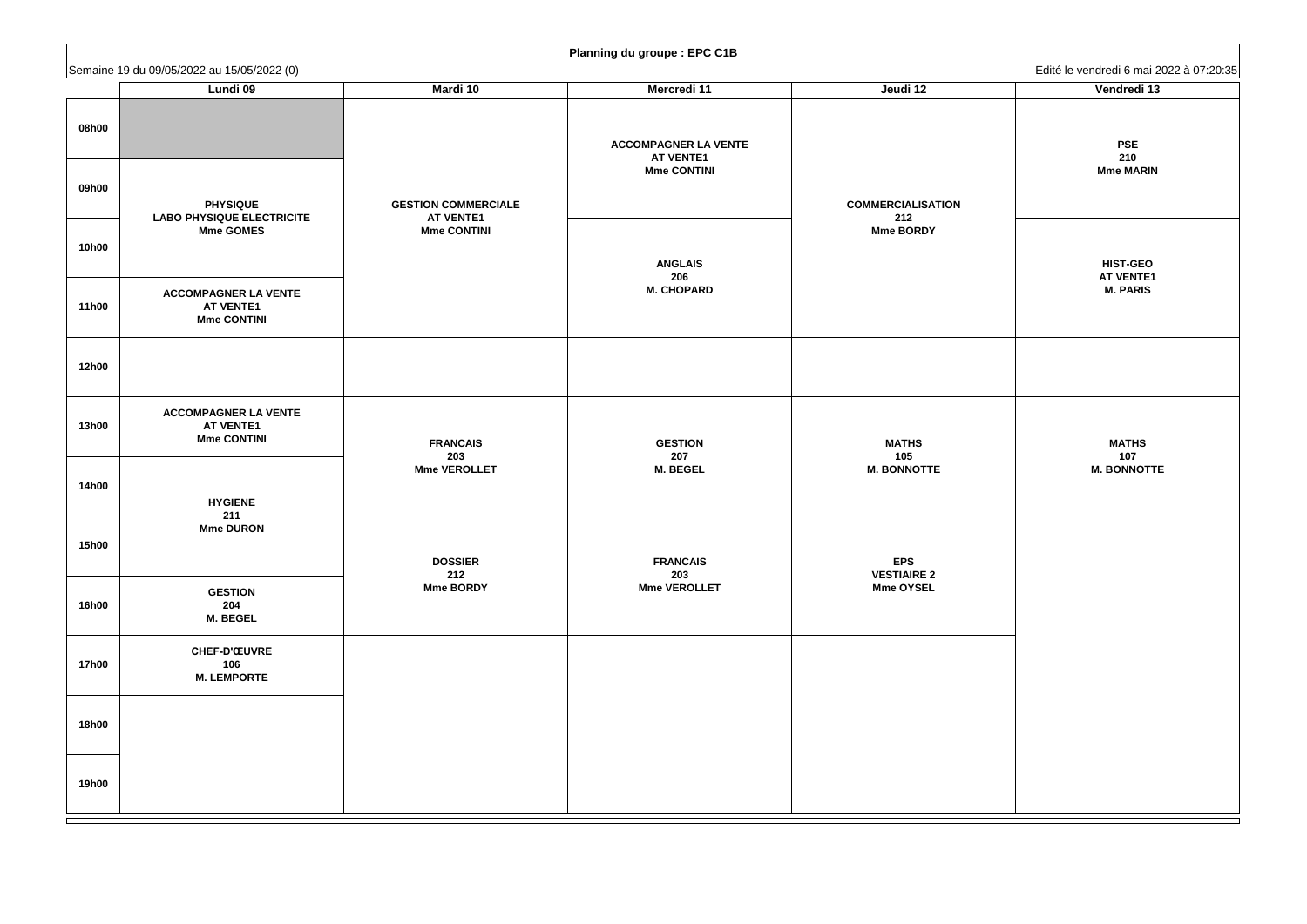**C.C.F. LABO CHIMIE M. BONNOTTE Physique**

**DOSSIER AT VENTE2 MmeTHOMASSON**

**ANGLAIS 208 Mme GEHANT**

|              |                                                                              |                                                | $\frac{1}{2}$ and $\frac{1}{2}$ and $\frac{1}{2}$ and $\frac{1}{2}$ are $\frac{1}{2}$ and $\frac{1}{2}$ are $\frac{1}{2}$ and $\frac{1}{2}$ are $\frac{1}{2}$ and $\frac{1}{2}$ are $\frac{1}{2}$ are $\frac{1}{2}$ are $\frac{1}{2}$ are $\frac{1}{2}$ are $\frac{1}{2}$ are $\frac{1}{2}$ a |                                          |                                          |
|--------------|------------------------------------------------------------------------------|------------------------------------------------|-----------------------------------------------------------------------------------------------------------------------------------------------------------------------------------------------------------------------------------------------------------------------------------------------|------------------------------------------|------------------------------------------|
|              | Semaine 19 du 09/05/2022 au 15/05/2022 (0)<br>Lundi 09                       | <b>Mardi 10</b>                                | <b>Mercredi 11</b>                                                                                                                                                                                                                                                                            | Jeudi 12                                 | Edité le vendredi 6 mai 2<br>Vendredi 13 |
| 08h00        |                                                                              | <b>GESTION COMMERCIALE</b><br><b>AT VENTE2</b> | <b>ACCOMPAGNER LA VENTE</b><br>212                                                                                                                                                                                                                                                            | <b>MATHS</b><br>205                      | C.C.F.<br><b>LABO CHIMIE</b>             |
| 09h00        |                                                                              | <b>MmeTHOMASSON</b>                            | <b>Mme BORDY</b>                                                                                                                                                                                                                                                                              | <b>M. SEDDIKI</b>                        | <b>M. BONNOTT</b><br><b>Physique</b>     |
| <b>10h00</b> | <b>COMMERCIALISATION</b><br>212<br><b>Mme BORDY</b>                          | <b>EPS</b><br><b>VESTIAIRE 2</b>               | <b>PSE</b><br>209                                                                                                                                                                                                                                                                             | <b>HIST-GEO</b><br>208                   | <b>DOSSIER</b><br><b>AT VENTE2</b>       |
| <b>11h00</b> |                                                                              | <b>Mme OYSEL</b>                               | <b>Mme PHEULPIN</b>                                                                                                                                                                                                                                                                           | <b>Mme GOUDEY</b>                        | <b>MmeTHOMASS</b>                        |
| <b>12h00</b> |                                                                              |                                                |                                                                                                                                                                                                                                                                                               |                                          |                                          |
| <b>13h00</b> | <b>COMMERCIALISATION</b><br>212<br><b>Mme BORDY</b><br><b>GESTION</b><br>204 | <b>CCF FRANCAIS</b><br>207                     | <b>ACCOMPAGNER LA VENTE</b><br>212                                                                                                                                                                                                                                                            |                                          | <b>ANGLAIS</b><br>208                    |
| <b>14h00</b> |                                                                              | <b>Mme LOMBARD</b>                             | <b>Mme BORDY</b>                                                                                                                                                                                                                                                                              | <b>GESTION</b><br>204<br><b>M. BEGEL</b> | <b>Mme GEHAN</b>                         |
| <b>15h00</b> | <b>M. BEGEL</b>                                                              | <b>CHEF-D'ŒUVRE</b><br>204                     | <b>MATHS</b><br>205                                                                                                                                                                                                                                                                           | <b>HYGIENE</b><br>210                    |                                          |
| <b>16h00</b> | <b>CCF FRANCAIS</b><br>207<br><b>Mme LOMBARD</b>                             | <b>M. LEMPORTE</b>                             | <b>M. SEDDIKI</b>                                                                                                                                                                                                                                                                             | <b>Mme VINCENT</b>                       |                                          |
| <b>17h00</b> |                                                                              |                                                |                                                                                                                                                                                                                                                                                               |                                          |                                          |
| <b>18h00</b> |                                                                              |                                                |                                                                                                                                                                                                                                                                                               |                                          |                                          |
| <b>19h00</b> |                                                                              |                                                |                                                                                                                                                                                                                                                                                               |                                          |                                          |

| <b>Planning du groupe : EPC C2E</b> |  |  |  |  |
|-------------------------------------|--|--|--|--|
|-------------------------------------|--|--|--|--|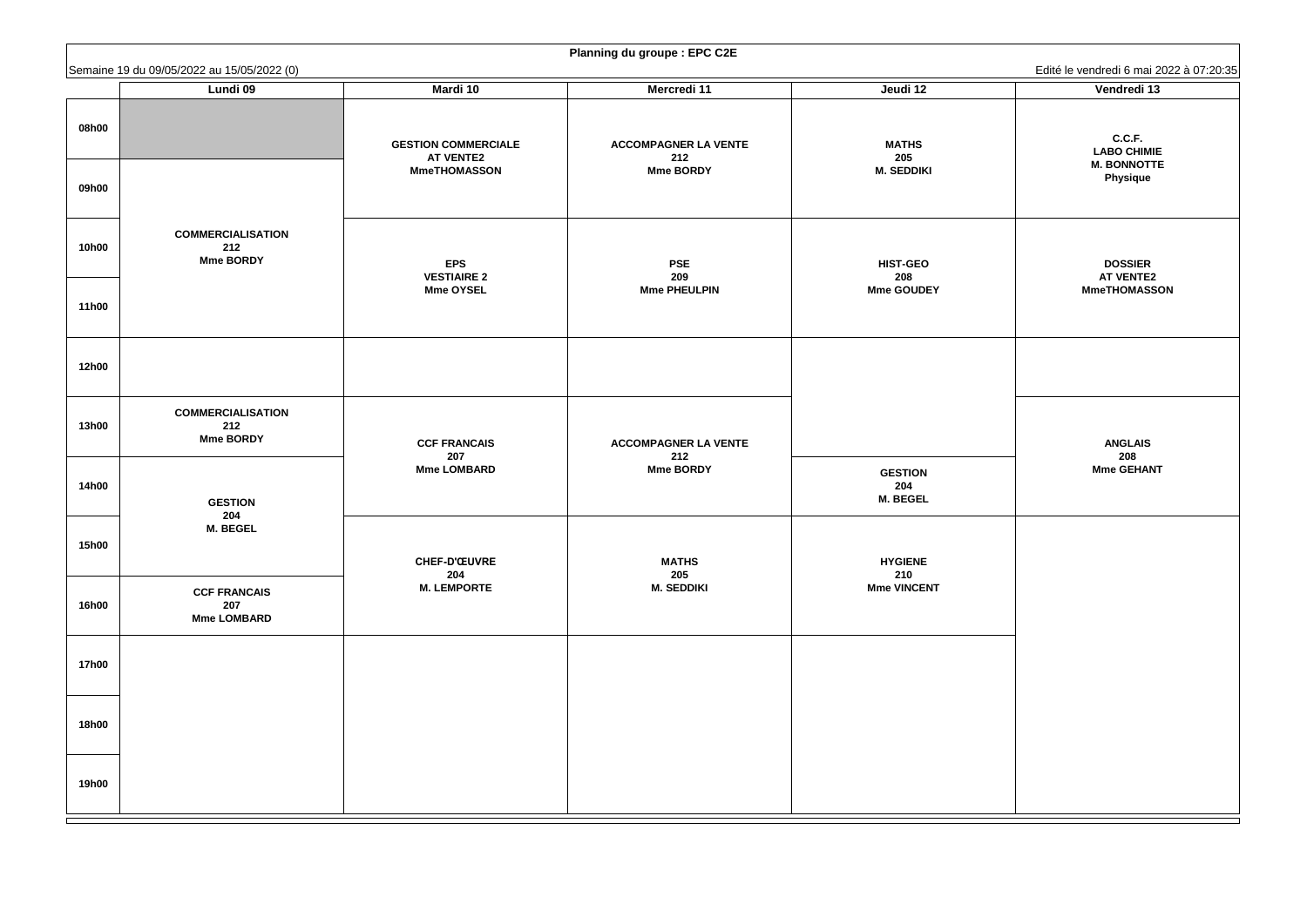|              | Semaine 19 du 09/05/2022 au 15/05/2022 (0) |                                           | <b>Flaming au groupe. FLLU UZL</b>                |                                                            | Edité le vendredi 6 mai 2022 à 07:20:35 |
|--------------|--------------------------------------------|-------------------------------------------|---------------------------------------------------|------------------------------------------------------------|-----------------------------------------|
|              | Lundi 09                                   | <b>Mardi 10</b>                           | <b>Mercredi 11</b>                                | Jeudi 12                                                   | Vendredi 13                             |
| 08h00        |                                            |                                           |                                                   |                                                            |                                         |
| 09h00        |                                            | C.C.F.<br>108<br>Mme CHAMBELL, M. ROUMEAS | C.C.F.<br><b>FLEURISTE</b><br><b>Mme CHAMBELL</b> | C.C.F.<br><b>FLEURISTE</b><br>Mme CHAMBELL, M. LACHAT, Mme |                                         |
| <b>10h00</b> |                                            | <b>CHEF D'OEUVRE</b>                      |                                                   | <b>RAICHON</b>                                             |                                         |
| <b>11h00</b> |                                            |                                           |                                                   |                                                            |                                         |
| <b>12h00</b> |                                            |                                           |                                                   |                                                            |                                         |
| <b>13h00</b> |                                            | <b>CCF PSE</b><br>209                     |                                                   |                                                            |                                         |
| <b>14h00</b> |                                            | <b>Mme PHEULPIN</b>                       | C.C.F.<br><b>FLEURISTE</b>                        | C.C.F.<br><b>FLEURISTE</b>                                 |                                         |
| <b>15h00</b> |                                            |                                           | <b>Mme CHAMBELL, Mme RAICHON</b>                  | Mme CHAMBELL, M. LACHAT, Mme<br><b>RAICHON</b>             |                                         |
| <b>16h00</b> |                                            |                                           |                                                   |                                                            |                                         |
| <b>17h00</b> |                                            |                                           |                                                   |                                                            |                                         |
| <b>18h00</b> |                                            |                                           |                                                   |                                                            |                                         |
| <b>19h00</b> |                                            |                                           |                                                   |                                                            |                                         |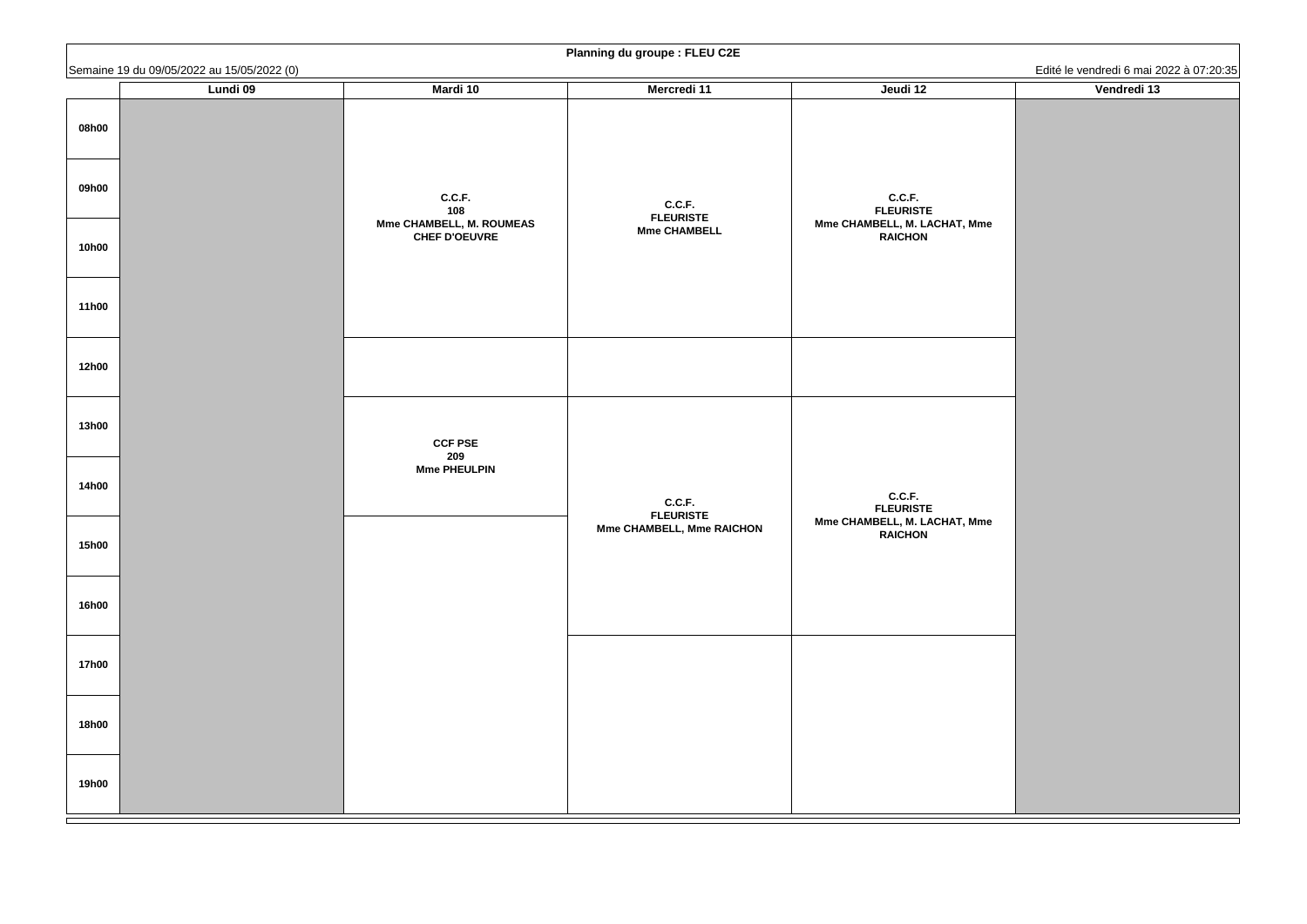#### **RECONNAISSANCE DES VEGETAUX FLEURISTE Mme RAICHON**

#### **PRAT\_FLEUR FLEURISTE Mme RAICHON**

|                              | Semaine 19 du 09/05/2022 au 15/05/2022 (0)                  |                                                             |                                                                    |                                                                    | Edité le vendredi 6 mai 2                                          |
|------------------------------|-------------------------------------------------------------|-------------------------------------------------------------|--------------------------------------------------------------------|--------------------------------------------------------------------|--------------------------------------------------------------------|
|                              | Lundi 09                                                    | <b>Mardi 10</b>                                             | <b>Mercredi 11</b>                                                 | Jeudi 12                                                           | Vendredi 13                                                        |
| 08h00<br>09h00               |                                                             |                                                             | <b>OUV/MOND</b><br>206<br><b>Mme VEROLLET</b>                      | <b>COMMERCIALISATION</b><br><b>AT VENTE1</b><br><b>Mme CONTINI</b> |                                                                    |
| <b>10h00</b>                 | <b>TECH_FLEUR</b><br><b>FLEURISTE</b><br><b>Mme RAICHON</b> | <b>BOTANIQUE</b><br><b>FLEURISTE</b><br><b>Mme RAICHON</b>  | <b>GESTION</b>                                                     | <b>OUV/MOND</b>                                                    | <b>RECONNAISSANCE DES</b><br><b>FLEURISTE</b><br><b>Mme RAICHO</b> |
| <b>11h00</b>                 |                                                             |                                                             | 204<br><b>Mme GOEDGEBU</b>                                         | 207<br><b>Mme VEROLLET</b>                                         |                                                                    |
| <b>12h00</b>                 |                                                             |                                                             |                                                                    |                                                                    |                                                                    |
| <b>13h00</b>                 |                                                             |                                                             | <b>COMMERCIALISATION</b><br><b>AT VENTE1</b>                       |                                                                    | <b>PRAT_FLEUF</b><br><b>FLEURISTE</b>                              |
| <b>14h00</b><br><b>15h00</b> | <b>PRAT_FLEUR</b><br><b>FLEURISTE</b><br><b>Mme RAICHON</b> | <b>PRAT_FLEUR</b><br><b>FLEURISTE</b><br><b>Mme RAICHON</b> | <b>Mme CONTINI</b>                                                 | <b>DESSIN D'ART</b><br>207<br><b>M. ROUMEAS</b>                    | <b>Mme RAICHO</b>                                                  |
| <b>16h00</b>                 | <b>GESTION</b><br>212                                       |                                                             | <b>INFORMATIQUE</b><br><b>INFO 1 (côté CDI)</b><br><b>M. PARIS</b> |                                                                    |                                                                    |
| <b>17h00</b>                 | <b>Mme GOEDGEBU</b>                                         |                                                             |                                                                    |                                                                    |                                                                    |
| <b>18h00</b>                 |                                                             |                                                             |                                                                    |                                                                    |                                                                    |
| <b>19h00</b>                 |                                                             |                                                             |                                                                    |                                                                    |                                                                    |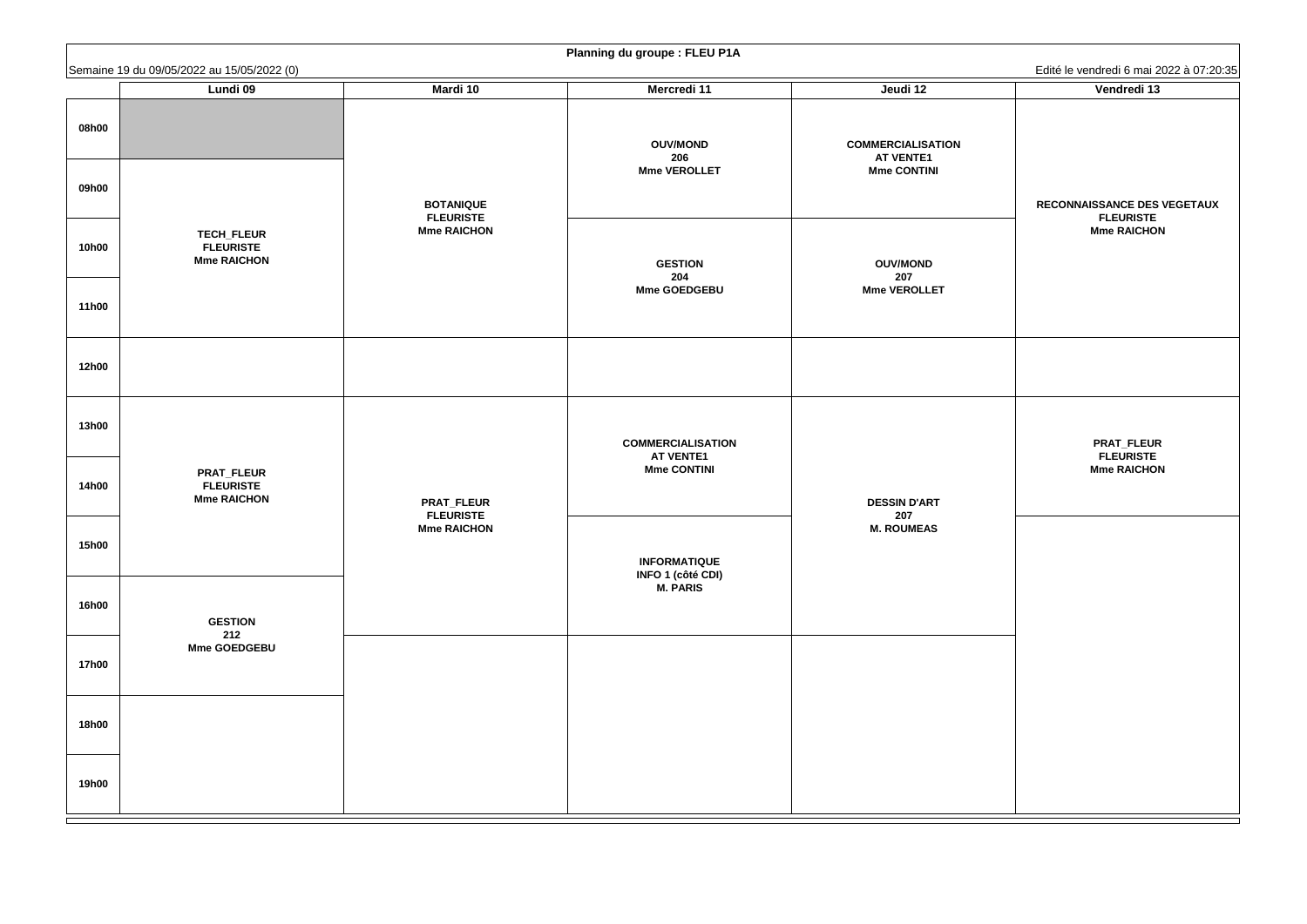**TECH\_MECA DESSIN 2 M. ANGUENOT**

|              | Semaine 19 du 09/05/2022 au 15/05/2022 (0)                  |                               |                                                             |                                       | Edité le vendredi 6 mai 2    |
|--------------|-------------------------------------------------------------|-------------------------------|-------------------------------------------------------------|---------------------------------------|------------------------------|
|              | Lundi 09                                                    | <b>Mardi 10</b>               | <b>Mercredi 11</b>                                          | Jeudi 12                              | Vendredi 13                  |
| 08h00        |                                                             | <b>HIST-GEO</b><br>206        | <b>MATHS</b><br>107                                         | <b>EPS</b><br><b>VESTIAIRE 2</b>      |                              |
| 09h00        |                                                             | <b>Mme BERNET</b>             | <b>M. LACHAT</b>                                            | <b>Mme OYSEL</b>                      | TECH_MECA<br><b>DESSIN 2</b> |
| <b>10h00</b> | <b>PRAT_MECA</b><br><b>ATELIER MOTOS</b><br><b>M. HENRY</b> | <b>AFS</b><br><b>DESSIN 2</b> | <b>FRANCAIS</b><br>203                                      | <b>FRANCAIS</b><br>203                | <b>M. ANGUENO</b>            |
| <b>11h00</b> |                                                             | <b>M. ANGUENOT</b>            | <b>M. PARIS</b>                                             | <b>M. PARIS</b>                       |                              |
| <b>12h00</b> |                                                             |                               |                                                             |                                       |                              |
| <b>13h00</b> |                                                             | <b>PSE</b><br>205             | <b>AFS</b><br><b>DESSIN 2</b>                               | <b>PHYSIQUE</b><br><b>LABO CHIMIE</b> |                              |
| <b>14h00</b> |                                                             | <b>Mme VINCENT</b>            | <b>M. ANGUENOT</b>                                          | <b>M. SENE</b>                        |                              |
| <b>15h00</b> | <b>PRAT_MECA</b><br><b>ATELIER MOTOS</b><br><b>M. HENRY</b> |                               | <b>FABRICATION</b><br><b>DESSIN 2</b><br><b>M. ANGUENOT</b> |                                       |                              |
| <b>16h00</b> |                                                             |                               | <b>RAPPEL : LES MERCREDIS DE</b><br><b>L'APPRENTISSAGE</b>  |                                       |                              |
| <b>17h00</b> |                                                             |                               |                                                             |                                       |                              |
| <b>18h00</b> |                                                             |                               |                                                             |                                       |                              |
| <b>19h00</b> |                                                             |                               |                                                             |                                       |                              |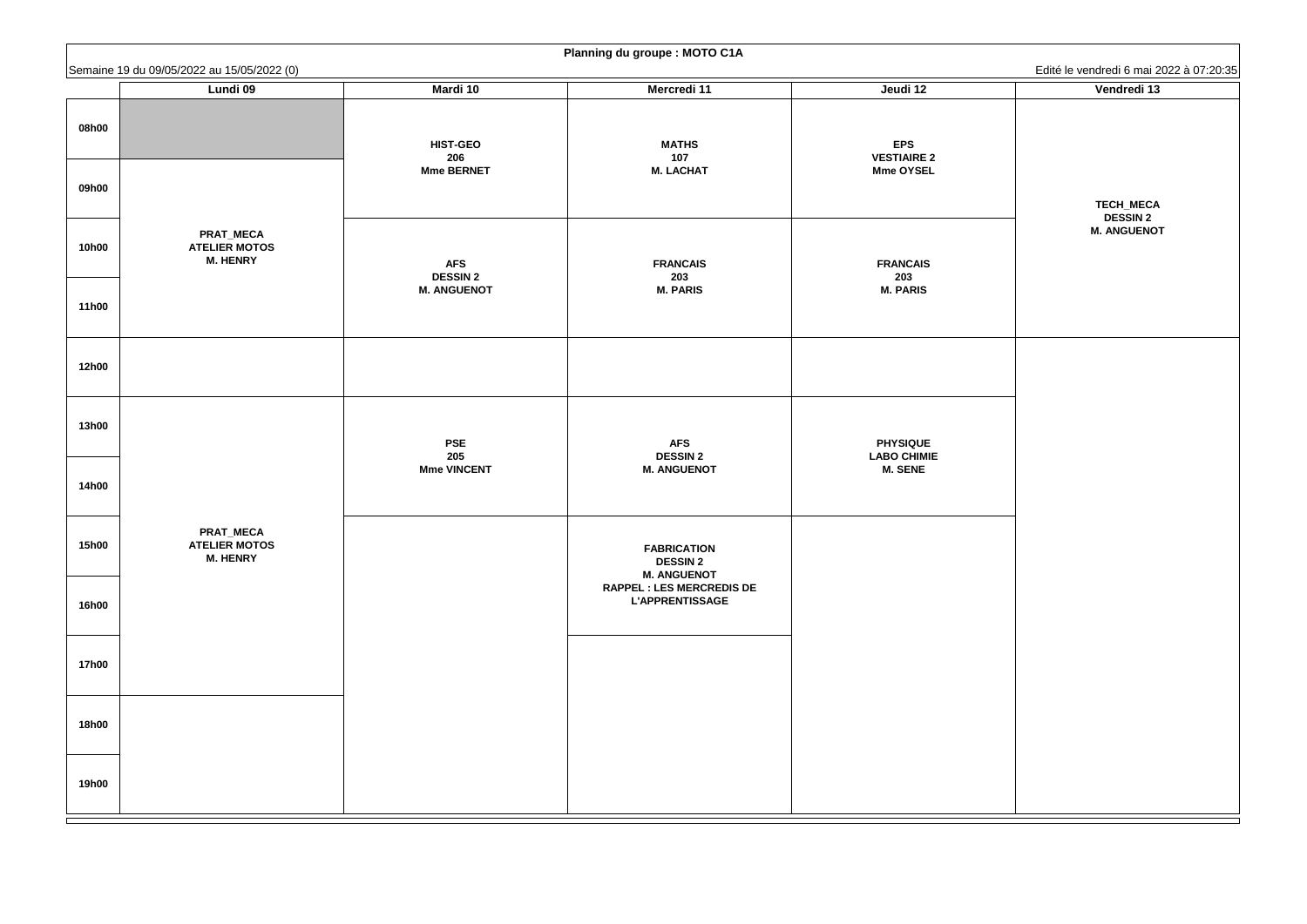**TECH\_MECA TECHNO 4 M. GARNICHEY**

**TECH\_MECA TECHNO 4 M. GARNICHEY**

|              |                                                        |                                                        | <b>Planning du groupe: MSEA</b>                     |                                                      |                              |
|--------------|--------------------------------------------------------|--------------------------------------------------------|-----------------------------------------------------|------------------------------------------------------|------------------------------|
|              | Semaine 19 du 09/05/2022 au 15/05/2022 (0)             |                                                        |                                                     |                                                      | Edité le vendredi 6 mai 2    |
|              | <b>Lundi 09</b>                                        | <b>Mardi 10</b>                                        | <b>Mercredi 11</b>                                  | Jeudi 12                                             | Vendredi 13                  |
| 08h00        |                                                        |                                                        | <b>MATH/PHY</b><br><b>LABO PHYSIQUE ELECTRICITE</b> | <b>INFORMATIQUE</b><br><b>INFO 2 (côté vente)</b>    | TECH_MECA<br><b>TECHNO 4</b> |
| 09h00        | C.C.F.                                                 | C.C.F.                                                 | <b>Mme GOMES</b>                                    | <b>M. PARIS</b>                                      | <b>M. GARNICHE</b>           |
| <b>10h00</b> | <b>TECHNICITE 2</b><br><b>M. GARNICHEY, M. NICOLAS</b> | <b>TECHNICITE 2</b><br><b>M. GARNICHEY, M. NICOLAS</b> | <b>AFS</b>                                          | <b>MATH/PHY</b>                                      | TECH_MECA                    |
|              |                                                        |                                                        | <b>DESSIN1</b>                                      | <b>LABO PHYSIQUE ELECTRICITE</b>                     | <b>TECHNO 4</b>              |
| <b>11h00</b> |                                                        |                                                        | <b>M. BEGEOT</b>                                    | <b>Mme GOMES</b>                                     | <b>M. GARNICHE</b>           |
| <b>12h00</b> |                                                        |                                                        |                                                     |                                                      |                              |
| <b>13h00</b> |                                                        |                                                        |                                                     | <b>MATH/PHY</b>                                      |                              |
| <b>14h00</b> | C.C.F.                                                 | C.C.F.                                                 |                                                     | <b>LABO PHYSIQUE ELECTRICITE</b><br><b>Mme GOMES</b> |                              |
| <b>15h00</b> | <b>TECHNICITE 2</b><br><b>M. GARNICHEY, M. NICOLAS</b> | <b>TECHNICITE 2</b><br><b>M. GARNICHEY, M. NICOLAS</b> |                                                     |                                                      |                              |
| <b>16h00</b> |                                                        |                                                        |                                                     |                                                      |                              |
| <b>17h00</b> |                                                        |                                                        |                                                     |                                                      |                              |
| <b>18h00</b> |                                                        |                                                        |                                                     |                                                      |                              |
| <b>19h00</b> |                                                        |                                                        |                                                     |                                                      |                              |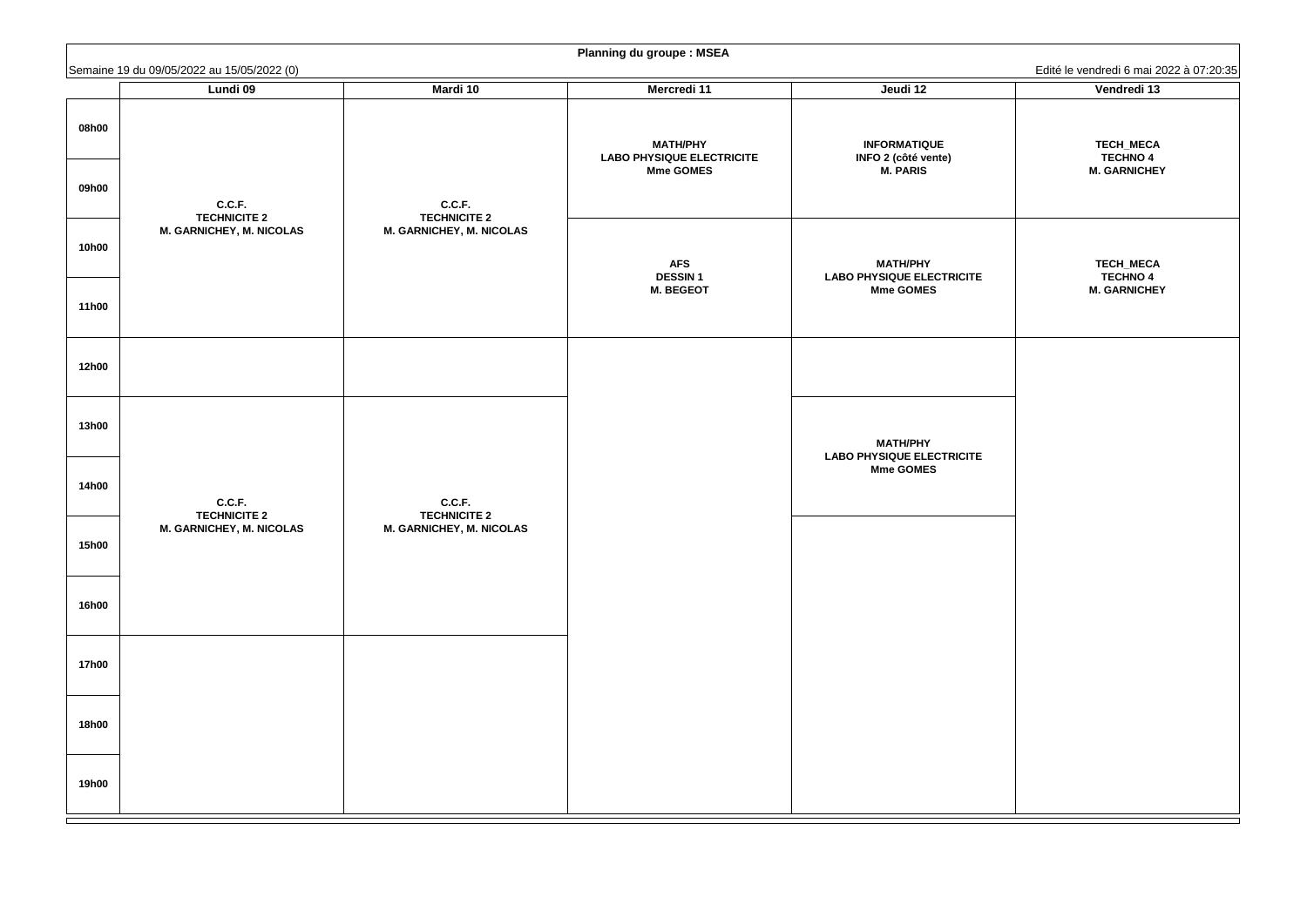**ANGLAIS 103 Mme POLLIART**

**HIST-GEO 102 Mme BERNET**

**EPS VESTIAIRE 2 Mme OYSEL**

|                | Semaine 19 du 09/05/2022 au 15/05/2022 (0)       |                                          |                                                                                                                                      |                                              | Edité le vendredi 6 mai 2                   |
|----------------|--------------------------------------------------|------------------------------------------|--------------------------------------------------------------------------------------------------------------------------------------|----------------------------------------------|---------------------------------------------|
|                | Lundi 09                                         | <b>Mardi 10</b>                          | <b>Mercredi 11</b>                                                                                                                   | Jeudi 12                                     | Vendredi 13                                 |
| 08h00<br>09h00 | <b>FRANCAIS</b>                                  | <b>PRATIQUE PRO</b>                      | <b>PRATIQUE PRO</b><br><b>PATISSERIE</b><br><b>M. CECCON</b><br>Info : visite d'un groupe des Mercredis de<br><b>l'Apprentissage</b> | <b>FRANCAIS</b><br>208<br><b>Mme GOUDEY</b>  | <b>ANGLAIS</b><br>103<br><b>Mme POLLIAR</b> |
| <b>10h00</b>   | 208<br><b>Mme GOUDEY</b>                         | <b>PATISSERIE</b><br><b>M. CECCON</b>    | <b>TECHNO PRO</b><br><b>PATISSERIE</b><br><b>M. CECCON</b>                                                                           | <b>PHYSIQUE</b><br><b>LABO CHIMIE</b>        | <b>HIST-GEO</b><br>102                      |
| <b>11h00</b>   | <b>PSE</b><br>210<br><b>Mme VINCENT</b>          |                                          | Info : visite d'un groupe des Mercredis de<br><b>l'Apprentissage</b>                                                                 | <b>M. SENE</b>                               | Mme BERNET                                  |
| <b>12h00</b>   |                                                  |                                          |                                                                                                                                      |                                              |                                             |
| <b>13h00</b>   | <b>PSE</b><br>210<br><b>Mme VINCENT</b>          |                                          | <b>TECHNO PRO</b><br><b>PATISSERIE</b>                                                                                               | <b>SCIENCES</b><br>209                       | <b>EPS</b><br><b>VESTIAIRE 2</b>            |
| <b>14h00</b>   | <b>GESTION</b><br>212                            | <b>PRATIQUE PRO</b><br><b>PATISSERIE</b> | <b>M. CECCON</b>                                                                                                                     | <b>Mme PHEULPIN</b>                          | <b>Mme OYSEL</b>                            |
| <b>15h00</b>   | <b>Mme GOEDGEBU</b>                              | <b>M. CECCON</b>                         | <b>MATHS</b><br>104                                                                                                                  |                                              | <b>MATHS</b><br>107                         |
| <b>16h00</b>   | <b>CHEF-D'ŒUVRE</b><br>106<br><b>M. LEMPORTE</b> |                                          | <b>M. BAHLER</b>                                                                                                                     | <b>GESTION</b><br>203<br><b>Mme GOEDGEBU</b> | <b>M. BAHLER</b>                            |
| <b>17h00</b>   |                                                  |                                          |                                                                                                                                      |                                              |                                             |
| <b>18h00</b>   |                                                  |                                          |                                                                                                                                      |                                              |                                             |
| <b>19h00</b>   |                                                  |                                          |                                                                                                                                      |                                              |                                             |

# **Planning du groupe : PATI C2E**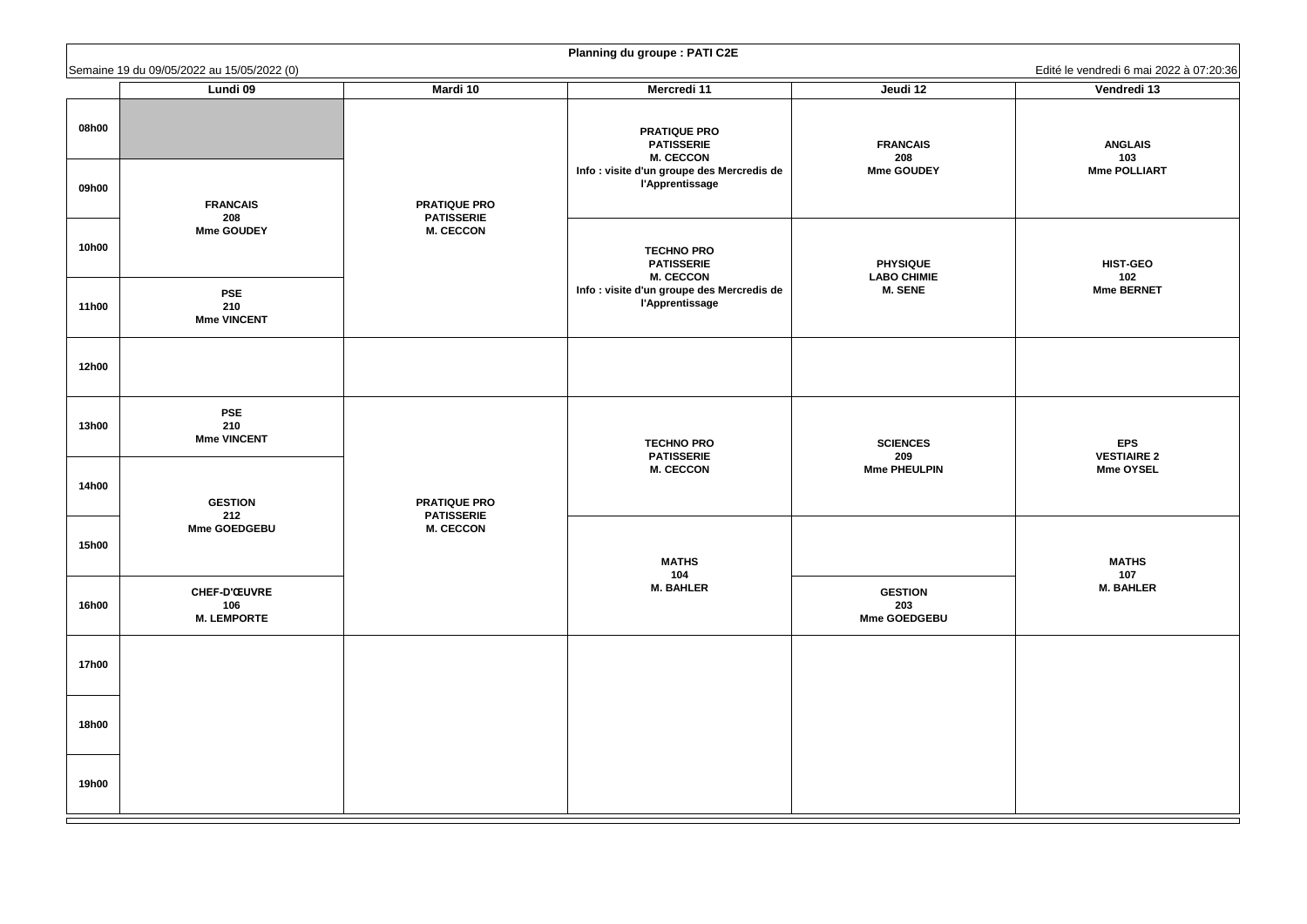|              | Semaine 19 du 09/05/2022 au 15/05/2022 (0)               |                                                          | <b>Flaming au groups. FLINTNLS ZD</b>               |                                                 | Edité le vendredi 6 mai 2022 à 07:20:36 |
|--------------|----------------------------------------------------------|----------------------------------------------------------|-----------------------------------------------------|-------------------------------------------------|-----------------------------------------|
|              | Lundi 09                                                 | <b>Mardi 10</b>                                          | <b>Mercredi 11</b>                                  | Jeudi 12                                        | Vendredi 13                             |
| 08h00        |                                                          |                                                          | <b>AFS</b><br><b>DESSIN 2</b><br><b>M. ANGUENOT</b> |                                                 |                                         |
| 09h00        |                                                          |                                                          |                                                     | <b>PRAT_PEINT</b><br><b>PEINTURE</b>            |                                         |
| <b>10h00</b> | <b>PRAT_PEINT</b><br><b>PEINTURE</b><br><b>M. CUENOT</b> | <b>TECH PEINT</b><br><b>PEINTURE</b><br><b>M. CUENOT</b> | <b>EDUC_ART</b><br>106                              | <b>M. CUENOT</b>                                |                                         |
| <b>11h00</b> |                                                          |                                                          | <b>M. DUMONT</b>                                    |                                                 |                                         |
| <b>12h00</b> |                                                          |                                                          |                                                     |                                                 |                                         |
| <b>13h00</b> |                                                          | <b>CHEF-D'ŒUVRE</b><br>106                               |                                                     | <b>CHEF-D'ŒUVRE</b><br><b>INFO 1 (côté CDI)</b> |                                         |
| <b>14h00</b> | <b>PRAT_PEINT</b><br><b>PEINTURE</b>                     | <b>M. DUMONT</b>                                         | <b>PRAT_PEINT</b><br><b>PEINTURE</b>                | <b>M. DUMONT</b>                                |                                         |
| <b>15h00</b> | <b>M. CUENOT</b>                                         |                                                          | <b>M. CUENOT</b>                                    |                                                 |                                         |
| <b>16h00</b> |                                                          |                                                          |                                                     |                                                 |                                         |
| <b>17h00</b> |                                                          |                                                          |                                                     |                                                 |                                         |
| <b>18h00</b> |                                                          |                                                          |                                                     |                                                 |                                         |
| <b>19h00</b> |                                                          |                                                          |                                                     |                                                 |                                         |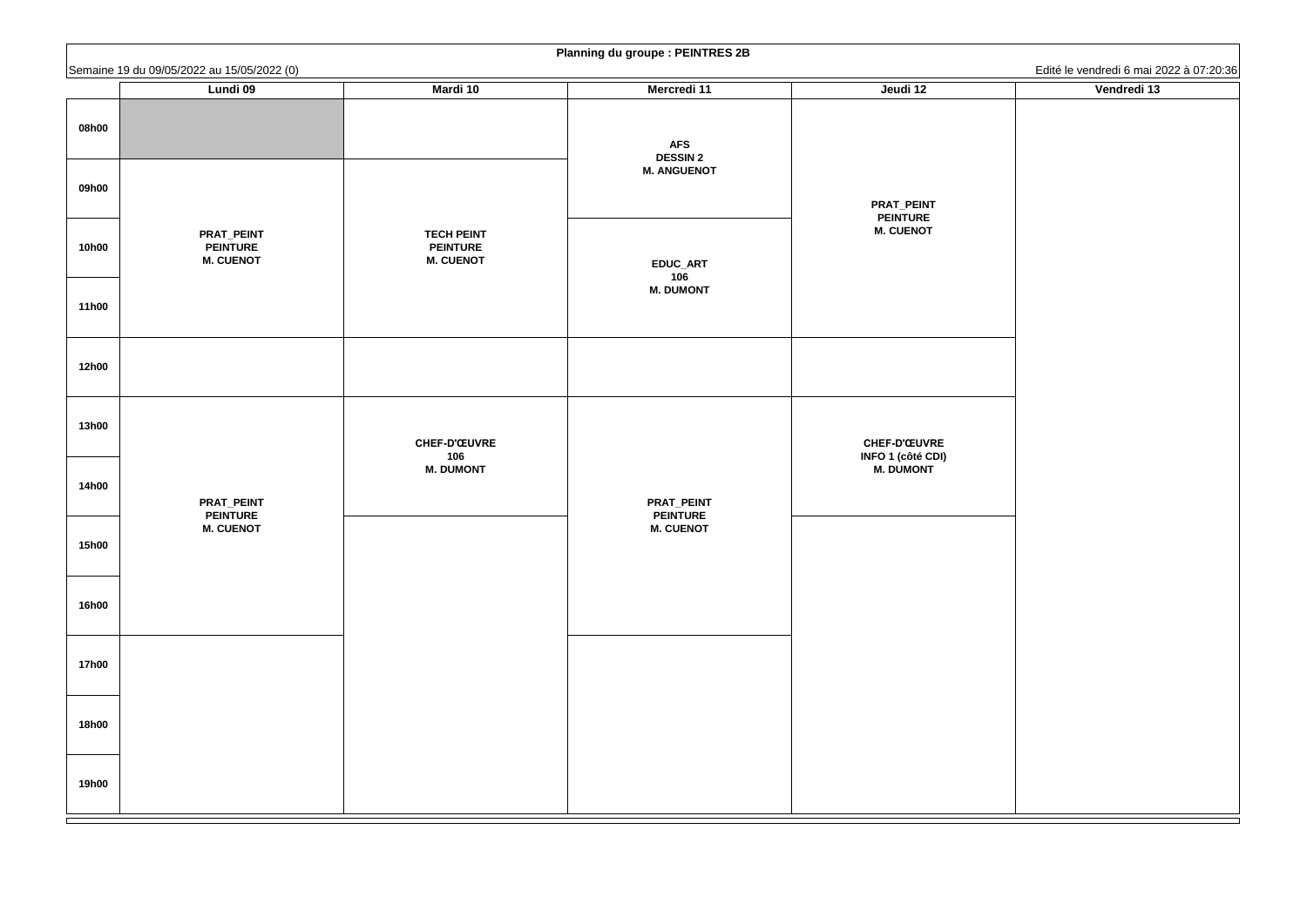**MATHS 105 Mme RIVIERE**

|              | Semaine 19 du 09/05/2022 au 15/05/2022 (0)                |                                         | <b>Hammy uu groupe</b> . Thor Ash |                                                         | Edité le vendredi 6 mai 2           |
|--------------|-----------------------------------------------------------|-----------------------------------------|-----------------------------------|---------------------------------------------------------|-------------------------------------|
|              | <b>Lundi 09</b>                                           | <b>Mardi 10</b>                         | <b>Mercredi 11</b>                | Jeudi 12                                                | Vendredi 13                         |
| 08h00        |                                                           | <b>ANGLAIS</b><br>103                   | <b>PSE</b><br>209                 |                                                         | EDUC_ART<br>106<br><b>M. DUMONT</b> |
| 09h00        |                                                           | <b>Mme POLLIART</b>                     | <b>Mme PHEULPIN</b>               | <b>FORMATION SPECIALE</b><br><b>CERAMIQUE</b>           |                                     |
| <b>10h00</b> | <b>PRATIQUE PRO</b><br><b>PROTHESE</b><br><b>M. OUDET</b> | <b>DESSIN MORPHO</b>                    | <b>FRANCAIS</b>                   | <b>Mme ROY</b>                                          | <b>MATHS</b>                        |
| <b>11h00</b> |                                                           | <b>CERAMIQUE</b><br><b>Mme ROY</b>      | 102<br><b>M. GAIDOT</b>           |                                                         | 105<br><b>Mme RIVIERE</b>           |
| <b>12h00</b> |                                                           |                                         |                                   |                                                         |                                     |
| <b>13h00</b> |                                                           |                                         | <b>MATHS</b><br>105               | <b>DOSSIER</b><br><b>CERAMIQUE</b><br><b>Mme ROY</b>    |                                     |
| <b>14h00</b> |                                                           | <b>CHEF-D'ŒUVRE</b><br><b>CERAMIQUE</b> | <b>Mme RIVIERE</b>                | <b>TECHNO PRO</b><br><b>CERAMIQUE</b><br><b>Mme ROY</b> |                                     |
| <b>15h00</b> | <b>PRATIQUE PRO</b><br><b>PROTHESE</b><br><b>M. OUDET</b> | M. GAIDOT, Mme ROY                      | <b>HIST-GEO</b><br>208            | <b>DESSIN MORPHO</b>                                    |                                     |
| <b>16h00</b> |                                                           |                                         | <b>M.PONCEBLANC</b>               | <b>CERAMIQUE</b><br><b>Mme ROY</b>                      |                                     |
| <b>17h00</b> |                                                           |                                         |                                   | <b>EPS</b><br><b>VESTIAIRE 1</b><br><b>M. BLANCHOT</b>  |                                     |
| <b>18h00</b> |                                                           |                                         |                                   | <b>MICRO BIO</b><br>209<br><b>Mme PHEULPIN</b>          |                                     |
| <b>19h00</b> |                                                           |                                         |                                   |                                                         |                                     |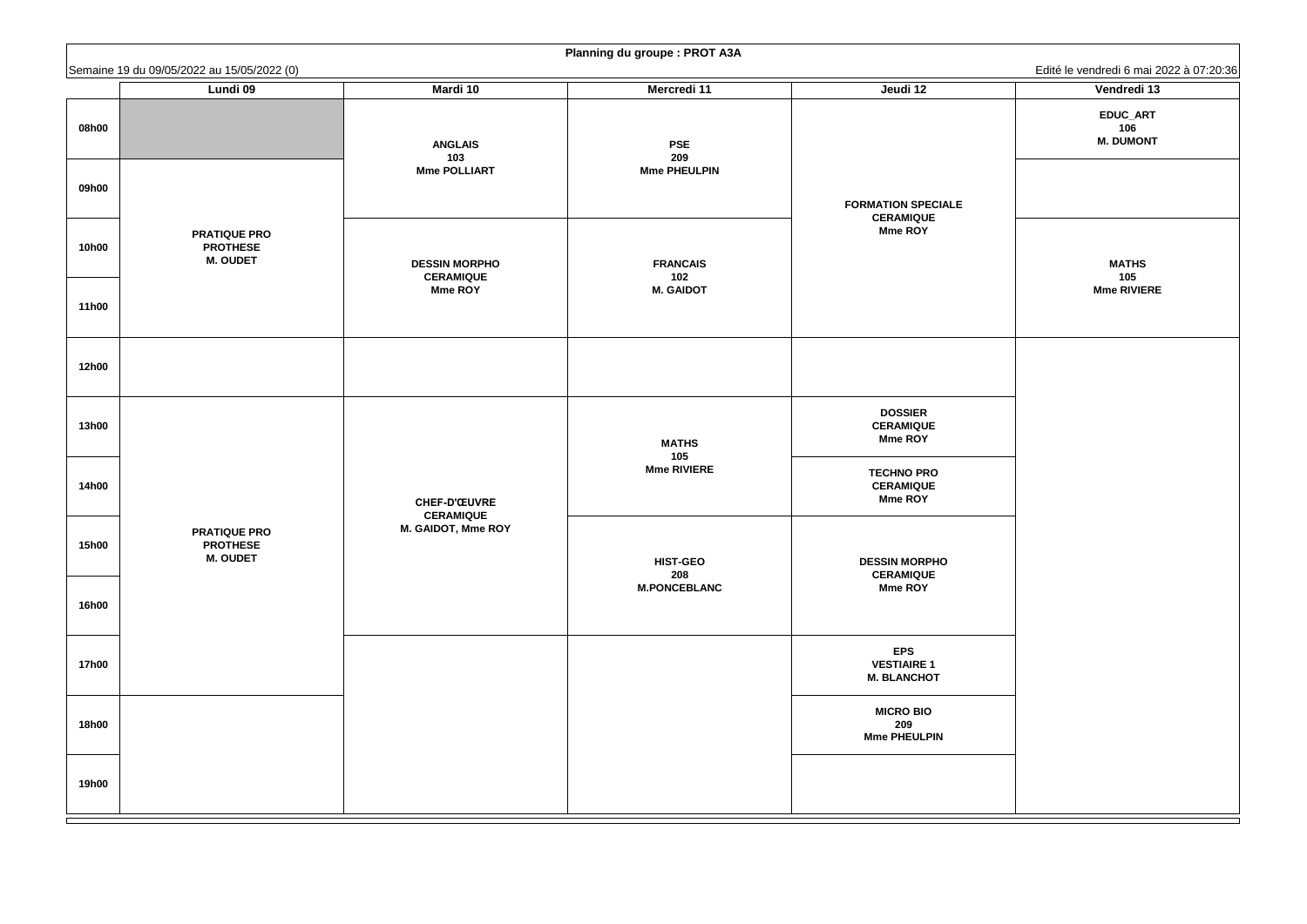**TECHNO PRO CERAMIQUE Mme ROY**

#### **INFORMATIQUE INFO 1 (côté CDI) M. PARIS**

|              | Semaine 19 du 09/05/2022 au 15/05/2022 (0)                |                                          | <b>Training ad groups . Thor TzL</b> |                                               | Edité le vendredi 6 mai 2                    |
|--------------|-----------------------------------------------------------|------------------------------------------|--------------------------------------|-----------------------------------------------|----------------------------------------------|
|              | <b>Lundi 09</b>                                           | <b>Mardi 10</b>                          | <b>Mercredi 11</b>                   | Jeudi 12                                      | Vendredi 13                                  |
| 08h00        |                                                           | <b>DESSIN MORPHO</b><br><b>CERAMIQUE</b> | <b>COMMUNICATION</b><br>102          |                                               |                                              |
| 09h00        |                                                           | <b>Mme ROY</b>                           | <b>M. GAIDOT</b>                     | <b>FORMATION SPECIALE</b><br><b>CERAMIQUE</b> | <b>TECHNO PRO</b><br><b>CERAMIQUE</b>        |
| <b>10h00</b> | <b>PRATIQUE PRO</b><br><b>PROTHESE</b><br><b>M. OUDET</b> | <b>COMMUNICATION</b><br>102              | <b>ANGLAIS</b><br>103                | <b>Mme ROY</b>                                | <b>Mme ROY</b>                               |
| <b>11h00</b> |                                                           | <b>M. GAIDOT</b>                         | <b>Mme POLLIART</b>                  |                                               |                                              |
| <b>12h00</b> |                                                           |                                          |                                      |                                               |                                              |
| <b>13h00</b> |                                                           |                                          | <b>GESTION</b><br>107                | <b>ANGLAIS</b><br>104                         | <b>INFORMATIQU</b><br><b>INFO 1 (côté CI</b> |
| <b>14h00</b> |                                                           |                                          | <b>M. LACHAT</b>                     | <b>Mme POLLIART</b>                           | <b>M. PARIS</b>                              |
| <b>15h00</b> | <b>PRATIQUE PRO</b><br><b>PROTHESE</b><br><b>M. OUDET</b> |                                          |                                      |                                               |                                              |
| <b>16h00</b> |                                                           |                                          |                                      |                                               |                                              |
| <b>17h00</b> |                                                           |                                          |                                      |                                               |                                              |
| <b>18h00</b> |                                                           |                                          |                                      |                                               |                                              |
| <b>19h00</b> |                                                           |                                          |                                      |                                               |                                              |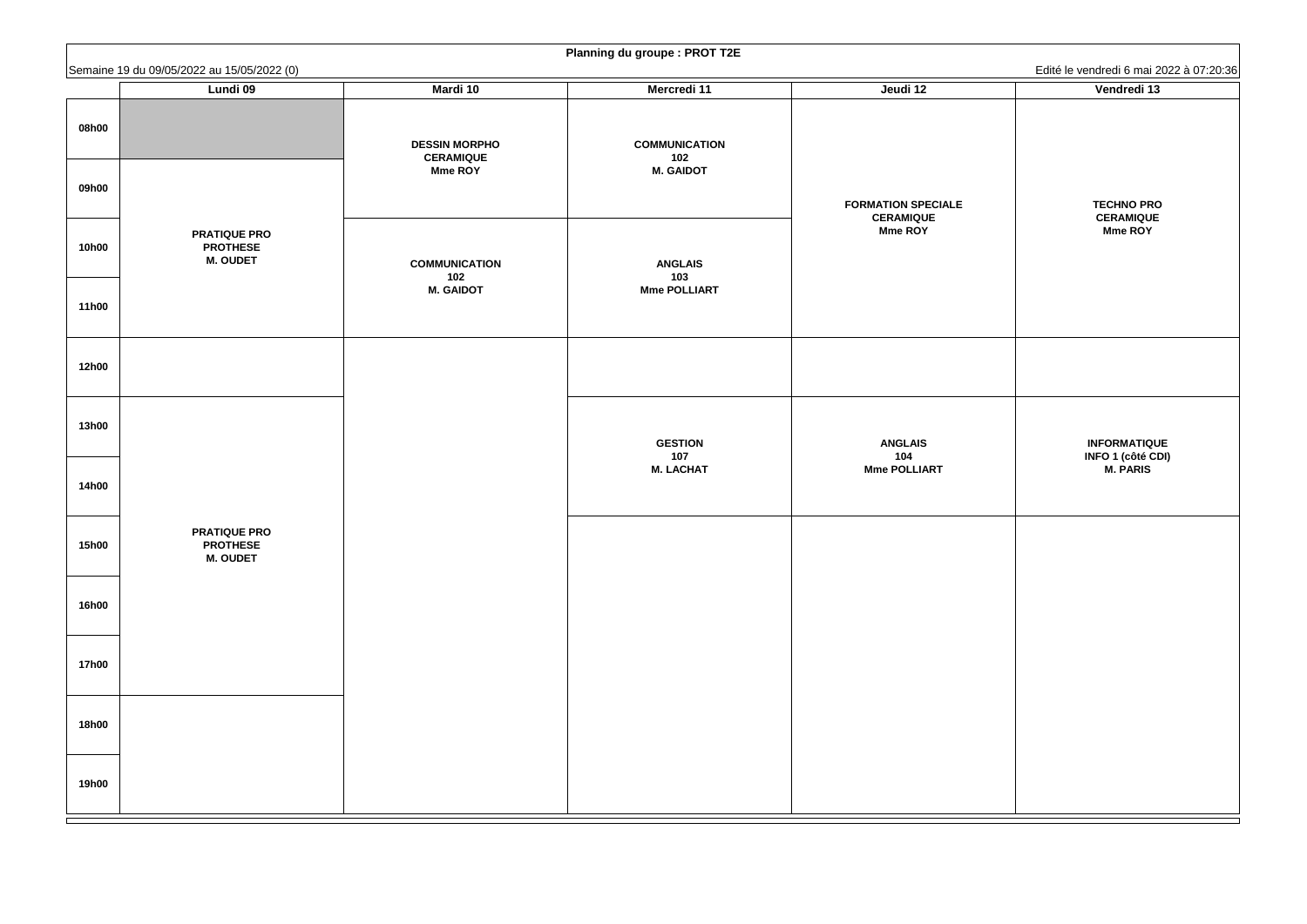**FRANCAIS 104 M. LEMPORTE**

**SCIENCES 211 Mme DURON**

**CCF PSE 212 Mme VINCENT**

|              | Semaine 19 du 09/05/2022 au 15/05/2022 (0)                    |                                                               |                                              |                                                         | Edité le vendredi 6 mai 2                   |
|--------------|---------------------------------------------------------------|---------------------------------------------------------------|----------------------------------------------|---------------------------------------------------------|---------------------------------------------|
| 08h00        | Lundi 09                                                      | Mardi 10<br><b>TECHNO PRO</b><br>109                          | <b>Mercredi 11</b>                           | Jeudi 12                                                | Vendredi 13                                 |
|              |                                                               | <b>Mme COUSIN</b>                                             | <b>ANGLAIS</b><br>103<br><b>Mme POLLIART</b> | C.C.F.                                                  | <b>FRANCAIS</b><br>104<br><b>M. LEMPORT</b> |
| 09h00        | <b>MATHS</b><br>104                                           |                                                               |                                              | <b>LABO CHIMIE</b><br><b>M. SENE</b><br><b>Physique</b> |                                             |
| <b>10h00</b> | <b>M. BAHLER</b>                                              | C.C.F.<br>109<br><b>Mme FAIVRE, Mme COUSIN</b><br>oral techno | <b>SCIENCES</b><br>211                       |                                                         | <b>SCIENCES</b><br>211<br><b>Mme DURON</b>  |
| <b>11h00</b> | <b>GESTION</b><br>104<br><b>Mme FAIVRE</b>                    |                                                               | <b>Mme DURON</b>                             |                                                         |                                             |
| <b>12h00</b> |                                                               |                                                               |                                              |                                                         |                                             |
| <b>13h00</b> | <b>CHEF-D'ŒUVRE</b><br><b>RESTAURANT</b><br><b>Mme COUSIN</b> | <b>MATHS</b><br>108                                           | <b>FRANCAIS</b><br>210<br><b>M. LEMPORTE</b> | <b>PRATIQUE PRO</b><br><b>RESTAURANT</b>                | <b>CCF PSE</b><br>212                       |
| <b>14h00</b> | <b>HEBERGEMENT</b><br><b>RESTAURANT</b>                       | <b>M. BAHLER</b>                                              | <b>PHYSIQUE</b><br>108<br><b>M. SENE</b>     | <b>Mme COUSIN</b>                                       | <b>Mme VINCEN</b>                           |
| <b>15h00</b> | <b>Mme COUSIN</b>                                             |                                                               | <b>EPS</b><br><b>VESTIAIRE 1</b>             | C.C.F.<br>208                                           |                                             |
| <b>16h00</b> | <b>GESTION</b><br>104                                         |                                                               | <b>M. BLANCHOT</b>                           | <b>Mme COUSIN</b><br>technologie                        |                                             |
| <b>17h00</b> | <b>Mme FAIVRE</b>                                             |                                                               |                                              |                                                         |                                             |
| <b>18h00</b> |                                                               |                                                               |                                              |                                                         |                                             |
| <b>19h00</b> |                                                               |                                                               |                                              |                                                         |                                             |

|  | <b>Planning du groupe : REST C2E</b> |  |
|--|--------------------------------------|--|
|--|--------------------------------------|--|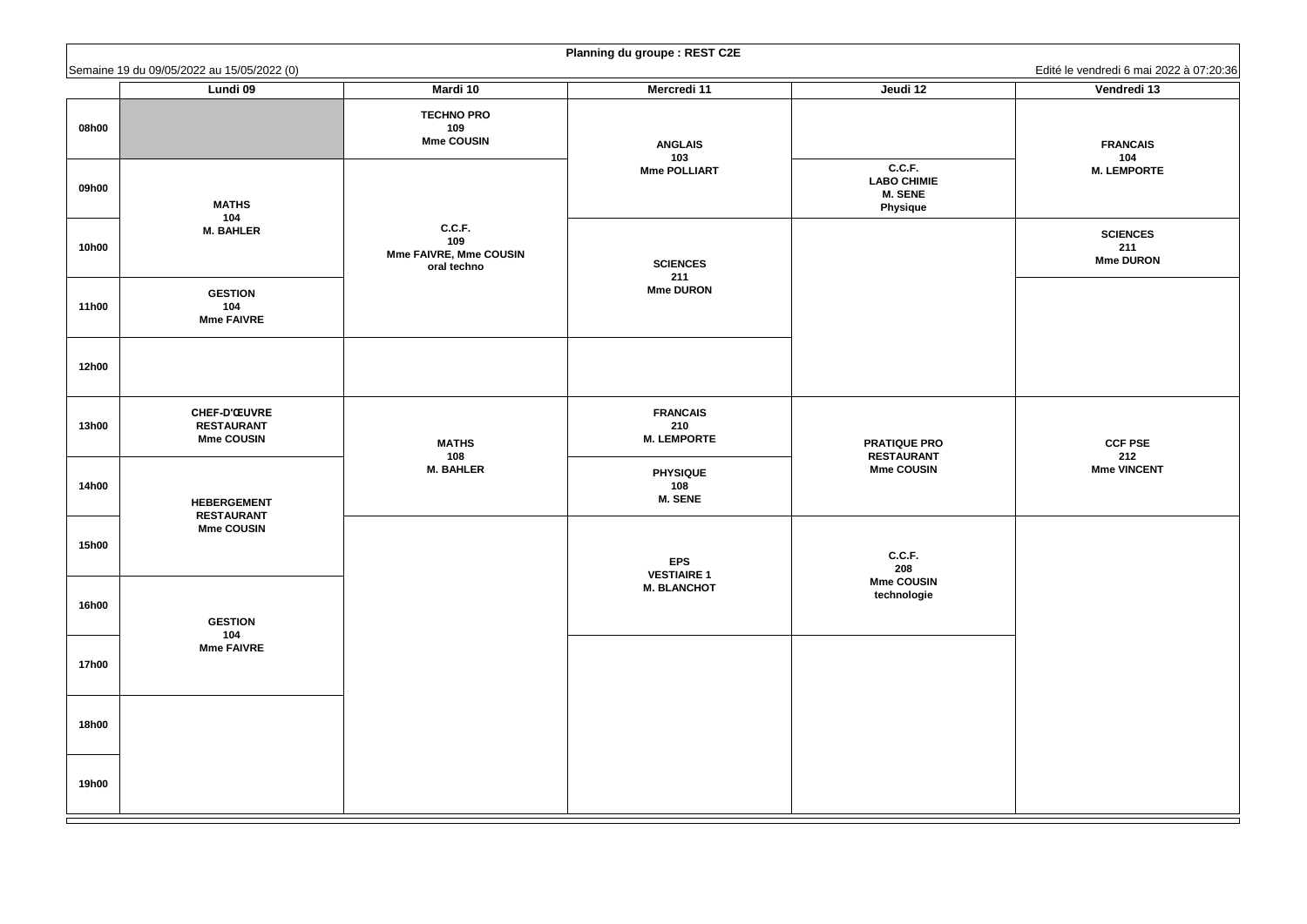#### **MATHS INFO 2 (côté vente) M. SEDDIKI**

|                              | Semaine 19 du 09/05/2022 au 15/05/2022 (0)                        |                                                                  |                                                                       |                                                         | Edité le vendredi 6 mai 2022 à 07:20:36                         |
|------------------------------|-------------------------------------------------------------------|------------------------------------------------------------------|-----------------------------------------------------------------------|---------------------------------------------------------|-----------------------------------------------------------------|
| 08h00                        | <b>Lundi 09</b>                                                   | <b>Mardi 10</b><br><b>TECHNO PRO</b><br>109<br><b>Mme COUSIN</b> | <b>Mercredi 11</b>                                                    | Jeudi 12                                                | Vendredi 13                                                     |
| 09h00<br><b>10h00</b>        | C.C.F.<br><b>LABO CHIMIE</b><br><b>M. SENE</b><br><b>Physique</b> | <b>MATHS</b><br>205<br><b>M. SEDDIKI</b>                         | C.C.F.<br><b>RESTAURANT</b><br><b>Mme COUSIN</b><br><b>RESTAURANT</b> | C.C.F.<br><b>RESTAURANT</b><br>Mme GOEDGEBU, Mme COUSIN | <b>ANGLAIS</b><br>209<br><b>Mme GEHANT</b><br><b>PSE</b><br>210 |
| <b>11h00</b>                 | <b>SCIENCES</b><br>209<br><b>Mme PHEULPIN</b>                     |                                                                  |                                                                       |                                                         | <b>Mme MARIN</b>                                                |
| <b>12h00</b>                 |                                                                   |                                                                  |                                                                       |                                                         |                                                                 |
| <b>13h00</b><br><b>14h00</b> | <b>SCIENCES</b><br>209<br><b>Mme PHEULPIN</b><br><b>FRANCAIS</b>  | C.C.F.<br>206<br><b>Mme BERNET</b><br><b>HG</b>                  | C.C.F.<br><b>RESTAURANT</b><br><b>Mme COUSIN</b><br><b>RESTAURANT</b> | <b>FRANCAIS</b><br>208<br><b>Mme GOUDEY</b>             | <b>MATHS</b><br><b>INFO 2 (côté vente)</b><br><b>M. SEDDIKI</b> |
| <b>15h00</b>                 | 208<br><b>Mme GOUDEY</b>                                          | <b>EPS</b><br><b>VESTIAIRE 2</b>                                 | <b>CCF GESTION</b><br>204                                             | C.C.F.<br>208                                           |                                                                 |
| <b>16h00</b>                 |                                                                   | <b>Mme OYSEL</b>                                                 | <b>Mme GOEDGEBU</b>                                                   | <b>Mme COUSIN</b><br>technologie                        |                                                                 |
| <b>17h00</b>                 |                                                                   |                                                                  |                                                                       |                                                         |                                                                 |
| <b>18h00</b>                 |                                                                   |                                                                  |                                                                       |                                                         |                                                                 |
| <b>19h00</b>                 |                                                                   |                                                                  |                                                                       |                                                         |                                                                 |

|             | Edité le vendredi 6 mai 2022 à 07:20:36 |  |  |  |  |
|-------------|-----------------------------------------|--|--|--|--|
| Vendredi 13 |                                         |  |  |  |  |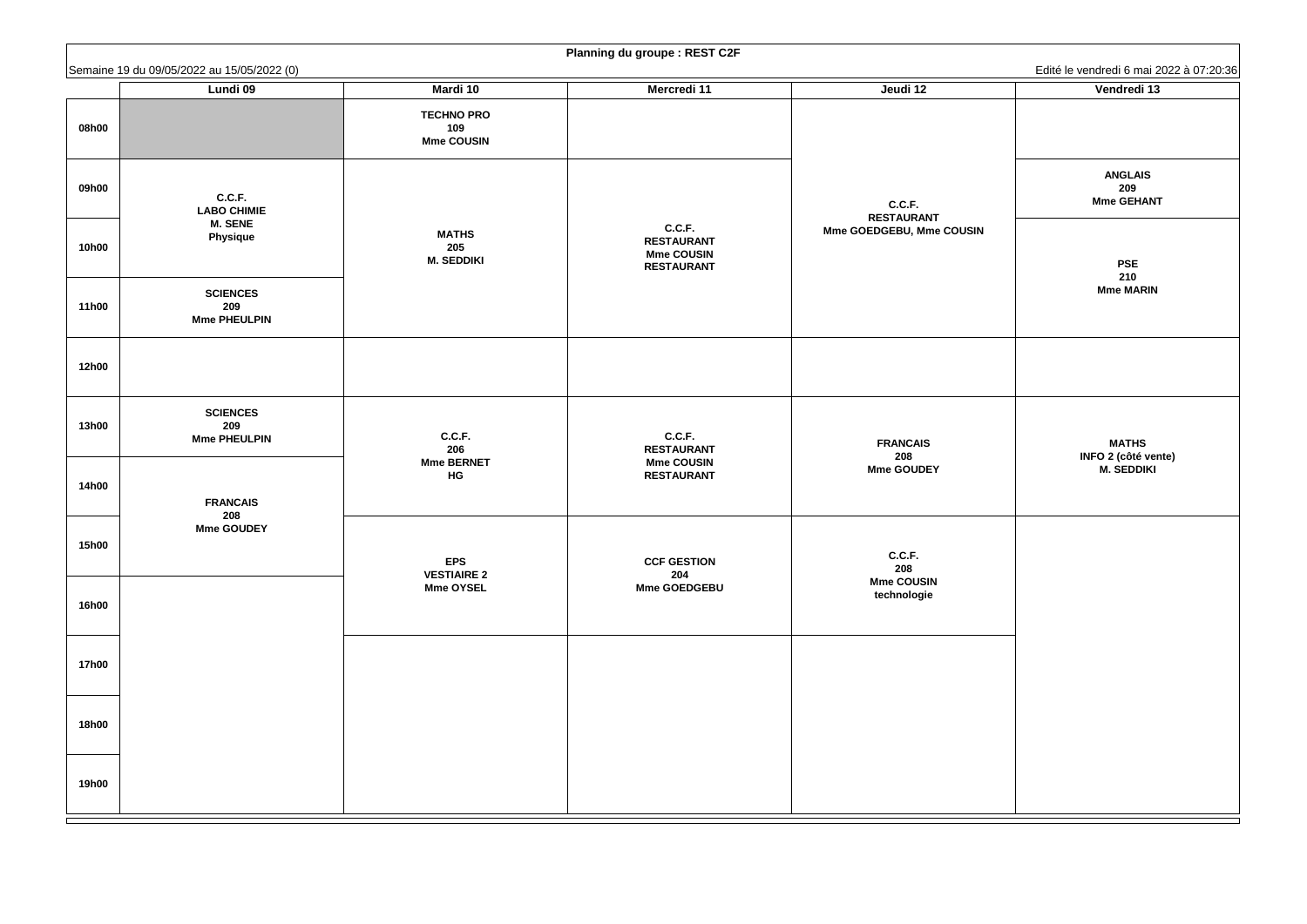**PRATIQUE PRO CHARCUTERIE M. GUELARD**

**COMMUNICATION 102 Mme BERNET**

**GESTION 212 Mme GOEDGEBU**

|              | Semaine 19 du 09/05/2022 au 15/05/2022 (0)                     |                             |                                           |                                           | Edité le vendredi 6 mai 2                   |
|--------------|----------------------------------------------------------------|-----------------------------|-------------------------------------------|-------------------------------------------|---------------------------------------------|
|              | <b>Lundi 09</b>                                                | <b>Mardi 10</b>             | <b>Mercredi 11</b>                        | Jeudi 12                                  | Vendredi 13                                 |
| 08h00        |                                                                | <b>SCIENCES</b><br>211      | <b>EDUC_ART</b><br>108                    |                                           |                                             |
| 09h00        |                                                                | <b>Mme DURON</b>            | <b>M. ROUMEAS</b>                         | <b>PRATIQUE PRO</b><br><b>CHARCUTERIE</b> | <b>PRATIQUE PR</b><br><b>CHARCUTERI</b>     |
| <b>10h00</b> | <b>TECHNO PRO</b><br><b>CHARCUTERIE</b><br><b>M. GUELARD</b>   | <b>COMMUNICATION</b><br>206 | <b>PRATIQUE PRO</b><br><b>CHARCUTERIE</b> | <b>M. GUELARD</b>                         | <b>M. GUELARD</b>                           |
| <b>11h00</b> |                                                                | <b>Mme BERNET</b>           | <b>M. GUELARD</b>                         |                                           |                                             |
| <b>12h00</b> |                                                                |                             |                                           |                                           |                                             |
| <b>13h00</b> |                                                                | <b>GESTION</b><br>212       |                                           | <b>PRATIQUE PRO</b><br><b>CHARCUTERIE</b> | <b>COMMUNICATI</b><br>102<br>Mme BERNET     |
| <b>14h00</b> |                                                                | <b>Mme GOEDGEBU</b>         | <b>PRATIQUE PRO</b><br><b>CHARCUTERIE</b> | <b>M. GUELARD</b>                         | EDUC_ART<br>108                             |
| <b>15h00</b> | <b>PRATIQUE PRO</b><br><b>CHARCUTERIE</b><br><b>M. GUELARD</b> |                             | <b>M. GUELARD</b>                         | <b>SCIENCES</b><br>211                    | <b>M. ROUMEAS</b>                           |
| <b>16h00</b> |                                                                |                             |                                           | <b>Mme DURON</b>                          | <b>GESTION</b><br>212<br><b>Mme GOEDGEI</b> |
| <b>17h00</b> |                                                                |                             |                                           |                                           |                                             |
| <b>18h00</b> |                                                                |                             |                                           |                                           |                                             |
| <b>19h00</b> |                                                                |                             |                                           |                                           |                                             |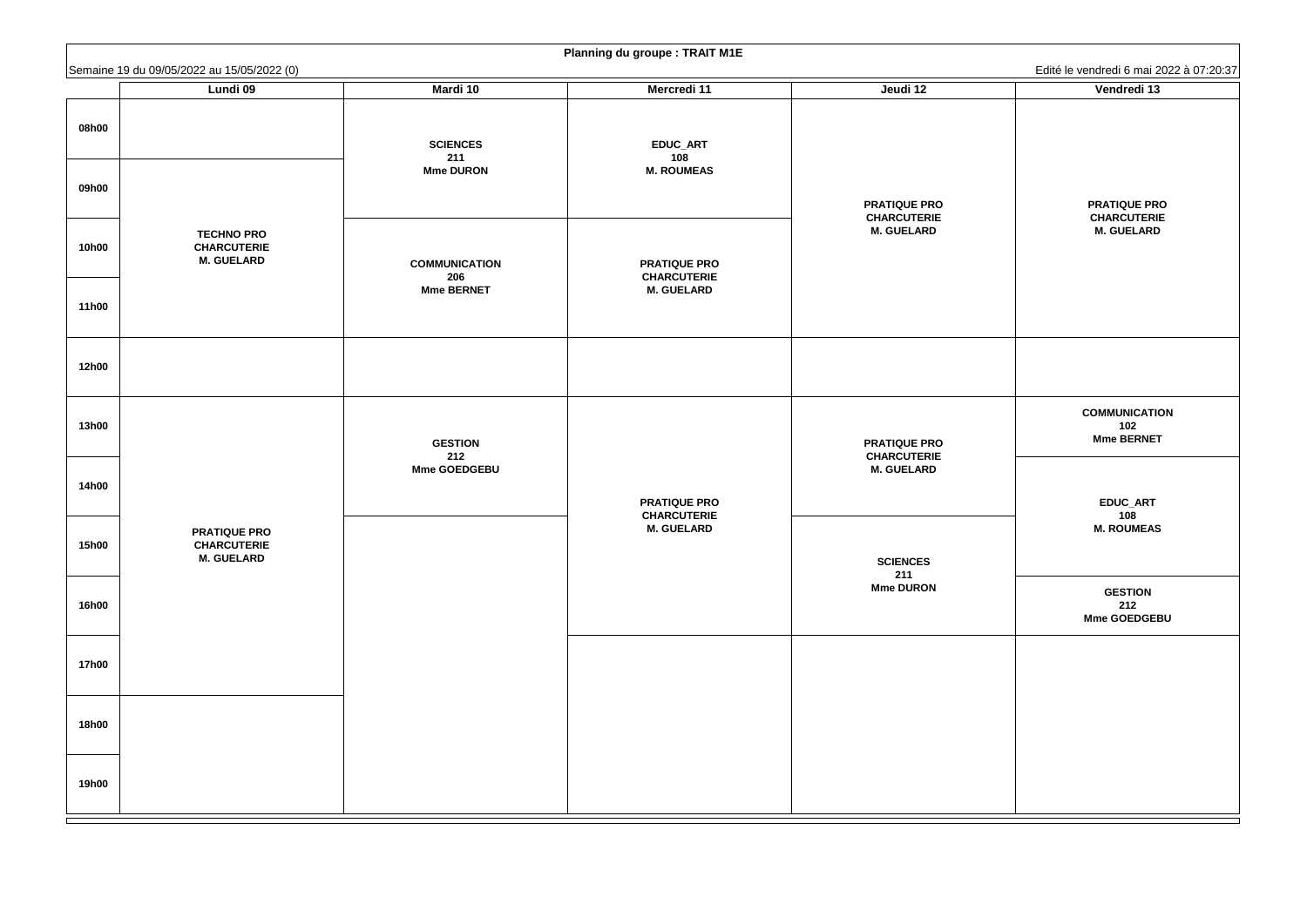Edité le vendredi 6 mai 2022 à 07:20:37 **AFS DESSIN 1 M. BEGEOT EPS VESTIAIRE 1 M. BLANCHOT PSE 209 Mme PHEULPIN**

|              | Semaine 19 du 09/05/2022 au 15/05/2022 (0)             |                                                     |                                                                |                                                                | Edité le vendredi 6 mai 2                             |
|--------------|--------------------------------------------------------|-----------------------------------------------------|----------------------------------------------------------------|----------------------------------------------------------------|-------------------------------------------------------|
|              | Lundi 09                                               | <b>Mardi 10</b>                                     | <b>Mercredi 11</b>                                             | Jeudi 12                                                       | Vendredi 13                                           |
| 08h00        |                                                        | <b>GESTION</b><br>107<br><b>M. LACHAT</b>           |                                                                |                                                                | <b>AFS</b><br><b>DESSIN1</b><br><b>M. BEGEOT</b>      |
| 09h00        | <b>MATHS</b><br>105<br><b>Mme RIVIERE</b>              |                                                     | <b>PRAT_MECA</b><br><b>TECHNICITE 2</b><br><b>M. GARNICHEY</b> | <b>PRAT_MECA</b><br><b>TECHNICITE 2</b><br><b>M. GARNICHEY</b> |                                                       |
| <b>10h00</b> |                                                        | <b>ANGLAIS</b><br>103<br><b>Mme POLLIART</b>        |                                                                |                                                                | <b>EPS</b><br><b>VESTIAIRE 1</b><br><b>M. BLANCHO</b> |
| <b>11h00</b> | <b>HIST-GEO</b><br>203<br><b>M. PARIS</b>              |                                                     |                                                                |                                                                |                                                       |
| <b>12h00</b> |                                                        |                                                     |                                                                |                                                                |                                                       |
| <b>13h00</b> | <b>HIST-GEO</b><br>203<br><b>M. PARIS</b>              | <b>PHYSIQUE</b><br><b>LABO PHYSIQUE ELECTRICITE</b> | <b>FRANCAIS</b><br>102<br><b>M. GAIDOT</b>                     | <b>FRANCAIS</b><br>102                                         | <b>PSE</b><br>209                                     |
| <b>14h00</b> | <b>TP PHYSIQUE</b><br><b>LABO PHYSIQUE ELECTRICITE</b> | <b>Mme GOMES</b>                                    | <b>ANGLAIS</b><br>103<br><b>Mme POLLIART</b>                   | <b>M. GAIDOT</b>                                               | <b>Mme PHEULPI</b>                                    |
| <b>15h00</b> | <b>Mme GOMES</b>                                       |                                                     | <b>TP MATHS</b><br>105<br><b>Mme RIVIERE</b>                   | <b>MATHS</b><br>105                                            |                                                       |
| <b>16h00</b> | <b>AFS</b><br><b>DESSIN1</b>                           |                                                     |                                                                | <b>Mme RIVIERE</b>                                             |                                                       |
| <b>17h00</b> | <b>M. BEGEOT</b>                                       |                                                     |                                                                |                                                                |                                                       |
| <b>18h00</b> |                                                        |                                                     |                                                                |                                                                |                                                       |
| <b>19h00</b> |                                                        |                                                     |                                                                |                                                                |                                                       |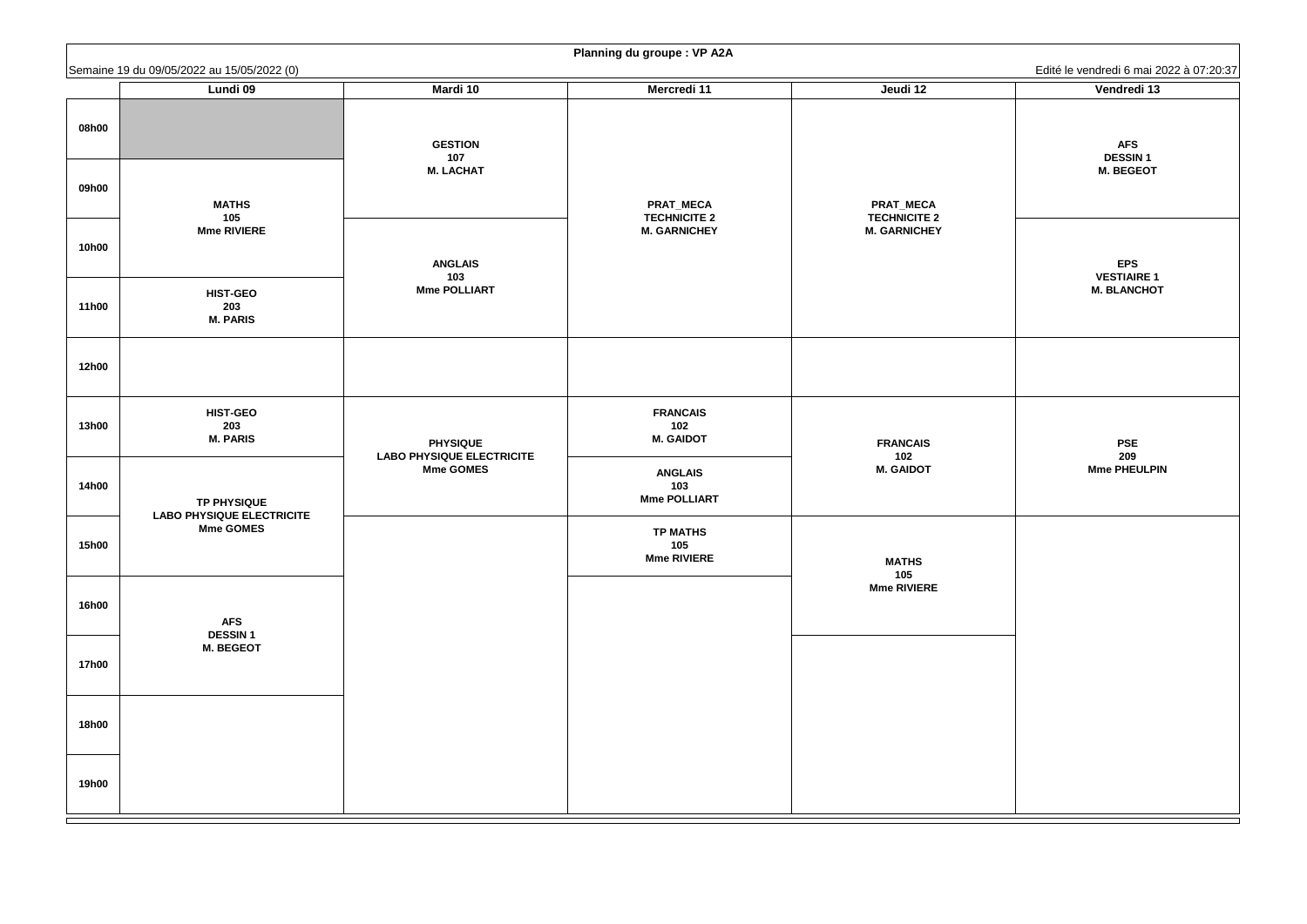| <b>Planning du groupe : VP A2B</b> |                                            |                                                     |                                                                            |                        |                                         |
|------------------------------------|--------------------------------------------|-----------------------------------------------------|----------------------------------------------------------------------------|------------------------|-----------------------------------------|
|                                    | Semaine 19 du 09/05/2022 au 15/05/2022 (0) |                                                     |                                                                            |                        | Edité le vendredi 6 mai 2022 à 07:20:37 |
|                                    | <b>Lundi 09</b>                            | <b>Mardi 10</b>                                     | <b>Mercredi 11</b>                                                         | Jeudi 12               | Vendredi 13                             |
| 08h00                              |                                            | <b>EPS</b><br><b>VESTIAIRE 2</b>                    | <b>AFS</b><br><b>DESSIN1</b>                                               | <b>ANGLAIS</b><br>104  |                                         |
| 09h00                              | <b>AFS</b><br><b>DESSIN1</b>               | <b>Mme OYSEL</b>                                    | <b>M. BEGEOT</b>                                                           | <b>Mme POLLIART</b>    |                                         |
| <b>10h00</b>                       | <b>M. BEGEOT</b>                           | <b>PHYSIQUE</b><br><b>LABO PHYSIQUE ELECTRICITE</b> | <b>TP MATHS</b><br>105<br><b>Mme RIVIERE</b>                               | <b>HIST-GEO</b><br>205 |                                         |
| <b>11h00</b>                       | <b>MATHS</b><br>105<br><b>Mme RIVIERE</b>  | <b>Mme GOMES</b>                                    | <b>TP PHYSIQUE</b><br><b>LABO PHYSIQUE ELECTRICITE</b><br><b>Mme GOMES</b> | <b>M.PONCEBLANC</b>    |                                         |
| <b>12h00</b>                       |                                            |                                                     |                                                                            |                        |                                         |
| <b>13h00</b>                       | <b>MATHS</b><br>105<br><b>Mme RIVIERE</b>  | <b>MATHS</b><br>105                                 | <b>ANGLAIS</b><br>103<br><b>Mme POLLIART</b>                               |                        |                                         |
| <b>14h00</b>                       | <b>FRANCAIS</b><br>102                     | <b>Mme RIVIERE</b>                                  | <b>FRANCAIS</b><br>102<br><b>M. GAIDOT</b>                                 |                        |                                         |
| <b>15h00</b>                       | <b>M. GAIDOT</b>                           | <b>PSE</b><br>209                                   |                                                                            |                        |                                         |
| <b>16h00</b>                       | <b>GESTION</b><br>108                      | <b>Mme PHEULPIN</b>                                 |                                                                            |                        |                                         |
| <b>17h00</b>                       | <b>M. LACHAT</b>                           |                                                     |                                                                            |                        |                                         |
| <b>18h00</b>                       |                                            |                                                     |                                                                            |                        |                                         |
| <b>19h00</b>                       |                                            |                                                     |                                                                            |                        |                                         |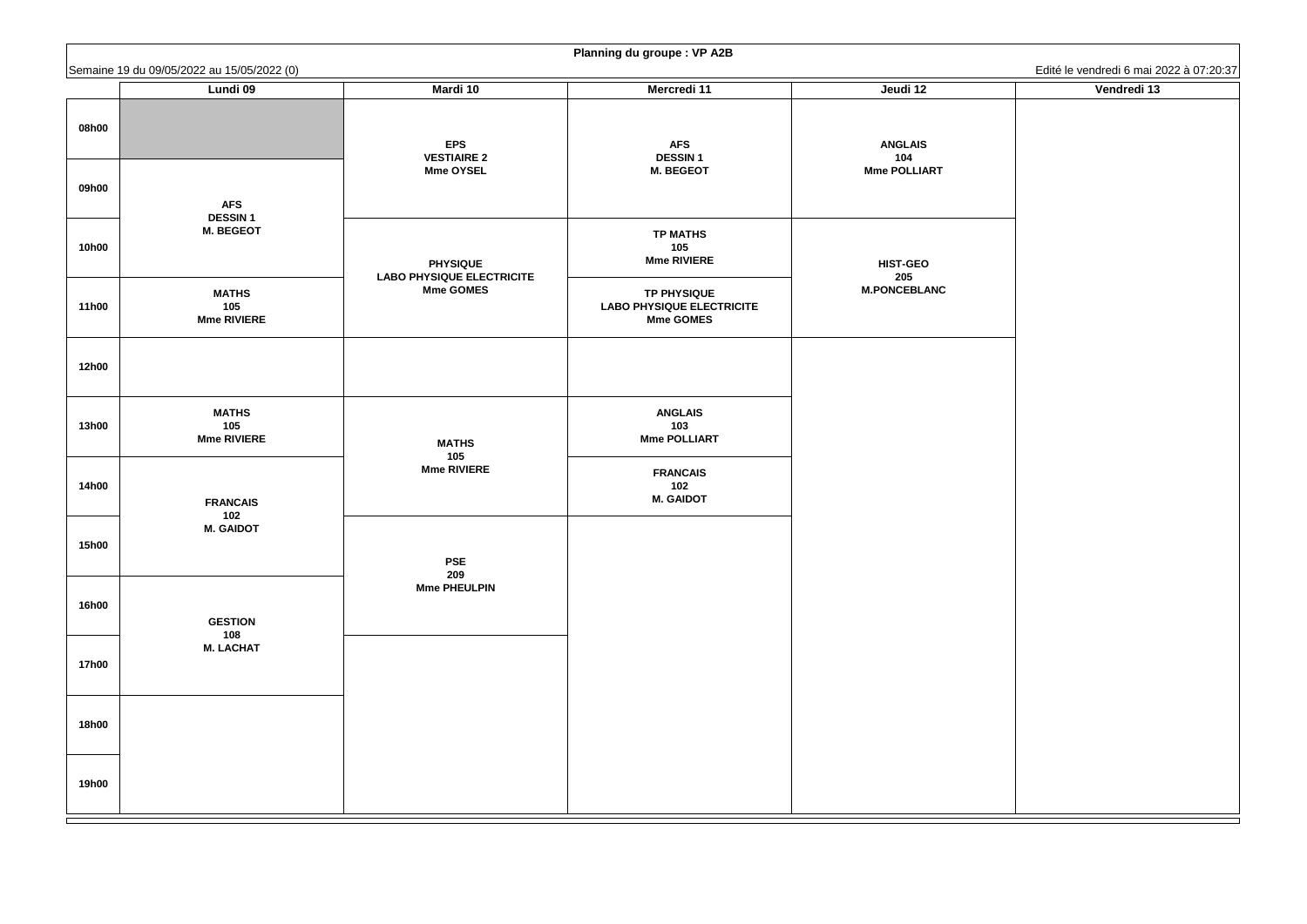**PSE 212 Mme VINCENT**

**MATHS 107 M. BONNOTTE**

**AFS DESSIN 2 M. ANGUENOT**

|              | Semaine 19 du 09/05/2022 au 15/05/2022 (0)    |                   |                    |                                               | Edité le vendredi 6 mai 2              |
|--------------|-----------------------------------------------|-------------------|--------------------|-----------------------------------------------|----------------------------------------|
|              | Lundi 09                                      | Mardi 10          | <b>Mercredi 11</b> | Jeudi 12                                      | Vendredi 13                            |
| 08h00        |                                               |                   |                    | <b>HIST-GEO</b><br>203<br><b>M.PONCEBLANC</b> | <b>PSE</b><br>212<br><b>Mme VINCEN</b> |
| 09h00        | <b>MATHS</b><br>107                           | <b>TECH_MECA</b>  | <b>PRAT_MECA</b>   |                                               |                                        |
| <b>10h00</b> | <b>M. BONNOTTE</b>                            | 208               | <b>ATELIER VL</b>  | <b>EPS</b>                                    | <b>MATHS</b>                           |
| <b>11h00</b> | <b>HIST-GEO</b><br>103<br><b>M.PONCEBLANC</b> |                   |                    | <b>VESTIAIRE 1</b><br><b>M. BLANCHOT</b>      | 107<br><b>M. BONNOTT</b>               |
| <b>12h00</b> |                                               |                   |                    |                                               |                                        |
| <b>13h00</b> | <b>HIST-GEO</b><br>103<br><b>M.PONCEBLANC</b> |                   |                    | <b>AFS</b><br><b>DESSIN 2</b>                 | <b>AFS</b><br><b>DESSIN 2</b>          |
| <b>14h00</b> | <b>FRANCAIS</b>                               | <b>PRAT_MECA</b>  | <b>PRAT_MECA</b>   | <b>M. ANGUENOT</b>                            | <b>M. ANGUENO</b>                      |
| <b>15h00</b> | 106<br><b>M. LEMPORTE</b>                     | <b>ATELIER VL</b> | <b>ATELIER VL</b>  | <b>PHYSIQUE</b><br><b>LABO CHIMIE</b>         |                                        |
| <b>16h00</b> |                                               |                   |                    | <b>M. SENE</b>                                |                                        |
| <b>17h00</b> |                                               |                   |                    |                                               |                                        |
| <b>18h00</b> |                                               |                   |                    |                                               |                                        |
| <b>19h00</b> |                                               |                   |                    |                                               |                                        |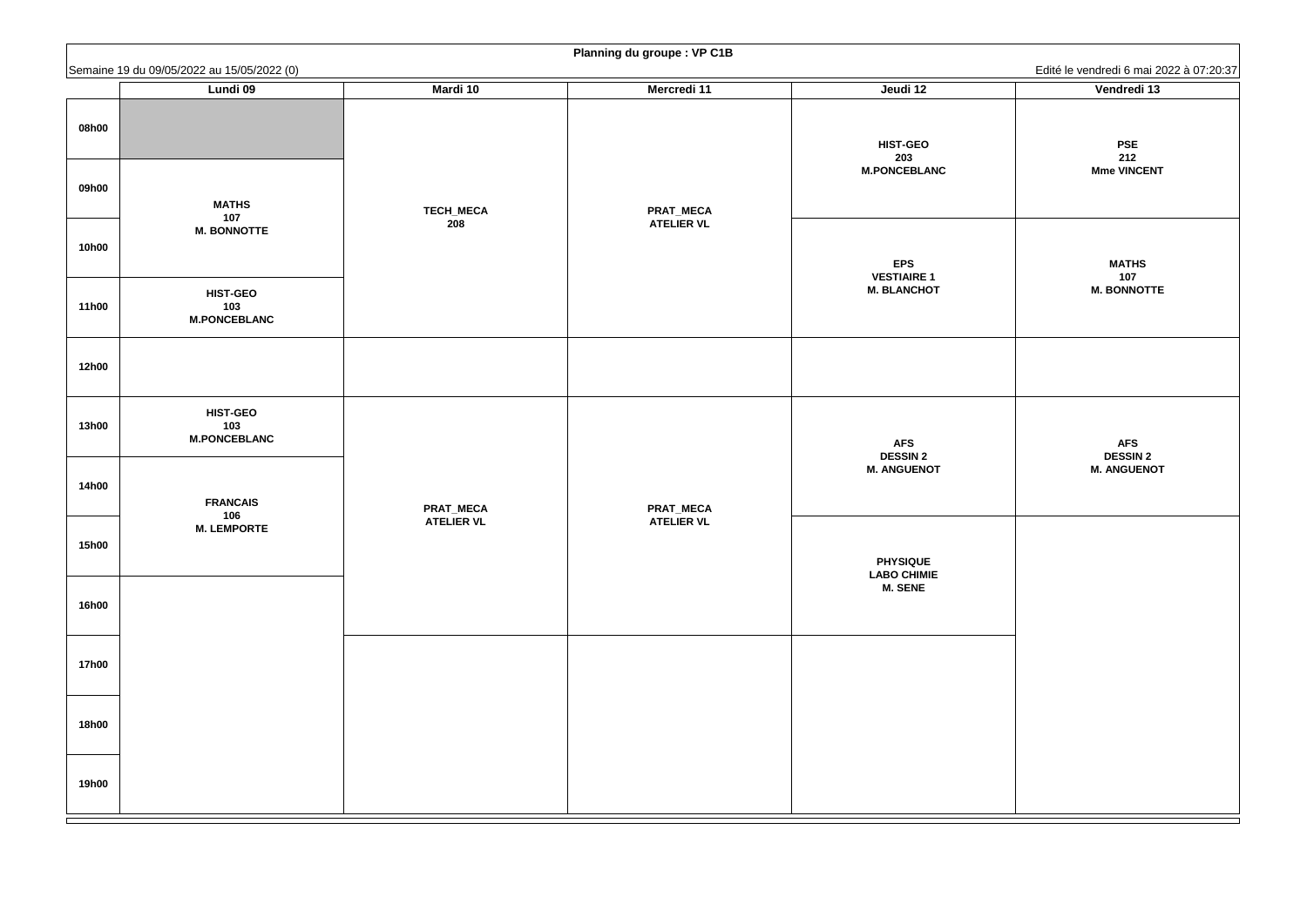#### **PRAT\_MECA ATELIER VL**

#### **AFS DESSIN 1 M. BEGEOT**

|              | Semaine 19 du 09/05/2022 au 15/05/2022 (0)                                                        |                                       | $\cup$ $\cup$ $\cup$       |                                                             | Edité le vendredi 6 mai 2022 à 07:20:38 |
|--------------|---------------------------------------------------------------------------------------------------|---------------------------------------|----------------------------|-------------------------------------------------------------|-----------------------------------------|
|              | <b>Lundi 09</b>                                                                                   | <b>Mardi 10</b>                       | <b>Mercredi 11</b>         | Jeudi 12                                                    | Vendredi 13                             |
| 08h00        | <b>FRANCAIS</b><br>102<br><b>M. GAIDOT</b><br><b>AFS</b><br><b>DESSIN1</b><br><b>M. BEGEOT</b>    | <b>FRANCAIS</b><br>102                |                            |                                                             |                                         |
| 09h00        |                                                                                                   | <b>M. GAIDOT</b>                      |                            | <b>PRAT_MECA</b><br><b>ATELIER VL</b>                       | <b>PRAT_MECA</b>                        |
| <b>10h00</b> |                                                                                                   | <b>MATHS</b>                          | <b>CHEF-D'ŒUVRE</b>        | <b>M. NICOLAS,</b>                                          | <b>ATELIER VL</b>                       |
| <b>11h00</b> |                                                                                                   | 107<br><b>M. LACHAT</b>               | 208<br><b>M.PONCEBLANC</b> |                                                             |                                         |
| <b>12h00</b> |                                                                                                   |                                       |                            |                                                             |                                         |
| <b>13h00</b> | <b>AFS</b><br><b>DESSIN1</b><br><b>M. BEGEOT</b><br><b>HIST-GEO</b><br>103<br><b>M.PONCEBLANC</b> | <b>PHYSIQUE</b><br><b>LABO CHIMIE</b> | <b>HIST-GEO</b><br>208     | <b>PRAT_MECA</b><br><b>ATELIER VL</b><br><b>M. NICOLAS,</b> | <b>AFS</b><br><b>DESSIN1</b>            |
| <b>14h00</b> |                                                                                                   | <b>M. CASSABOIS</b>                   | <b>M.PONCEBLANC</b>        |                                                             | <b>M. BEGEOT</b>                        |
| <b>15h00</b> |                                                                                                   | <b>PSE</b><br>205                     | <b>MATHS</b><br>107        |                                                             |                                         |
| <b>16h00</b> | <b>EPS</b>                                                                                        | <b>Mme VINCENT</b>                    | <b>M. LACHAT</b>           |                                                             |                                         |
| <b>17h00</b> | <b>VESTIAIRE 1</b><br><b>M. BLANCHOT</b>                                                          |                                       |                            |                                                             |                                         |
| <b>18h00</b> |                                                                                                   |                                       |                            |                                                             |                                         |
| <b>19h00</b> |                                                                                                   |                                       |                            |                                                             |                                         |

| Edité le vendredi 6 mai 2022 à 07:20:38 |  |  |  |  |  |
|-----------------------------------------|--|--|--|--|--|
| Vendredi 13                             |  |  |  |  |  |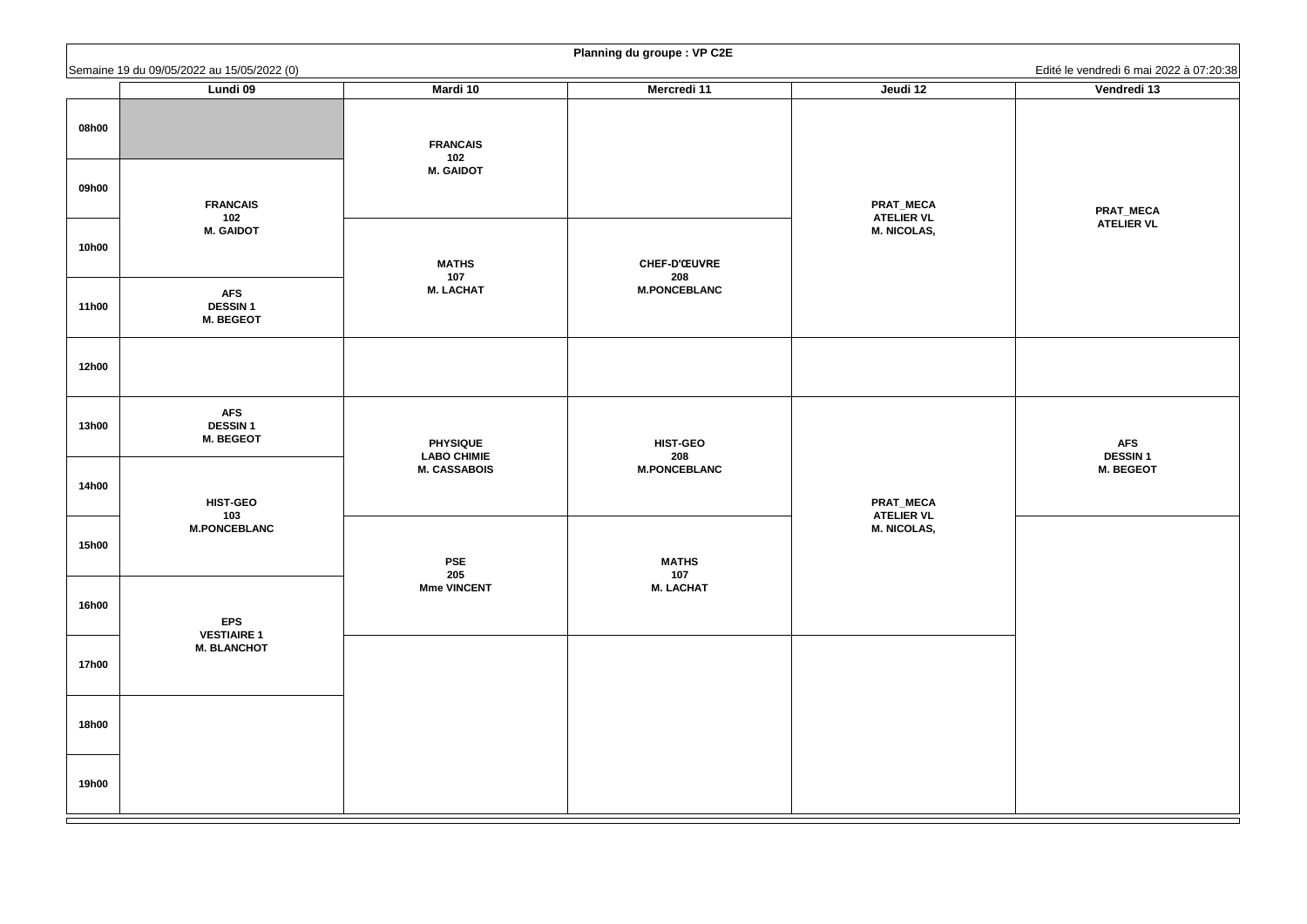**TECH\_MECA TECHNO 3 M. NICOLAS**

**MATHS 105 Mme RIVIERE**

|              | Semaine 19 du 09/05/2022 au 15/05/2022 (0)                              |                                        | $\overline{\phantom{a}}$                                                   |                                                        | Edité le vendredi 6 mai 2                 |
|--------------|-------------------------------------------------------------------------|----------------------------------------|----------------------------------------------------------------------------|--------------------------------------------------------|-------------------------------------------|
|              | <b>Lundi 09</b>                                                         | <b>Mardi 10</b>                        | <b>Mercredi 11</b>                                                         | Jeudi 12                                               | Vendredi 13                               |
| 08h00        |                                                                         |                                        | <b>HIST-GEO</b><br>203                                                     | <b>MATHS</b><br>105                                    |                                           |
| 09h00        | <b>HIST-GEO</b><br>203                                                  | PRAT_MECA<br><b>ATELIER VTR</b>        | <b>M. PARIS</b>                                                            | <b>Mme RIVIERE</b>                                     | TECH_MECA<br><b>TECHNO 3</b>              |
| <b>10h00</b> | <b>M. PARIS</b>                                                         | <b>M. ROUYER</b>                       | <b>TP PHYSIQUE</b><br><b>LABO PHYSIQUE ELECTRICITE</b><br><b>Mme GOMES</b> | <b>ANGLAIS</b><br>104                                  | <b>M. NICOLAS</b>                         |
| <b>11h00</b> | <b>PHYSIQUE</b><br><b>LABO PHYSIQUE ELECTRICITE</b><br><b>Mme GOMES</b> |                                        | <b>TP MATHS</b><br>105<br><b>Mme RIVIERE</b>                               | <b>Mme POLLIART</b>                                    |                                           |
| <b>12h00</b> |                                                                         |                                        |                                                                            |                                                        |                                           |
| <b>13h00</b> | <b>PHYSIQUE</b><br><b>LABO PHYSIQUE ELECTRICITE</b><br><b>Mme GOMES</b> |                                        | <b>AFS</b><br><b>DESSIN1</b><br><b>M. BEGEOT</b>                           | <b>EPS</b><br><b>VESTIAIRE 1</b><br><b>M. BLANCHOT</b> | <b>MATHS</b><br>105<br><b>Mme RIVIERE</b> |
| <b>14h00</b> | <b>GESTION</b><br>108                                                   | <b>PRAT_MECA</b><br><b>ATELIER VTR</b> |                                                                            |                                                        |                                           |
| <b>15h00</b> | <b>M. LACHAT</b>                                                        | <b>M. ROUYER</b>                       | <b>ANGLAIS</b><br>103<br><b>Mme POLLIART</b>                               | <b>PSE</b><br>209                                      |                                           |
| <b>16h00</b> | <b>FRANCAIS</b><br>102<br><b>M. GAIDOT</b>                              |                                        |                                                                            | <b>Mme PHEULPIN</b>                                    |                                           |
| <b>17h00</b> |                                                                         |                                        |                                                                            |                                                        |                                           |
| <b>18h00</b> |                                                                         |                                        |                                                                            |                                                        |                                           |
| <b>19h00</b> |                                                                         |                                        |                                                                            |                                                        |                                           |